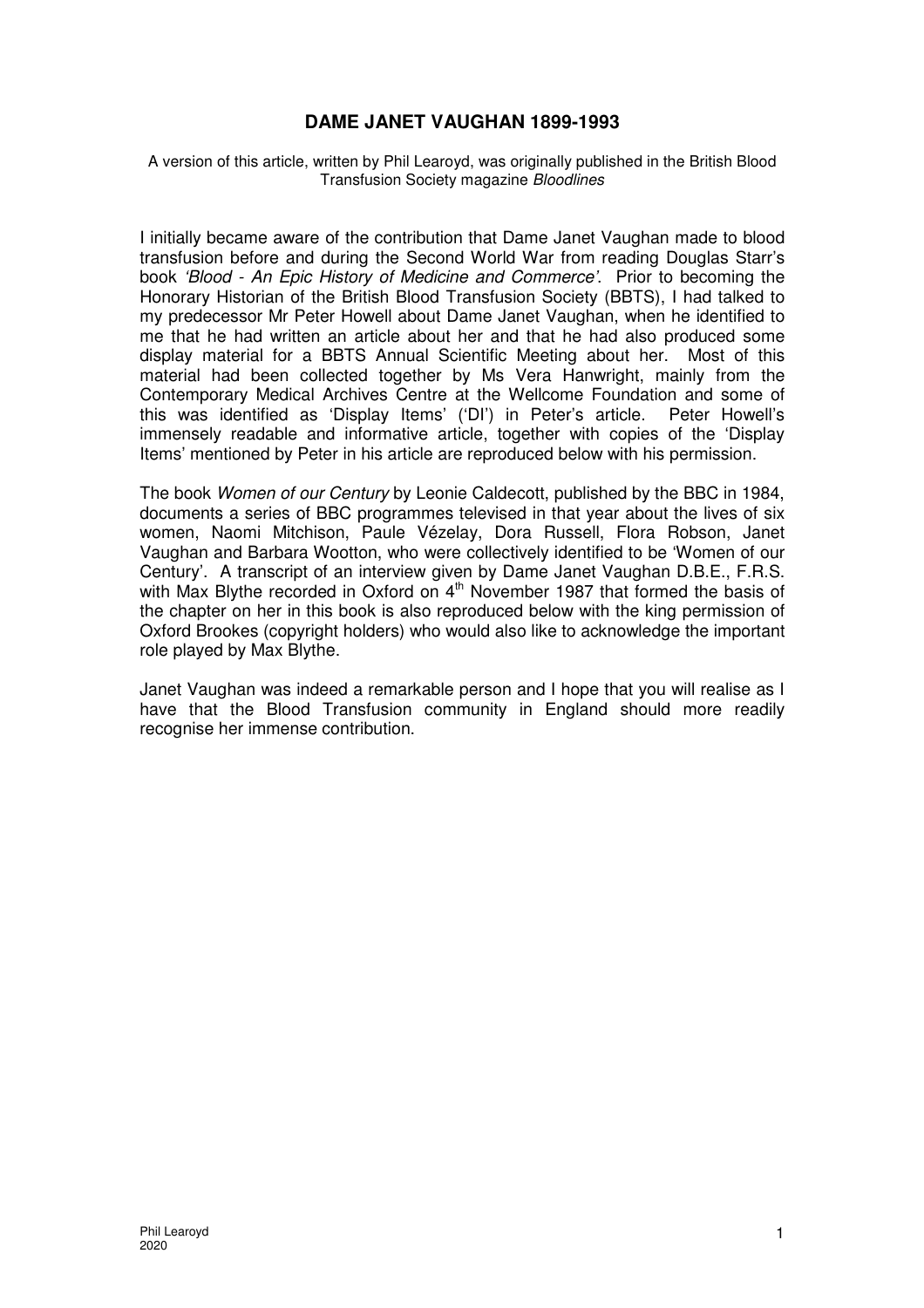# **"START BLEEDING" By Mr Peter Howell**

It is clear from her earlier career history that Janet Vaughan was a forthright, energetic and idealistic lady of some competence who, having achieved a first-class degree in physiology at Oxford, finally secured a scholarship to the University College Hospital Medical School in London to study medicine, qualifying as a physician in 1924. As someone motivated by a profound desire to use her medical prowess in assisting the underprivileged and victims of social inequalities, she was hardly going to succumb to the dictates of the establishment either Medical or Political. For a short period she was a member of the Communist Party and, not surprisingly, was a member of the Committee for Medical Aid to the Republican Government in Spain during the Spanish Civil War (1936-1939). In this capacity she became familiar with the work of Duran Jorda, a republican who pioneered the provision, distribution and use of stored blood to treat civilian as well as military casualties during this war. His experiences convinced her that in time of war it was essential to use stored blood taken and stored at strategically sited depots under controlled conditions rather than relying on 'donors-on-the-hoof' who would be difficult to locate. In addition, such donors would unnecessarily distract and divert hospital resources totally pre-occupied in emergency surgery and treatment to cope with the many potential victims of aerial bombardment. This clearly rational approach made commendable commonsense, particularly considering the efficacy of this policy as demonstrated in the Spanish Civil War. As the spectre of Munich loomed on the horizon in the summer of 1938 with the prediction of a possible 57,000 casualties, the time was ripe to put theory into practice to challenge the views of the establishment which, at that time, were naively insular, somewhat arrogant and certainly complacent (ref. 2 and 3). Using her persuasive powers she obtained money from her friend Colonel Proctor, Dean of the Post Graduate Medical School, Hammersmith Hospital (DI-1). This initially helped with the purchase of some basic items of equipment and, with the help of assistants and senior colleagues, including an excellent South African clinician, Guy Elliot, Janet Vaughan began the process of assembling the resources required to support a strategy of stored donated blood. For the best part of the next year there was a clear preoccupation with acquiring and evaluating a wide range of material, including bottles, glassware, needles, rubber tubing, etc., for use in the preparation of transfusion equipment. Consideration was also given to the storage and transportation requirements in time of war. At first, the apparatus was somewhat crude but adequate to bleed donors in preparation for the outcome of Munich. In the event, there were no casualties, but the team took the opportunity to use this blood to demonstrate that blood stored following collection into anticoagulant was quite satisfactory (ref. 4) and no more likely to cause reactions than blood drawn into the same anticoagulant and used immediately. Furthermore, by the beginning of the war the prototypes of the equipment to be used in the Transfusion Service over the next three decades were in place.

However, the major challenge lay in persuading the establishment, the Health Ministry and Government to seriously consider a feasible strategy of blood provision in wartime. In the absence of any action by the powers that be by the winter of 1939, Janet Vaughan convened a meeting of pro-active like-minded colleagues to consider the resources and strategies required by London to facilitate blood provision in the event of a war (DI-2). The arrival of an exiled Duran Jorda greatly helped the deliberations at this time and by the meeting of  $5<sup>th</sup>$  April 1939 a provisional scheme had been drawn up to provide London with blood for civilian casualties. This involved the creation of four well equipped blood storage depots strategically sited around London, each headed by a Director and administratively linked to local hospitals. In classical Janet Vaughan style, the proposals were sent unsolicited to Professor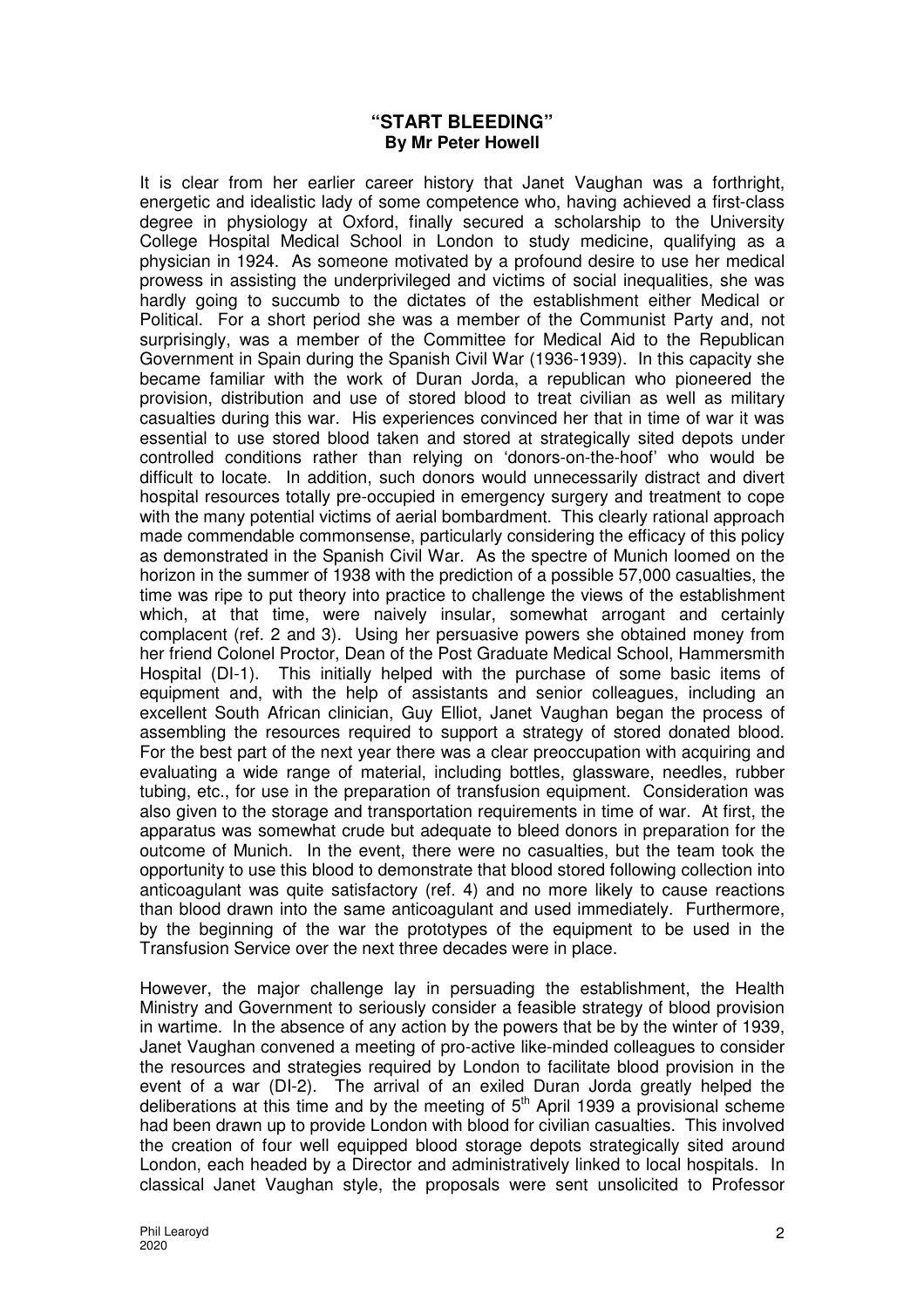Topley, responsible to the Government for organising emergency medical services. The plans were adopted on  $20<sup>th</sup>$  April 1939 subject to satisfactory costings that were eventually agreed by the Treasury on  $5<sup>th</sup>$  June 1939 (DI-3). It is documented that Duran Jorda must be given some credit for introducing the use of blood banks in the UK (ref. 5), but the irrefutable fact is that Janet Vaughan, in the face of considerable odds, ensured that in London the implementation was thorough and timely.

As war encompassed the UK and hostilities preoccupied the Government, transfusion medicine and science was about to experience a learning curve of immense proportions never before or since encountered. Quite apart from enthusiasm and dedication, it required fearless courage, tenacity and an ability to initiate innovations at a rate of knots. Janet Vaughan provided the perfect catalyst to generate, motivate and implement the changes in transfusion thinking and practice which emerged in this period. As a prelude to the war and with the help of likeminded people she had masterminded the development of the transfusion equipment requirements for blood collection, storage, despatch and delivery and had shaken the establishment out of its complacency to concede that her vision of blood banking for wartime survival was the only way forward. The summer of 1939 had seen immense activity in recruiting staff and equipping the four London depots, an organisation which by then was in the hands of an official Medical Research Council (MRC) Committee rather than Janet Vaughan's original informal group. However, as one of the medical officers in charge of a depot, in her case Slough, Janet Vaughan was in the thick of things as usual and ready for the so-called laconic telegram from the Medical Research Council, received three days before war was declared, 'Start Bleeding' (ref. 6).

Even at a very early stage it was realised that the plasma and serum collected from donations could play a significant role in the treatment of casualties. Detailed techniques for the large scale pooling of plasma and serum in Winchester bottles was documented and implemented, and the criteria for sterile room provision were defined (DI-4). These guidelines formed the basis of the methodology of plasma pooling for the next thirty years. It was fortunate that the Medical Research Council were dedicated to not only ensuring that the supply depots provided a blood service but continued with research. The experiences in treating casualties, particularly in treating wound shock and burns, were beginning to challenge established medical practices. As the only woman present at an early MRC inquest into experiences in treating wound shock, Janet Vaughan had the daunting task of being the first person to explain that her findings defied the currently acknowledged classical picture of shock. Supported by other colleagues this facilitated resources to investigate the problem of shock and resuscitation. Innovations were nearly the order of the day. In one vivid recollection, Janet Vaughan recounts coming across a badly burnt child, so severely affected that it was impossible to find a vein for normal blood infusion. She recalled how it was possible to transfuse blood into the marrow. In a 'do or die' effort she selected the largest needle available, stuck it in the sternum and suspended a unit of blood to be pumped in gradually by a young assistant nurse. Notwithstanding the danger attached to the initial insertion, two units were successively transfused and the young girl survived to have successful skin grafts (DI-1). The outcome was that special needles were made with restrictive flanges and supports to facilitate marrow infusion at times, such as on aeroplanes and landing craft, when it might be difficult to target a vein.

War had ensured that, notwithstanding the many problems that had to be addressed in a rapid learning process, the value of blood in securing life in a wide-range of traumas and conditions had risen far above any previous expectations. Blood banking was here to stay and whether it be at special depots or within the hospital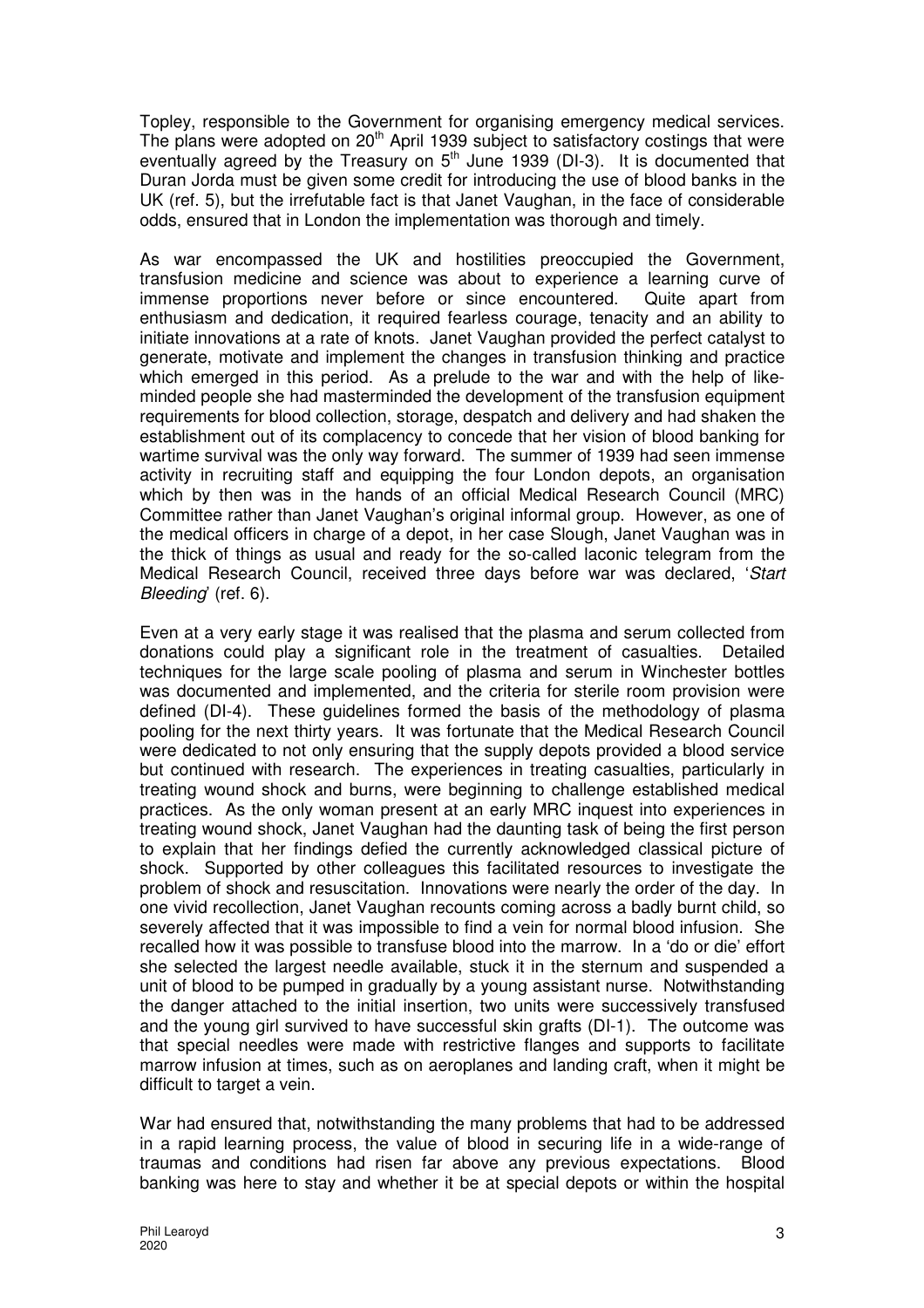environment Janet Vaughan's views were unequivocal. Blood Banks not kept under skilled medical inspection were likely to be a source of particular danger, hence it was essential, in her view, that all should conform to accepted standards and should only be sited at a hospital with a recognised Blood Transfusion Officer (1943). By mid 1943, as it became clear that the tide of war had well and truly turned in favour of the allies, it was evident that consideration must be given to discussing the provision of post-war transfusion services. It was to this end that a significant meeting was held at the Ministry of Health (MoH) involving Alan Drury, Professor Francis Fraser (MoH) and the four directors of the London Depot in which it was emphasised that although the depots had emerged to cover air casualties the bulk of the work had involved the civilian sick. While it may have been perceived that Janet Vaughan, by recognition of the paramount role she had played in the evolution of Blood Banking, had risen to an elevated position in an establishment destined to secure a National Blood Transfusion Service, the nature of the lady precluded her from complacently endorsing a position that compromised her views. This is encapsulated in her letter of 28th January 1944 to Alan Drury, in which she soundly criticises the Ministry of Information Blood Transfusion Book of that time, in terms that could be considered caustic and to the point (DI-5). How well this was accepted and what altercations developed later we will probably never know, particularly as she seemed intent on burying the past when she made a vast bonfire of laboratory notes and records when she later moved from a large house to a small flat. However, it could be significant that later in 1944 she was replaced by Dr S. Shone and moved to pastures new.

On the other hand, there was no evidence of disharmony with the MRC, in fact, because of her infusion skills, her help was requested in treating war victims claimed to be suffering from starvation and dehydration. It was a challenge in social medicine she was hardly likely to refuse. Immediately prior to embarking on this mission she spent a day with Alan Drury carrying out last minute preparations, but no one could have anticipated the unimaginable horror of the inhumanity and level of human deprivation inflicted on the victims of Belsen. Of course, this was not part of the MRC agenda, but having examined prisoners of war in Brussels and declared they were perfectly well and not starved she was persuaded to travel to Belsen with her hydrolysates. If anyone could take this trauma in her stride it was Janet Vaughan and her conclusion was expressed in typical fashion. The hydrolysates were no damned good and what they wanted was milk and flavouring (ref. 7).

Shortly after, in 1945, Janet Vaughan returned to her earlier haunts to become Principal of Somerville College, Oxford, a post she held until her retirement in 1967. It also gave her the opportunity to indulge her obsession with bones, this time to study the incorporation of radiation products such as strontium 90 and plutonium, research that was well supported by the MRC to whom she was eternally grateful.

It is a curious anomaly that Janet Vaughan's impact on the development of blood banking in England seems to have largely evaded any floodlight of focus on the earlier  $20<sup>th</sup>$  Century history of Blood Transfusion in this country. Certainly her role, amongst others, has been faithfully documented as one of the pioneers facilitating the emergence of the National Blood Transfusion Service at the end of World War II (DI-1). In fact, before the end of the war she was awarded an Order of the British Empire for this work, and in 1957 was made a Dame of the British Empire, suggesting that those in higher authority considered her contributions to medicine, science and humanity were significantly exceptional to merit such prestigious recognition. Of course, she indulged in a diversity of interests depending on her compulsions at the time. Her earlier work with pigeons, liver extracts and investigations on blood and bone marrow diseases contributed to the study of anaemia and resulted in one of the earliest British textbooks on haematology 'The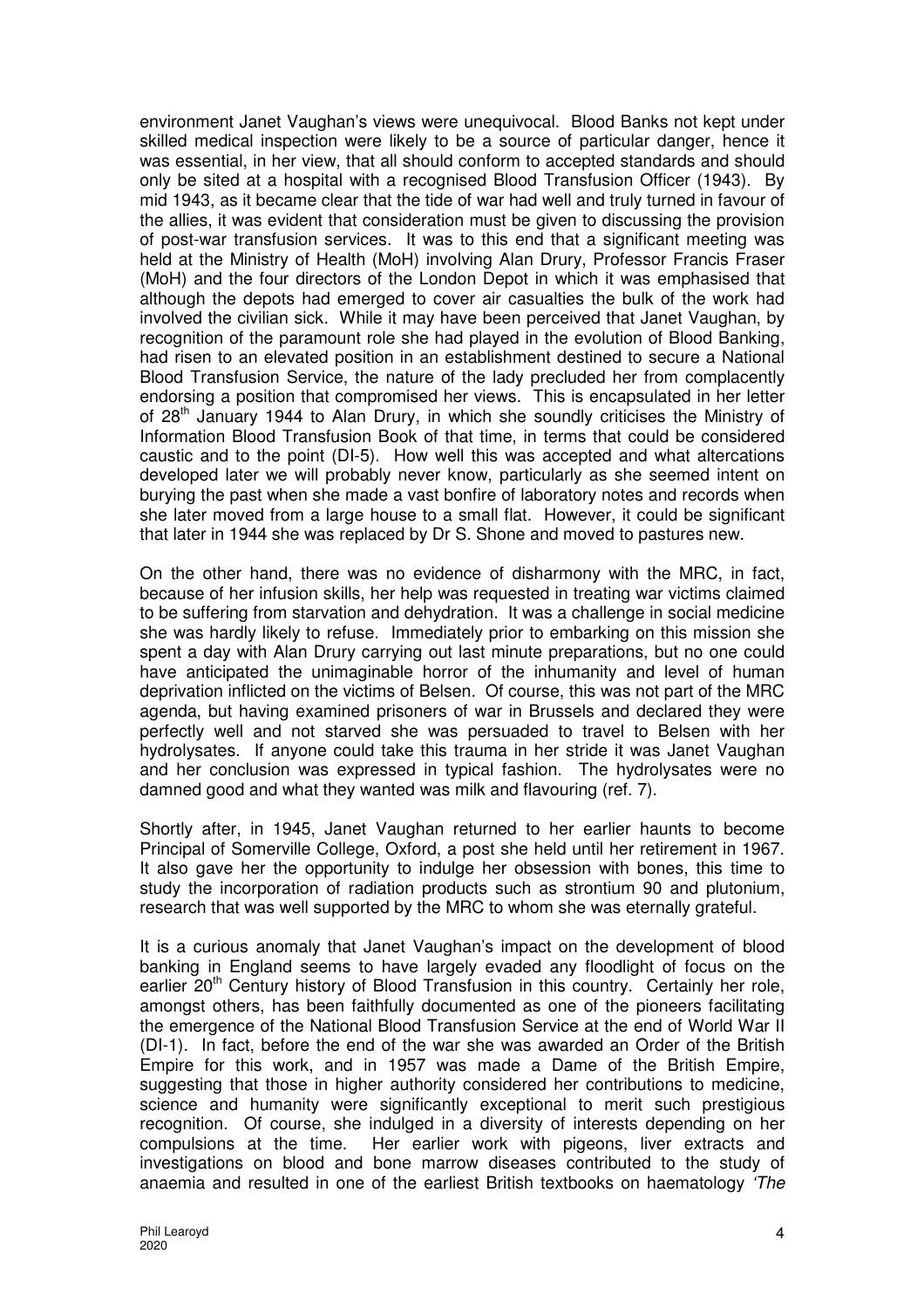Anaemias'. Although she was a notable director of the London depot at Slough during the major portion of World War II, she was succeeded by Dr S. Shone in 1944. Thereafter, she was involved in investigating the comparative value of hydrolysates, milk and serum in treating starvation victims at Belsen and subsequently she returned to an academic and research-orientated life-style as Principal of Somerville College, Oxford. Thus, although her period in Transfusion Medicine, and in particular 'Blood Banking', covered a critical time in the emergence of a Transfusion Service, it was not prolonged, covering only the period from 1938-1944 (ref. 1). This may provide one explanation why the phenomenal impact she had on the development of blood banking during the war years has never been fully appreciated to the extent that many workers in this field fail to recognise her name, never mind her contribution.

So it is that, notwithstanding and probably because of the many notable achievements of this lady, the acknowledgement of her contribution to the emergence of the Service and Blood Banking as we know it to-day, has laid dormant for over half a century.

# **References:**

- 1. Gunson, H.H. and Dodsworth, H. (1996). Fifty Years of Blood Transfusion. Transfusion Medicine, 6 (Supplement 1), p12-13
- 2. Gunson, H.H. and Dodsworth, H. (1996). Fifty Years of Blood Transfusion. Transfusion Medicine, 6 (Supplement 1), p11
- 3. Starr, Douglas (1998). 'Blood' An Epic History of Medicine and Commerce. Little, Brown and Company, p84
- 4. The Royal College of Physicians and Oxford Brookes University.
- 5. Gunson, H.H. and Dodsworth, H. (1996). Fifty Years of Blood Transfusion. Transfusion Medicine, 6 (Supplement 1), p12
- 6. Medical Sciences Video Archive MSVA.027.
- 7. Dame Janet Vaughan, DBE FRS in interview with Max Blythe, Oxford,  $4<sup>th</sup>$ November 1987. p10 (4), p11 (6), P13 (7) (courtesy of Carol Beadle)

# **Display Items (DI)**

**Contemporary Medical Archives Centre, Wellcome Foundation** (Copies acquired courtesy of Vera Hanwright)

- DI.1 Personal notes of wartime experiences p80-92
- DI.2 Meeting of Emergency Blood Transfusion Service Sub-Committee 24<sup>th</sup> April 1939
- DI.3 Estimate of requirements of one Emergency Blood Supply Depot c.1939-41
- DI.4 Notes on large scale preparation of serum and plasma<br>DI.5 Critical letter on Ministry of Information Blood Transfusion
- Critical letter on Ministry of Information Blood Transfusion Book 1944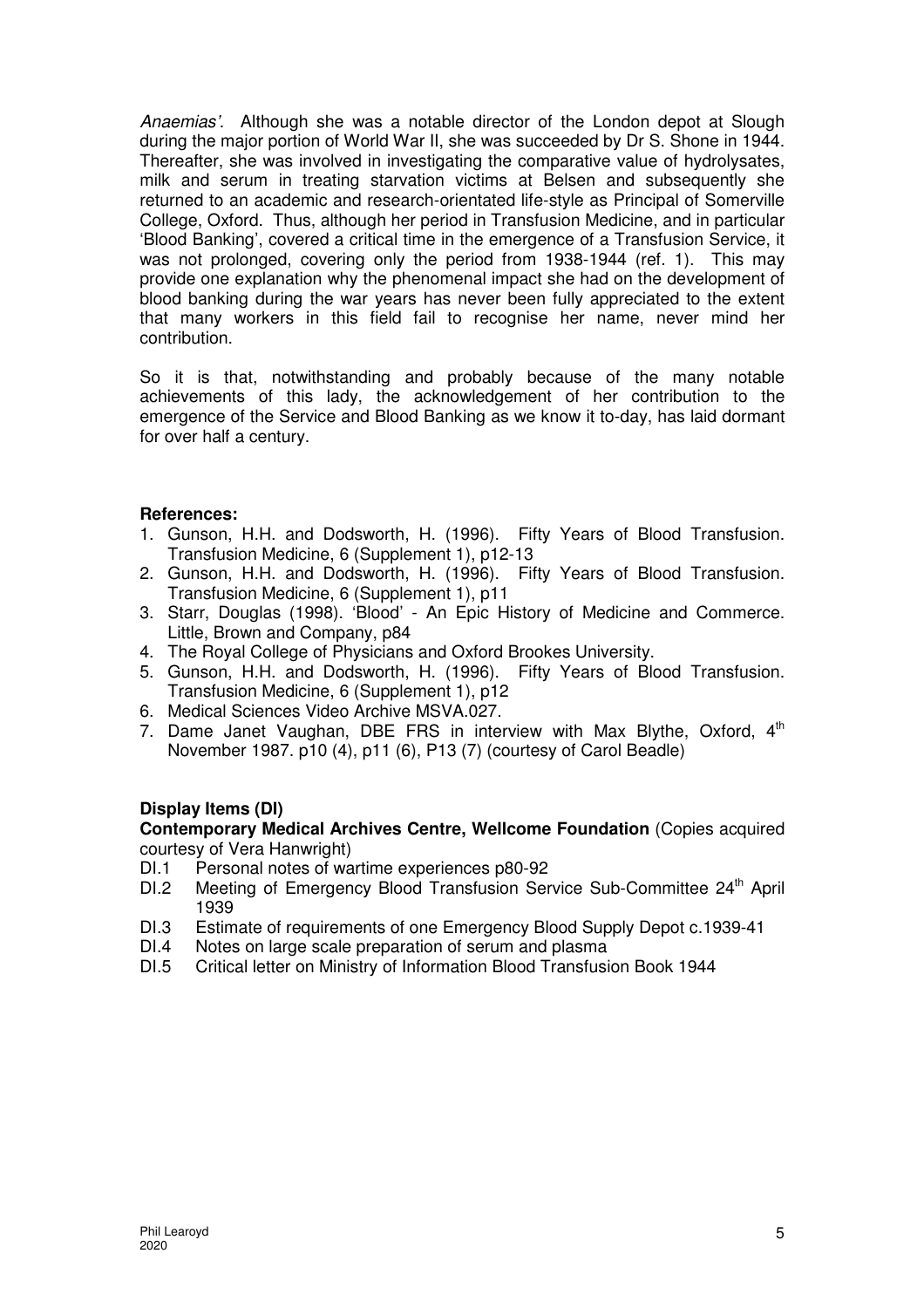## **DISPLAY ITEM 1 (DI-1): PERSONAL NOTES OF WARTIME EXPERIENCES (Pages 80-92) Contemporary Medical Archives Centre, Wellcome Foundation**

The original document of Dame Janet Vaughan's personal notes of her wartime experiences was produced by a typewriter and includes her own hand-written amendments. This thirteen page section (pages 80-92) relates mainly to 1938-1939 and concentrates on her work in transfusion. It has been transcribed below as it was originally written (grammar, punctuation and wording) and includes Dame Janet's hand-written comments and corrections. – PL.

At the time of Munich we were told at the Postgraduate Medical School in confidence to be prepared for some figure like 57,000 casualties in London that weekend. I knew, from my contacts with the government side in Spain, that they had used stored blood in the treatment of casualties. Indeed when Duran Jorda, the Spanish haematologist and his wife and family escaped to England at the end of the war, I learnt much from him about the techniques involved. I also knew that the Russians were using blood, taken from fatal road accidents and then stored at low temperatures, for civilian needs. If we ware to have large numbers of casualties at the weekend it was clear we should need stored blood. I arranged to have the Russian papers translated and went to see the Dean of the medical school, Colonel Proctor. He gave me £100 and told me to get on with the job. Fortunately I had working in the department on sabbatical leave an extremely able South African, Guy Elliott, who was a first class clinician. Somehow we managed to get translations of the Russian papers and decided on the crude sort of apparatus we would need. My research assistant, Olive Booth, and another man went off in a taxi cab with the £100 to buy up the immense quantities of rubber tubing, corks, clips, etc. we thought we should need. We set to work, helped by a clever friend of Guy Elliot's who was theoretically at Mill Hill with the Medical Research Council working on some bacteriological problem, but was persuaded that at that point in history storing blood might be more useful.

First of all we made large numbers of crude transfusion sets, and then we set about bleeding volunteers and storing their blood. As someone said later, 'the only blood lost at Munich was what Janet collected at Hammersmith'. Having collected large quantities of blood, however, Guy Elliott and I were determined to use it or at least some of it, in order to learn something about storing blood. A few months later Guy Elliott read a paper on the subject to the Royal Society of Medicine. It was also clear that though our Munich blood had not been needed the likelihood of war was very real, and that some plan should be made for the London area. A few pathologists, representatives from the ten London medical sectors and others interested therefore decided to get together and discuss possible arrangements. I have found a dusty old file which contains the minutes of those meetings held in our flat in Gordon Square. The first; meeting was held on April 5th, 1939. We apparently decided that night that there should be four blood supply depots for London. One at Sutton with Dr. J.O. Oliver, from St Thomas's Hospital in charge, one at Bedford with Dr. H.F. Brewer from St Bartholomew's in charge, one at Maidstone with Dr. M. Marzals from University College Hospital in charge and I was to go to Slough. We looked at every sort of bottle. The children complained that the flat was littered with old bottles and we finally decided to use milk bottles for our blood because they would be readily available in large quantities and could be handled in milk bottle crates. For transporting our blood we thought Wall's ice cream vans might be valuable and of course it would be necessary to install large cold rooms for storage purposes. Further, we recognised it would be essential to enroll large numbers of donors and determine their blood group ahead of the declaration of war. I can always remember George Taylor of the Galton Laboratory, the English authority on blood groups, saying with great solemnity 'you must also enroll girls to determine these blood groups and this should be done at once; it is not easy to procure young girls'. We drew up a memorandum (as I had been taught by Ashley Mills  $\&$  Co) incorporating these proposals and made some attempt at costing and listing all the materials needed, together with some question as to whether the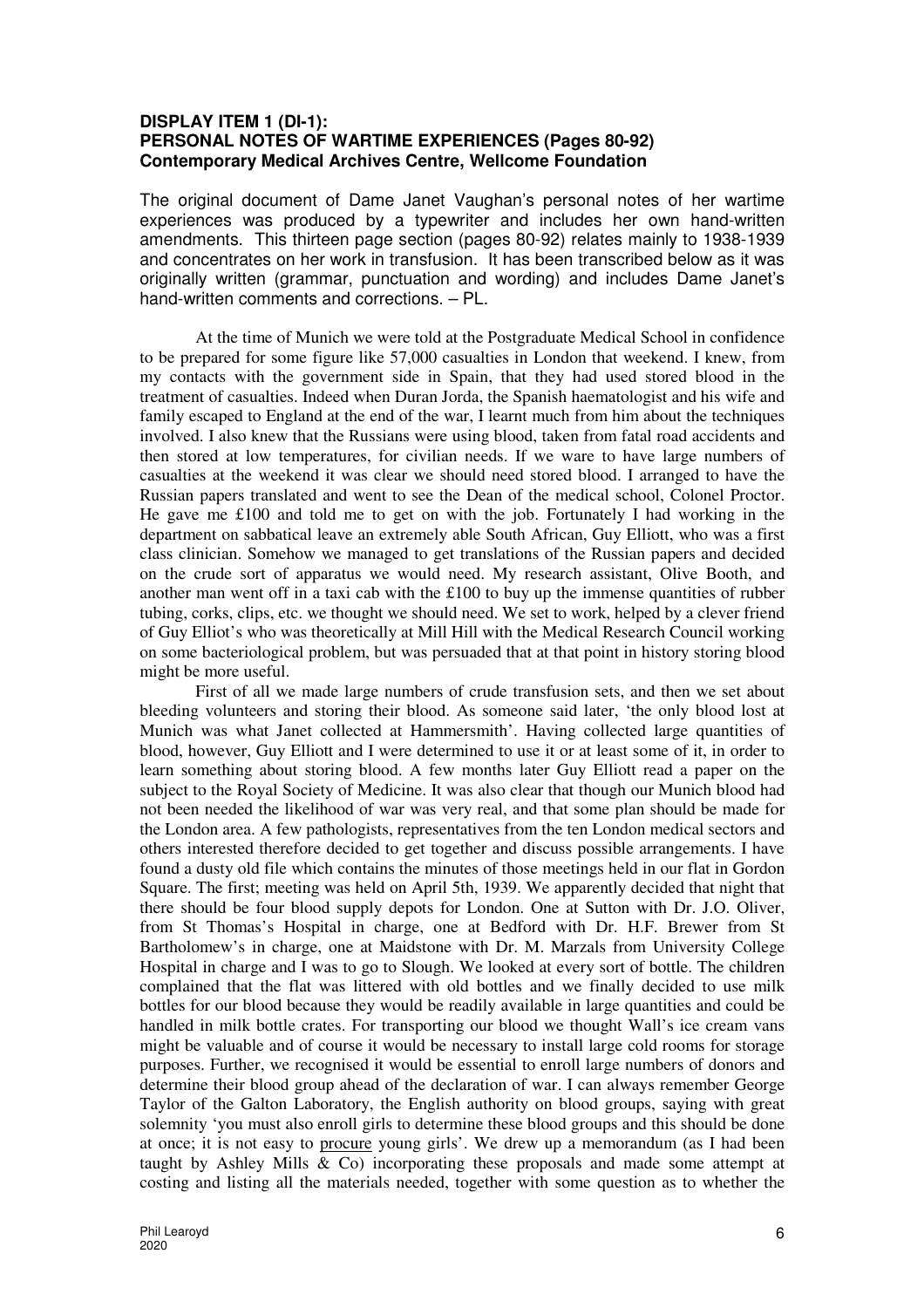depots should supply actual blood as well as group donors, and sent it off to Professor Topley at the London School of Hygiene who was known to be making official emergency war plans. We were of course completely unofficial.

A few days after I had sent our memorandum to Professor Topley, Professor Dibble, my boss at the Postgraduate Medical School came along to my room and told me I was 'a very very naughty little girl' (his words) to be busying myself with what didn't concern me. So that was that. However some days later came another message namely that Professor Topley wanted to see me and finally came news that the Cabinet had accepted the scheme, and please could proper estimates be provided. At this point the Dean, Colonel Proctor, an experienced administrator, gave me wise advice; 'At least double any figures you already have prepared'. We had fortunately made some estimates which I find in the minute book.

In the old minute book there is also a typed note headed Memorandum which I quote as a bit of history.

#### Telephone conversation with Professor Topley 13.4.39

"Professor Topley believes there will be no financial difficulty in establishing transfusion depots as suggested provided that an approximate cost of each depot can be supplied. Professor Topley is quite definite that transfusion officers will be expected to provide blood and not merely to group it. Professor Topley is anxious that arrangements should be made for blood centres with the blood probably already stored and ready for use before the emergency arises."

From this point the whole organisation of the depots was in the hands of an Official Medical Research Council committee rather then our informal group that met in Gordon Square.

 We four originally self-appointed depot medical officers were however given instructions to go to our respective towns and make the necessary arrangements to set up a centre, acquire premises, metal cold rooms and prepare lists of donors. I well remember setting off alone to Slough to see the medical officer of Health with whom I had made an appointment. How fortunate I was to go to Slough where everyone - mad as I think they thought me at the time - was more than willing to help me. It had the enormous advantage of being in some ways 'a frontier town' in the American sense of the word. It had grown up after the first world war, round a vest new trading estate, full of migrant workers as we learnt when Professor R. A. Fisher and I studied their blood group distribution\*. There were no settled traditions and customs to be disturbed. The M.O.H. immediately said that the man I must see was Noel Mobbs, Chairman of the Great Trading estate and also of the remarkable social centre he had created. Noel Mobbs did not expect a war but at once said I could have my cold rooms, needed for storage of blood, built on some waste land at the back of the Centre, and if need arose I could have the use of one of the big halls at the Centre with its associated smaller rooms, wash rooms, etc. Further, that I could start approaching firms to enroll and group donors.

To help me in the task of grouping thousands of prospective donors in the early months of 1939 I used to take a Dutch pathologist, Dr. Van der Vries, who was working in the laboratory. He thought it all rather beneath his dignity and importance, but the experience stood him in good stead when he went home and was put in charge of the Dutch transfusion service. He survived to meet me after the war, but his beautiful wife and two little girls, friends of Mary and Priscilla, ended their lives in Auschwitz.

Through the summer of 1939 the work of organisation went on. We enrolled local Red Cross nurses to look after the donors and medical and technical staff from the different medical schools were allotted to the many different emergency services that were set up. My husband who had been a conscientious objector in 1919 wanted active service against Fascism, but was sent to the Ministry of Supply and spent his war in Glasgow as a civil servant. The children went down to Plovers Field with their devoted nurse Ivy. Three days before war was declared I got a laconic telegram from the Medical Research Council 'Start Bleeding'. The medical personnel drove the Walls Ice Cream vans with their refrigerators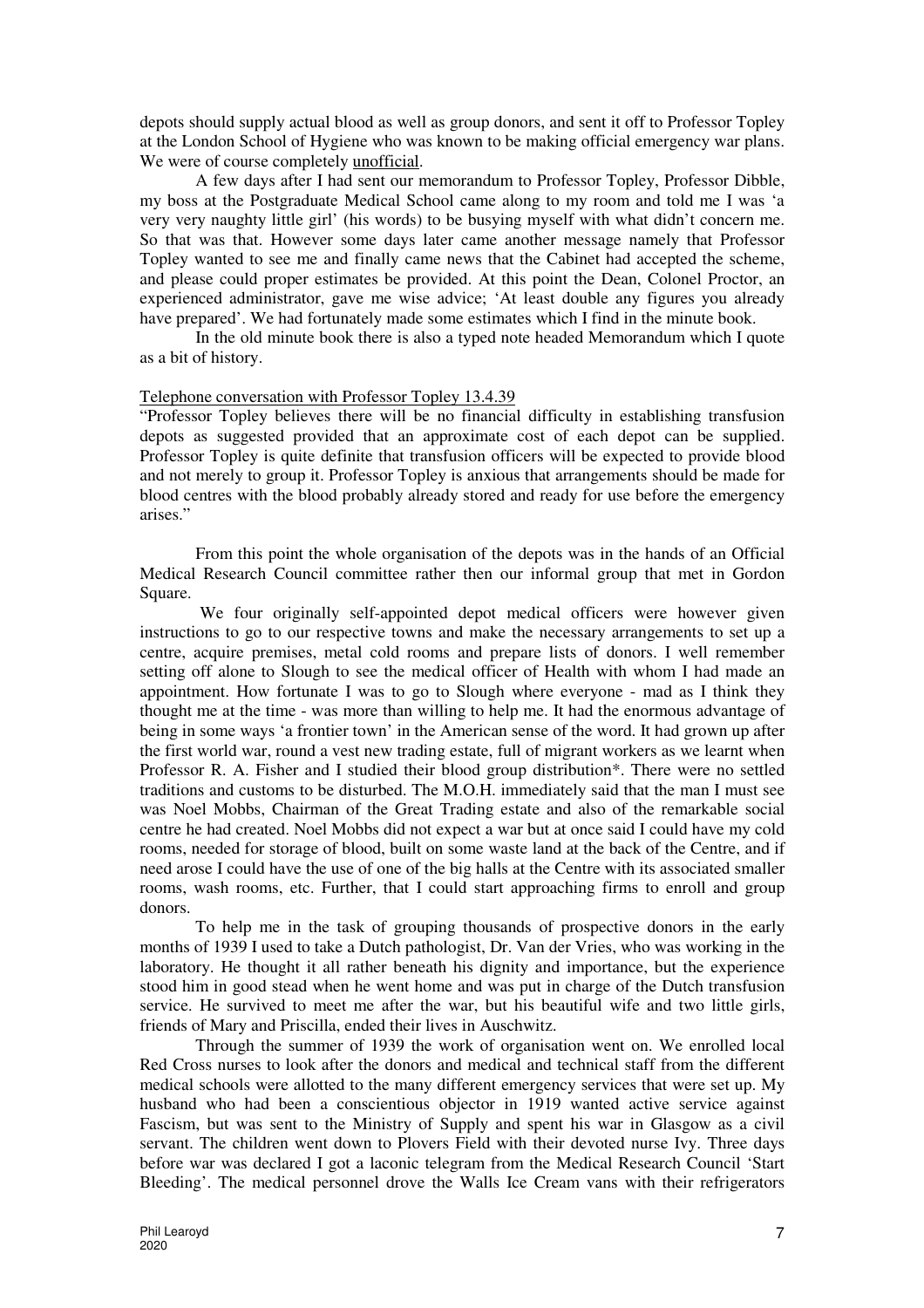down from the Mount Royal Depot and our improvised organisation moved into action. That Sunday morning we stood in the Social Centre bar in our white coats with the locals, to hear Chamberlain state we were at war, and then went back to our bleeding. The Medical Research Council provided medical officers to actually do the bleeding of donors and later to study the problems of shock and treatment of casualties with blood products At our peak we had eight qualified doctors and two qualified scientists to determine the blood groups of donors. Later the Royal Naval Blood Transfusion service joined us and provided us with a further medical officer and considerable personnel. For our large staff of V.A.D. nurses, secretaries, telephonists, technicians and extra drivers, however, we depended on the people of Slough and Windsor. They never failed us. We were about 100 strong and ran a 24 hour service with a doctor always on duty. Two local girls were trained to make all the sterile plasma and serum, and sterile they kept it, in spite of the really unsuitable dusty conditions in which they had to work. I always remember Dr. R.B. Bourdillion, a high powered expert sent down by the Medical Research Council to advise us, looking regretfully through the glass windows of the "sterile room" where the plasma was being bottled by two pretty girls asking me if I could not persuade the girls to put his paraffin on their hair as well as on the floor and tables to keep down the dust. I pointed out that at least they were wearing caps. Paraffin might not have been good for morale.

The arrangements I had made with Noel Mobbs in the early months of 1939 for the use of rooms in the social centre proved ideal. There was a big workers canteen where the staff could eat and the bar was just across a narrow passage from where we bled the donor so in times of stress I need only go into the bar and ask for both donors and drivers. In the same bar my staff, my friends and I could nearly always get ourselves a stiff drink. In times of scarcity the barman always sent us a message if a bottle of whisky was opened. When the work load was suddenly heavy and drivers came home through the snow and the blackout, cold and weary, the bar became important and helped us to carry on. As someone once said, "Janet was the only person who had the sense to set up an Emergency Service in a bar".

We recruited in charge of our large fleet of Walls ice cream vans Mrs. E.O. Franklin's chauffeur Brady, a mad Irishman, but he kept the vans on the road. We also had two magnificent girl drivers who did the regular hospital rounds delivering blood and transfusion sets, and a number of voluntary drivers quite apart from those we called out of the bar in emergency, as on the night when Liverpool's blood depot was destroyed. We sent everything we had to spare in the way of equipment and blood up to Liverpool that night. One of our regular volunteer drivers, Lady Dunstan, must have been at least 70. She always wore several strings of pearls and a toque rather like Queen Mary, but she was never daunted. One day she came back in great pride from a Canadian military hospital somewhere in the country which had sent for urgent blood supplies. 'Yes the surgeon insisted on me coming into the theatre and seeing exactly what he was doing and why the blood was needed. I think I was able to help him', she said.

We had another remarkable old lady whose only interest in life before the war had been her string of ponies and her bridge. She came and said she wanted a job and we set her down among the young technicians to fix a singularly nasty wire filter that was being used at that time for stored plasma. This became her job, and when she was ill, as she sometimes was, she used to send her chauffeur in the Rolls Royce to fetch her a supply of filters to fit at home in bed. One of her friends said she had never been so happy in her life before. She knew we depended on her work, as we did, and through us casualties all over the country.

Blood transfusion in those early days of the war was very different from the service as it is known today. Only four blood groups A, B, O and AB were recognised. No one thought of the possible transmission of jaundice. Plasma\*\* and dried serum\*\*\* were still in the future. One or two bottles of blood per patient were usually thought sufficient but we learnt a great deal in four years. Flow fortunate we were to be working for the Medical Research Council. From the start the Council was insistent that its four blood supply depots were not only to provide a service but were also to carry on research. Some time in that first autumn London suffered a series of raids and we found it necessary as well as providing blood and apparatus for the casualties, to administer the actual transfusions ourselves. A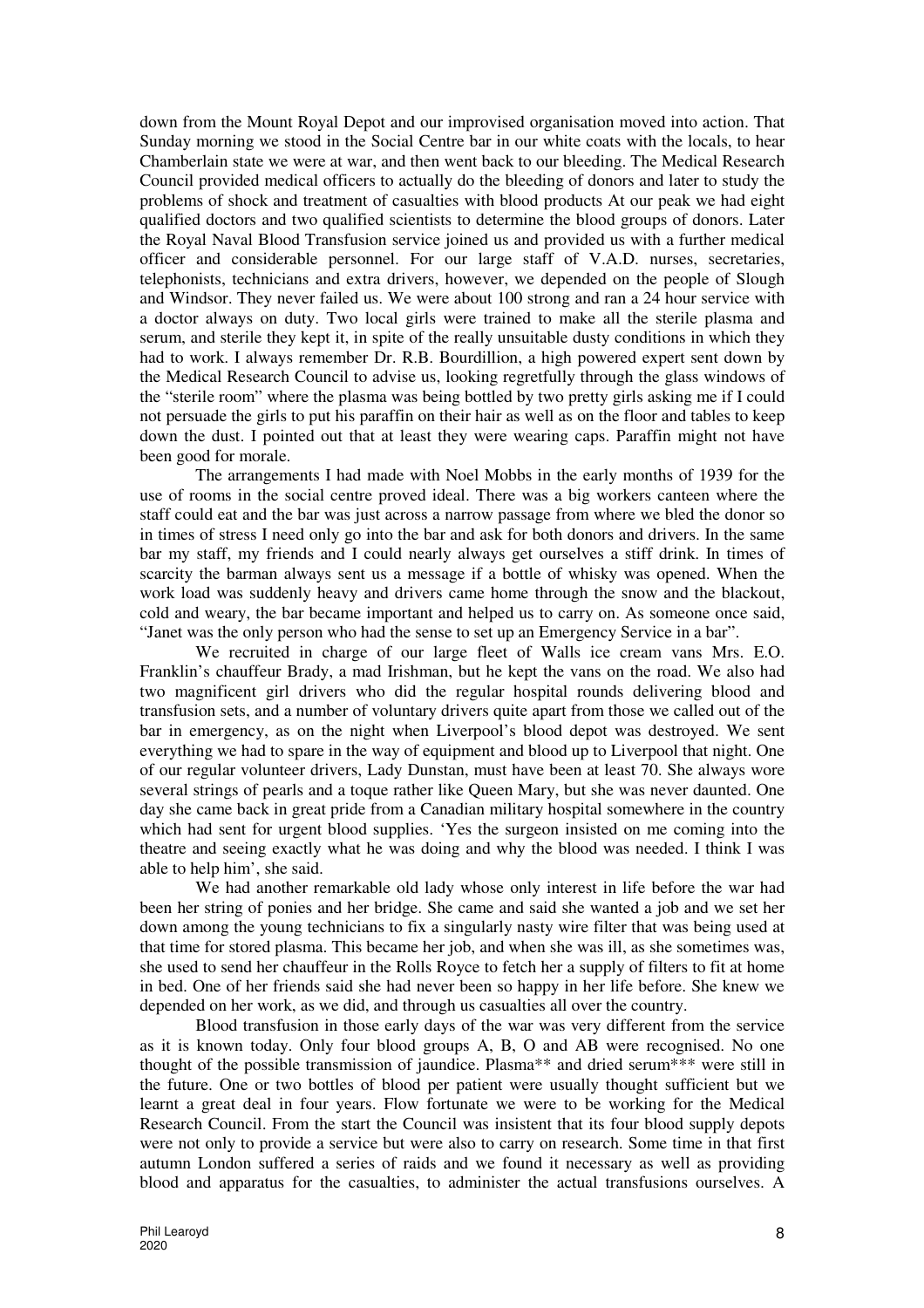hospital that received many casualties often welcomed help that came from outside. In the early days they would telephone for blood, but they soon learnt that Slough could hear and see the bombs falling and would arrive. The police, as we drove into London up Western Avenue or the Great West Road*,* could always tell us to which hospital the casualties were being taken, We learnt to carry an electric light with a powerful reflector to wear on our foreheads, the sort that ear, nose and throat surgeons use, so that if electricity failed or the lights were off because the windows were broken and the blackout curtains were blowing in the wind, we could still see to stick in our needles and hang up our bottles. When the first blitz was over Sir Edward Mellanby, secretary of the Medical Research Council, summoned some of the people who had been treating casualties to a conference to hear what had been happening. I was the only woman so I was asked first what my experience of treating wound shock had been. This was extremely alarming because I was a pathologist, and in my experience the casualties had not at all fitted the classical picture of shock. Basically, I had found the wounded had high blood pressures not low pressures as we had been taught to expect. Also, we had learnt, especially in the case of severe burns, that it was essential to give many bottles of blood. So I spoke with great trepidation. I was delighted and relieved to hear two or three competent young men, good clinicians, who followed me say exactly the same. At this point an elderly physiologist sitting opposite could stand it no longer and leapt up, 'but in the classical description of shock it was said …'. A very distinguished cardiologist from Guys, however, the only senior man present who had been out on the streets, supported us doctors from the depots. As a result of that meeting it was decided to attach to two of the London depots highly qualified young physicians whose job it would be to study the basic problems of shock and resuscitation. This of course was an enormous asset; we were well equipped to cope with our first real test that came at Dunkirk. By this time we had started to try and prepare plasma from the blood that could no longer be used for human transfusion. I had read about this and also heard of it by letter from George Minot in Boston, in those letters which came so regularly and which meant so much to us. This plasma however on keeping soon became cloudy and full of fibrin clots, so we were at first unwilling to use it.

We sent all the blood we had down to the coast for the first Dunkirk casualties that were landed. Then came still more casualties back to our country hospitals. We could not keep pace with the demand for blood. We knew men must die if we didn't transfuse them and so we took a risk on our very odd looking plasma. In war one had to take risks; and sometimes, in fact often, the risk won through. The plasma, bad as it looked, full of fibrin clots, worked like magic. Shortly after this I was called up to London to unpack a huge consignment of plasma sent from America under the 'Bundles for Britain' scheme. This unpacking was a solemn occasion carried out by Sir Henry Dale in person, with Alan Drury, Director of the Medical Research Council Transfusion Service. I was there to look on and later to broadcast our thanks to the U.S.A. authorities. What was our delight and amazement when the first bottle was lifted out of its crate, to find it as full of fibrin clots as our own. This was subsequently put down to sabotage at the docks. The problems caused by the fibrin clots led to the preparation of dried serum which, of course, from the point of view of storage and transport, had great theoretical advantages. Every week the plasma from the out-of-date blood had to be taken over to Cambridge where it was processed, and then brought back to us for clinical trial in the first instance. The early batches produced high pyrexia in the recipients. The Professor of' Pathology at Cambridge, the redoubtable R.A. Dean, was sure this was due to the fact that the blood had been collected without suitable sterile precautions, so he himself collected and processed a batch. Alas, the pyrexia was even worse. This, as can be imagined, presented grave problems of protocol.

One night I was called out to a number of casualties in a small hospital off the Great West Road. I was also asked to look at a case of severe burns in a child, not due to enemy action. The burnt child had both arms and legs as well as her body badly burnt; there were no veins anywhere into which one could put a needle, so as one often had to in those days, I left her to die while I put up the transfusions for those I could hope to save. We set up several transfusions and then I went back to the child. She was still alive and I remembered I had read somewhere one could transfuse blood into the marrow. There was nothing to loose by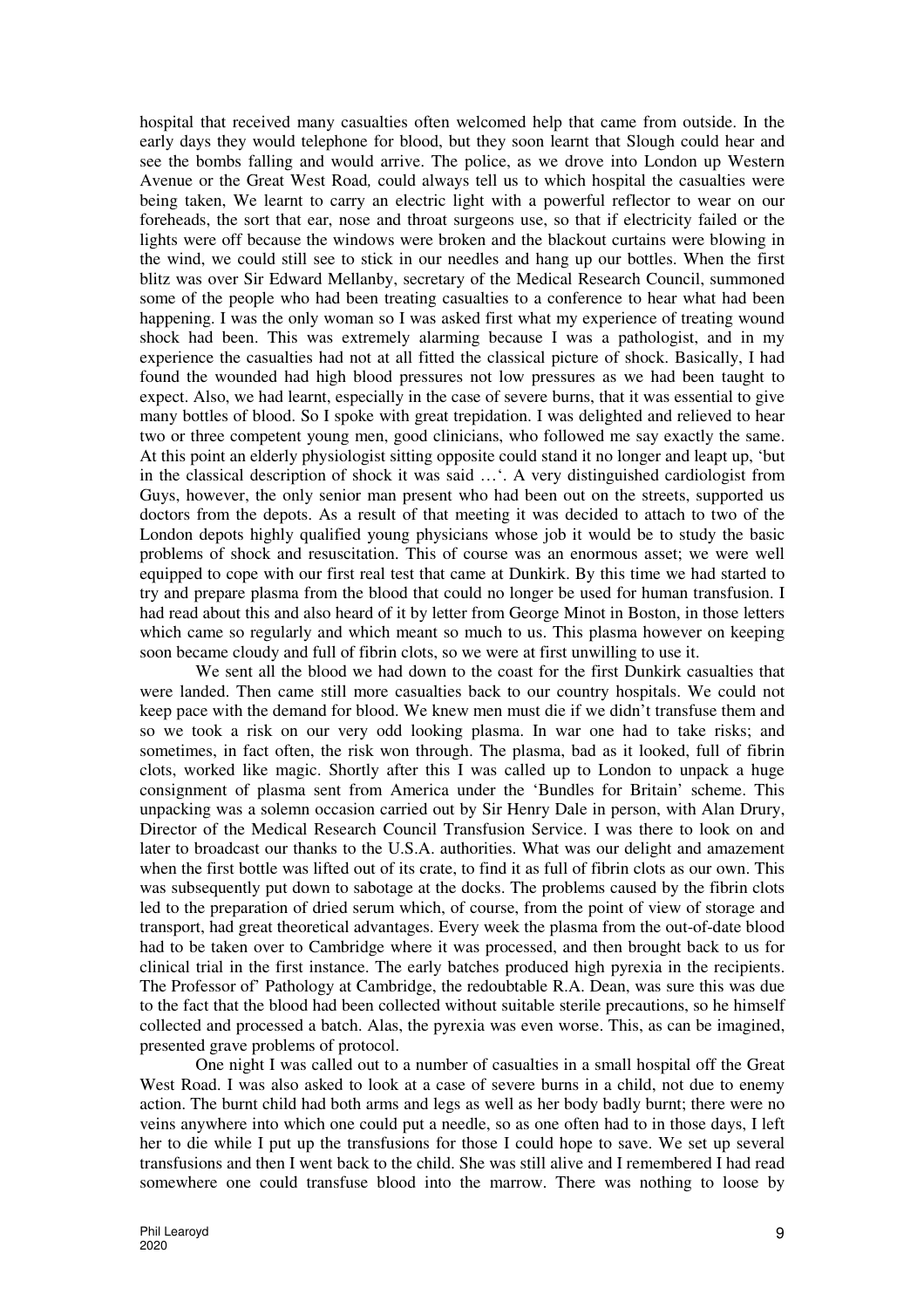attempting to do this. Death was the only alternative. I took the biggest needle I had in my case and shoved it into her sternum, hitched up a bottle, and told my V.A.D. nurse to pump, and left for a job in London. When I got back two hours later, the young nurse was still pumping and told me triumphantly she had got in two bottles. The little girl lived and was subsequently moved to the care of a plastic surgeon who gave her many skin grafts. Several years later when I was at Somerville, a headmistress wrote to me about one of the girls up for the entrance exam, and said perhaps I would remember her, especially if I looked at her hands. The hands were claw-like but useful, obviously the result or skin grafting. She came up to read English and did well in every way. After that night we had needles made for marrow transfusion with special side pieces to hold them in place so that they could be used on aeroplanes and landing craft when it might be easier to get into a large bone than into an invisible vein.

We served ordinary medical needs as well as casualties due to enemy action. I was called one night by a general practitioner in a remote farm house the far side of Buckingham. He sounded desperate; he wanted me to come to a woman in labour who was bleeding heavily. He told me to go first to his house in Buckingham where I would get further instructions as to how to find the farm. I set off in the dark, called for my instructions in Buckingham, and when I came to the rutted lane, I found the whole village out lining the roadside with lighted candles to show me the way. I dashed upstairs to find a weak woman sunk in a huge feather bed, cold, sweating and deadly pale with the two doctors sitting silent and hopeless in the window. There was no vein to see or feel. I just stuck in my needle and hoped. "Digging for Victory" we called it when no vein could be located. Luck was with me, the blood went in and the emergency obstetric service arrived from Oxford as the woman's colour began to come back. When I pass that lane now, as I do sometimes on my way to Cambridge, I think of the lighted candles.

 On D Day, as arranged, the loaded vans went down at down from Slough to Bristol, the army blood transfusion centre. They returned at mid-day with a camembert cheese brought back from France that morning. This was indeed the beginning of the end.

Perhaps the most important thing I learnt in the war was always to say yes to any call for help. What men and women need in desperate emergency is reassurance. They can hold on if help is coming and given the lead, other men and women will always be prepared to give that help. The people of Slough, the vary miscellaneous men and women who worked whole time and part time in the blood transfusion service, the medical students who used to come for a week at a time from Westminster and St. George's Medical Schools, the men in the Social Centre bar, all rose to every demand made on them with joy and pride. Sometimes the demands were pretty tough, but we always said yes. Just before D Day, Francis Frasar, Head of the Emergency Medical Services, rang me up, 'Janet we have made no arrangements for the Ports, will you look after them'. 'Yes, of course', I replied having no idea what looking after the Ports might entail. As so often we heard no more, but I can only hope that the Ports received reassuring messages that Slough would come if needed.

\* Fisher, R.A. and Vaughan, J. (1939). Surnames and blood groups. Nature, Lond. 144, 1047- 1048.

\*\* The red and white cells of the blood circulate in a fluid known as plasma. This fluid carries with it an enormous number of important constituents such as inorganic elements in solution like iron and calcium, hormones, vitamins, and different proteins and glycoproteins. If blood is withdrawn into a container the blood will clot, by an extremely complicated biological process, and the fluid element now known as serum\*\*\* will separate from the mass of cells and can he syphoned off containing all the valuable elements mentioned above. Clotting can be prevented by the addition of a suitable anticoagulant which prevents clot formation. The cells then sink to the bottom of the container and the fluid, plasma, can be syphoned off.

Under some circumstances it is useful to be able to transfuse plasma or serum instead of whole blood. Whole blood is not usually kept for more than 2-3 weeks so it is economical to syphon off the plasma and use it in certain circumstances. Serum can be dried by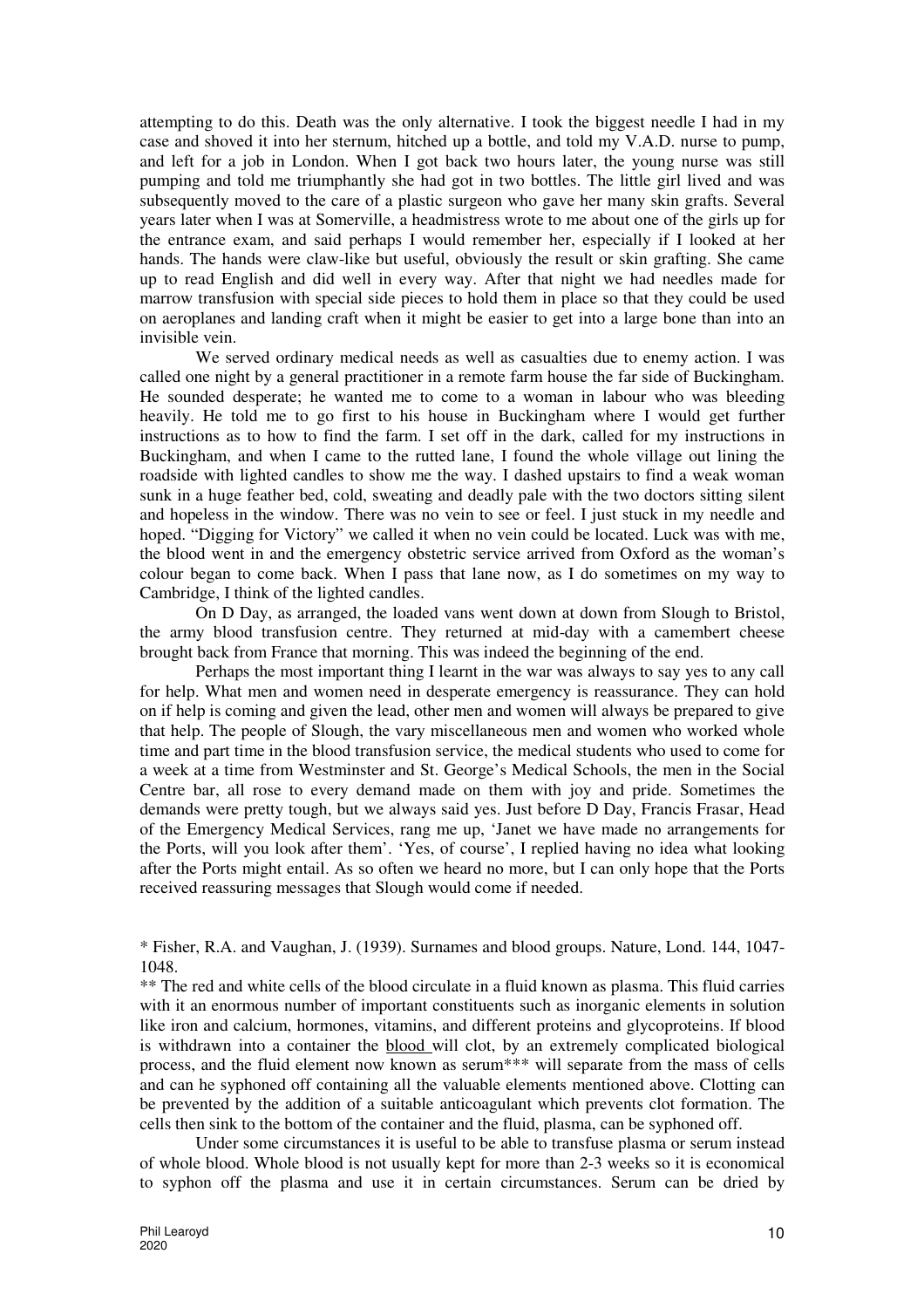complicated technical processes, and then redissolved for transfusion when needed. A dried preparation has obvious advantages over both whole blood and plasma as far as storage and transport is concerned. The use of both plasma and serum we learnt during the war; much of the necessary research work was done at Slough.

#### **DISPLAY ITEM 2 (DI-2): MEETING OF EMERGENCY BLOOD TRANSFUSION SERVICE SUB-COMMITTEE (24th April 1939) Contemporary Medical Archives Centre, Wellcome Foundation**

This document contains the notes of a meeting of the 'Emergency Blood Transfusion Service Sub-committee that took place on Monday, April 24<sup>th</sup> at 27 Gordon Square, prior to World War 2. Note: Although the year is not included in the document the  $24<sup>th</sup>$  April fell on a Monday in 1939. As well as Dr. Janet Vaughan, the 'committee' also included a Mr. P.L. Oliver. The original document is produced by a typewriter and is three and a half pages long. Because of the poor condition of the original document photocopy it has been transcribed as it was originally written (grammar, punctuation and wording). – PL.

## MEETING OF EMERGENCY BLOOD TRANSFUSION SERVICE SUB-COMMITTEE

A meeting of the above committee was held on Monday, April 24th, at 27 Gordon Square. Professor G. Wright presided in the chair.

#### There were present:

Professor G. Wright. Dr. H. F. Brewer. Dr. J.O. Oliver. Dr. M. Maizels Dr. J. Vaughan. Mr. P.L. Oliver.

Professor Wright said he had called a meeting to discuss the question of obtaining volunteers for the transfusion service in districts. The Medical Research Council were prepared to send a letter to employers asking them for their help. A draft was brought forward which was discussed and finally Professor Wright was asked to submit it to the Medical Research Council for dispatch. Each district supplied appropriate names of towns to be served.

> Medical Research Council, 36 Old Queen Street, Westminster, S.W. 1.

Dear Sir,

#### Blood Transfusion (War-Time Emergency)

It has been decided to establish a number of war-time emergency blood transfusion centres to meet the needs of London and adjacent parts of the Home Counties. These will be organised in co-operation with the British Red Cross Society and in relation to the emergency hospital arrangements which are being made under the auspices of the Ministry of Health. One of these centres will supply North-West London and adjoining areas of the Home Counties, including the towns of Watford, Northwood, Uxbridge, Harrow, High Wycombe,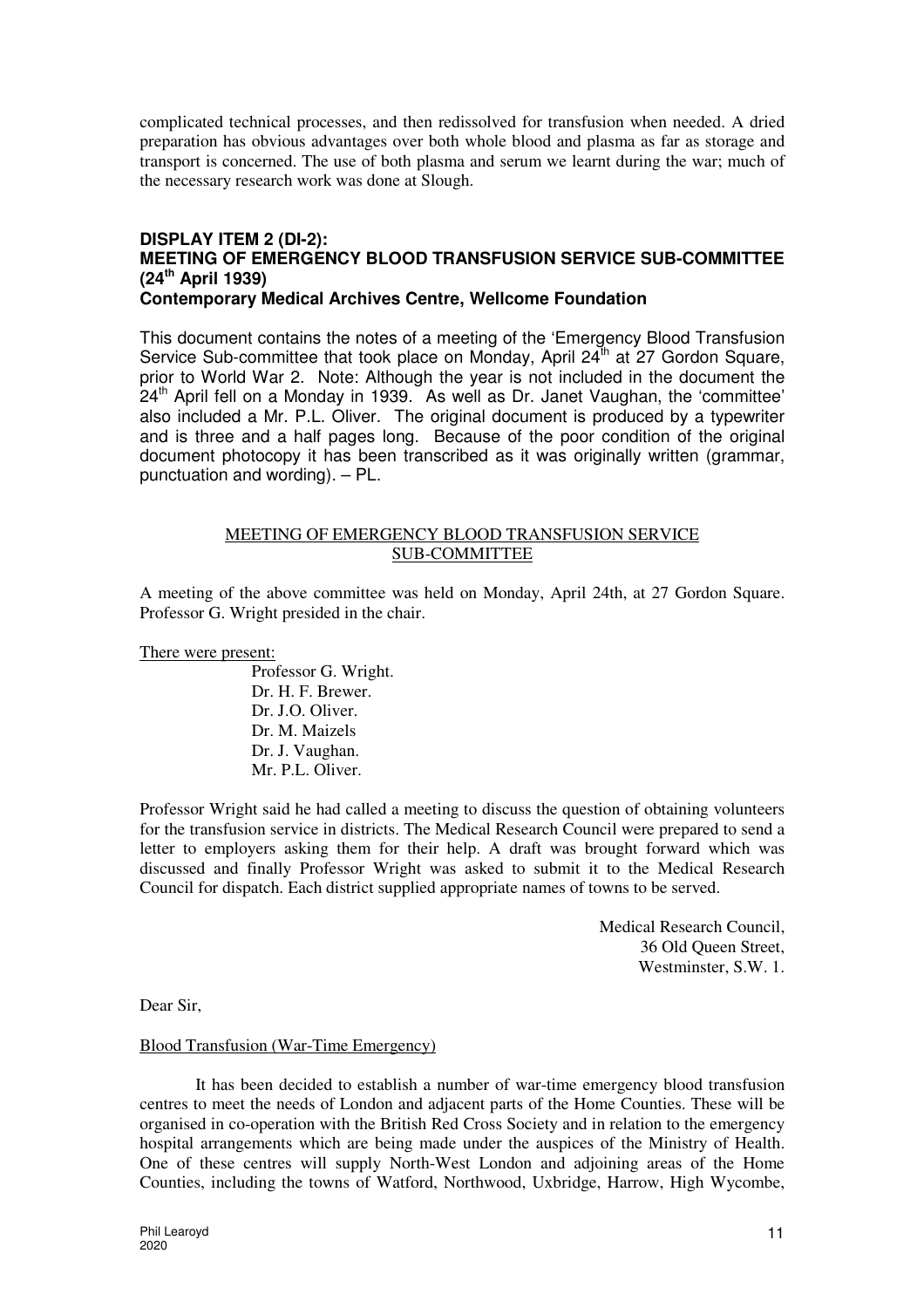Windsor, Staines, etc. This centre will be situated in Slough and will be in charge of Dr. Janet Vaughan, Clinical Pathologist, British Postgraduate Medical School.

The purpose of this centre will be to prepare and store human blood for subsequent administration to injured persons in need of such treatment. In the event of war this will be possible only if all preparations for obtaining blood have been made beforehand. For this purpose it will be necessary to test some 20,000 people so as to obtain the 8,000 or 9,000 universal donors whose blood could be used for transfusion to any patient. This is a big task and if it is to succeed, a very high percentage of the public must volunteer. Anyone between the ages of 18 and 65 is suitable, if in good health and likely to remain in or near Slough in the event of war.

It is desired to bring the following points to your notice:-

- (1) In war time 10 percent of all civilian casualties will need transfusion, without which their lives will be seriously endangered.
- (2) Before the emergency arises, and in fact as soon as possible, it is essential to test volunteers to see who are suitable. The test is quite painless, takes two minutes, and does not interfere with work.
- (3) After the outbreak of war, but not before, the selected volunteer donors will be called upon. The quantity of blood taken would in no way interfere with a volunteer's activities. The procedure is practically painless and the long experience of the British Red Cross has shown that it is absolutely without ill effects. Direct arm to arm transfusion from donor to patient will not be employed.

It is hoped that all your suitable employees may be willing to help this important National service. Dr. Janet Vaughan would be glad to address your employees as a whole or in several groups. She would make arrangements directly with you as to a convenient time when she and her staff could attend at your premises to make the necessary tests.

I hope that you will give this request your urgent consideration. I shall therefore be glad if I may hear from you as soon as possible whether you are willing to co-operate in the matter, and what numbers would probably be available.

I am,

Yours faithfully,

#### A. LANDSBOROUGH THOMSON.

Professor Wright said that the Medical Research Council were anxious for the moment that no further publicity should be obtained either through the press or specially called meetings or house-to-house distribution of leaflets for the scheme. There would be no objection however, to addressing small meetings of organisations such as local conservative rallies etc.

A draft letter which might later be used for general distribution was then discussed and the following form of the letter was finally accepted:

### BRITISH RED CROSS SOCIETY EMERGENCY BLOOD TRANSFUSION SERVICE.

Dear Sir or Madam,

In the event of this country becoming involved in war, a large demand for blood for transfusion purposes will immediately arise. It is estimated that about 10 per cent of air raid casualties will need blood transfusions as an essential part of their treatment. To organise this,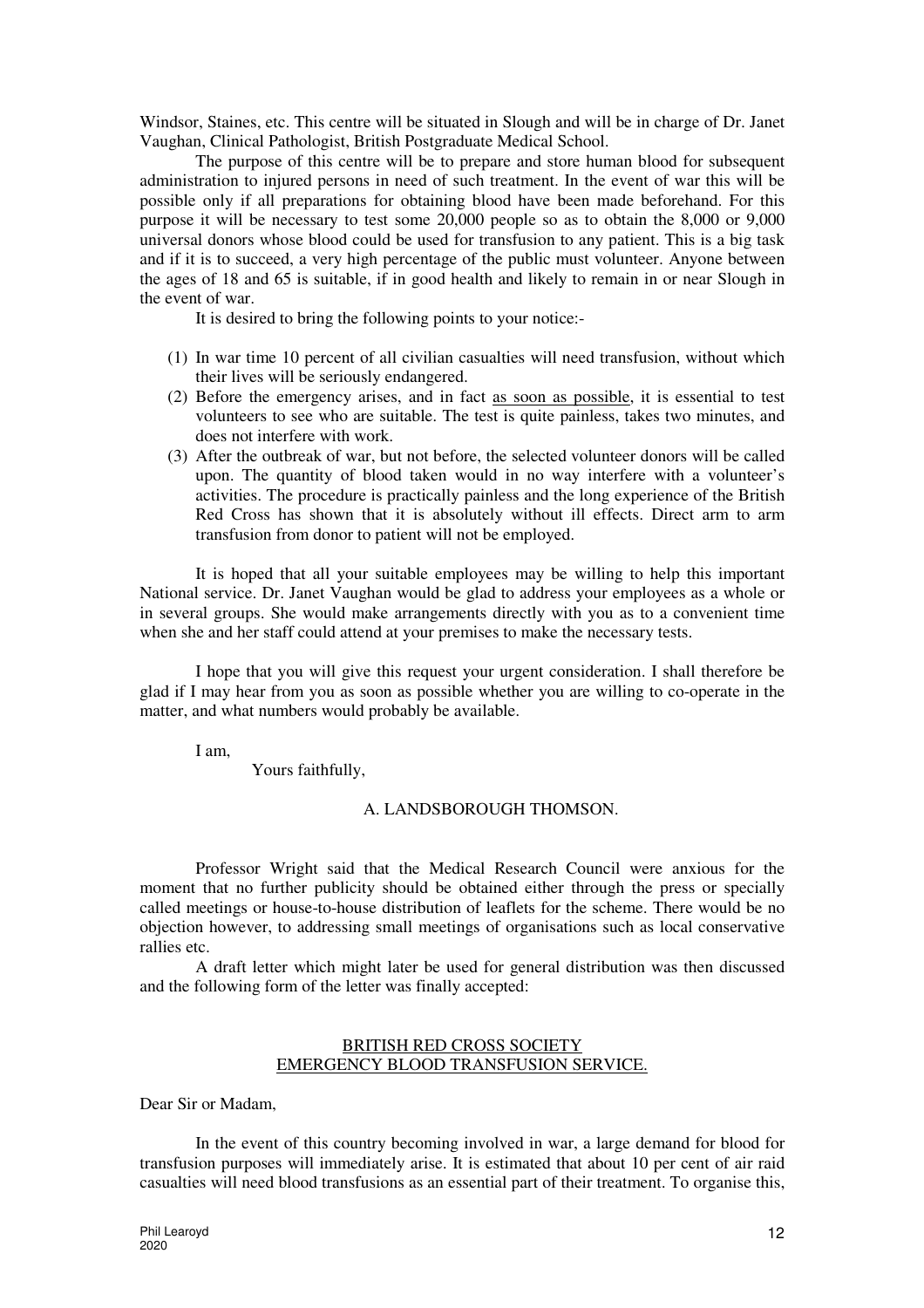a Medical Committee working with the ministry of Health has been officially appointed and a scheme drawn up to arrange for the enrolment of a sufficient supply of donors.

One part of the scheme includes the formation of several depots around London, at which blood will be drawn and stored in large quantities for instant despatch to any hospital in the area to which air raid sufferers will have been carried. Recent research into the problems of the preservation of blood have made this life-saving measure practicable.

Before donors can be enrolled, however, it is necessary to carry out a simple test to learn how many volunteers with the requisite type of blood can be obtained. Although practically any person over the age of 18 can give blood, there is one type that is especially suitable, as it can be given to any patient, and at the moment it is intended to use this group only. Roughly 45 per cent of the population belong to this group.

Maidstone has been selected as the site of one of these depots, and it is hoped to obtain at least 16,000 volunteers from this town and district. Will you volunteer for this life saving service? The donor is not in the least incapacitated giving blood, and is able to return to his or her ordinary work within half an hour of the withdrawal. Thus there is little hindrance to work or business.

Whilst there is no doubt that ample numbers would be instantly available after hostilities had begun, there would be no time then to carry out the necessary tests. It is therefore imperative that the testing should be started at once, and volunteers informed if their blood is suitable. An office has been opened at ……………………………………………. and medical staff will attend there daily between the hours of ……….. and …………... for the purpose of making the necessary tests. This simply entails the drawing of a speck of blood from the finger tip, and only takes a few moments. Donors will he informed if their blood belongs to the requisite group, and a formal notification will be sent them through the post with instructions as to how and when they will be called upon.

Every donation of blood you give may save a human life - possibly that of one near and dear to you. There is no risk and no after weakness nor debility. The London Branch of the Blood Transfusion Service has been in existence for 18 years, and is supplying over 8,000 donors a year, several members having given over 50 transfusions, whilst abroad, where professional donors are employed, there are many records of single donors, men and women, having given from 250 to 1,000 transfusions, without interference with their customary occupations. Will you help us?

Yours very faithfully,

………………………………………… Mayor of Maidstone.

………………………………………… Kent County Director, British Red Cross Society.

…………………………………………… Hon. Secretary, British Red Cross Blood Transfusion Service.

The meeting then adjourned.

### **DISPLAY ITEM 3 (DI-3): ESTIMATES OF THE REQUIREMENTS OF ONE EMERGENCY BLOOD SUPPLY DEPOT (Circa 1939 - 1941) Contemporary Medical Archives Centre, Wellcome Foundation**

This document was prepared by Dr. Janet Vaughan as an estimate of the cost of materials (in pounds, shillings and pence) for one emergency supply depot. The original document is produced by a typewriter and is two and a half pages long.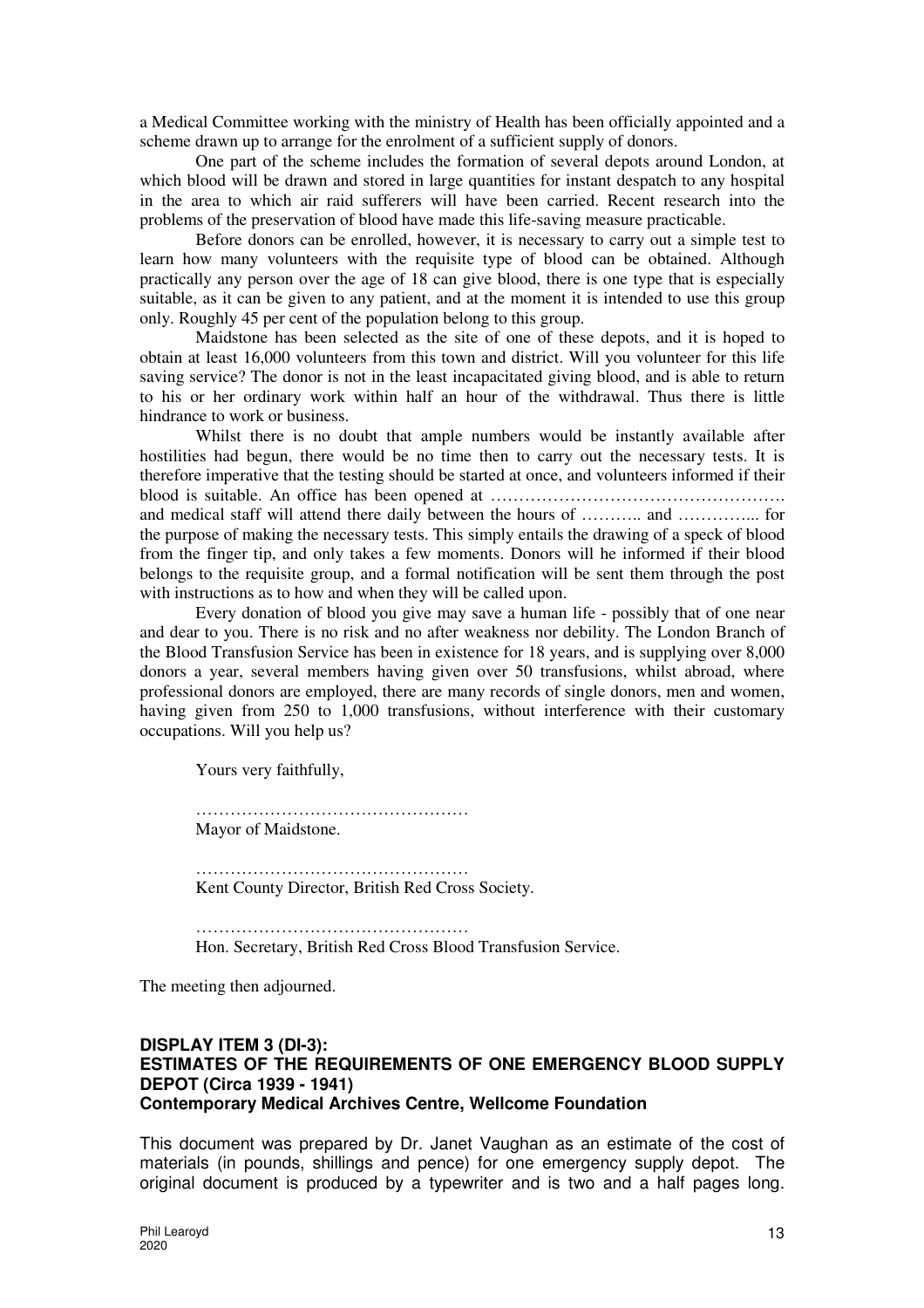Because of the poor condition of the original document photocopy it has been transcribed as it was originally written (grammar, punctuation and wording).

## ESTIMATE FOR 1 DEPOT REQUIREMENTS.

These estimates are only approximate, they do not include:

- i) Alteration to premises or rent of premises.<br>
ii) Transport.
- Transport.
- iii) Propaganda.<br>iv) Petty cash fo
- Petty cash for travelling expenses etc.
- v) Payment of personnel.

# Requirements other than collecting and distributing apparatus

| <b>AUTOCLAVES</b> (3)                                  | Price:    | £87. 0. 0d.       |
|--------------------------------------------------------|-----------|-------------------|
| Braby galvanized, price £29.                           | Delivery: | 4 within 3 weeks  |
| Diameter 21 x 15 x 14 ins, to carry 2 shelves.         |           | 8 within 6 weeks. |
| STILLS(2)                                              | Price:    | £34. 0. 0d.       |
| From Gallenkamps. Davis still heated by gas.           | Delivery  | 4 in 3-4 weeks    |
|                                                        |           | 8 in 6 weeks.     |
| <b>HOT AIR OVENS (2)</b>                               | Price:    | £16.10.0d.        |
| Hearson & Co. Ltd. A.l.1 size 18 x 14 x 15             | Delivery  | 4 weeks           |
| gas heated - burners extra.                            |           |                   |
| <b>GENERATING PLANT</b>                                | Price     | £300. 0. 0d.      |
| <b>COLD ROOM</b>                                       | Price     | £280. 0. 0d.      |
| Hall's of Dartford.                                    |           |                   |
| <b>MOBILE REFRIGERATOR</b>                             | Price     | £196. $0.0d$ .    |
| Frigidaire.                                            |           |                   |
| COUCHES(8)                                             | Price:    | £21. 0. 0d.       |
| Fitted arm rests                                       | Price:    | £2. 4. 0d.        |
| J. Bury & Co. 19 Nassau Street, W.1.                   | Delivery  | 10 days           |
| DRESSING TROLLIES (8)                                  | Price:    | £8. 0. 0d.        |
| <b>ENAMEL STERILIZER (1)</b>                           | Price:    | 12. 6d.           |
| 24 x 8 x 8 with lid, from Simmons Hollow Ware Co. Ltd. |           |                   |
| <b>INSTRUMENT STERILIZER (1)</b>                       | Price:    | £2. 0. 0d.        |
| Nickel plated; gas heated, 11" x 51/2" x 23/4".        |           |                   |
| Gallenkamps B. 6110.                                   |           |                   |
| <b>CHEALTHE'S FORCEPS (12)</b>                         | Price:    | £4.16.0d.         |
| 10 inch at 8/- each                                    |           |                   |
|                                                        |           | ----------------  |
|                                                        |           | £952. 2. 6d       |
|                                                        |           | ----------------  |
|                                                        |           |                   |
| 6 sphygmomanometers - Tycos pattern                    |           | £18. 0. 0d.       |
| 6 rubber aprons                                        |           |                   |
| 2,000 towels as per attached estimate                  |           | £30. $0.0d$ .     |
| 5 doz. 1 cc. Vim syringes                              |           | £13. 0. 0d.       |
| Hyperdermic needles to fit Vim syringes,               |           |                   |
| size 25, standard wire gauge, 3 gross.                 |           | £5. 0. 0d.        |
| 20 lbs. surgical gauze.                                |           |                   |
| Elastoplast $-3,000$ yds 1"                            |           |                   |
| Rolls adhesive plaster 1" 10 doz.                      |           |                   |
| 1 gross of rubber teats (2 cc)                         |           | 16.11d.           |
| 1 doz. Bunsen Burners                                  |           |                   |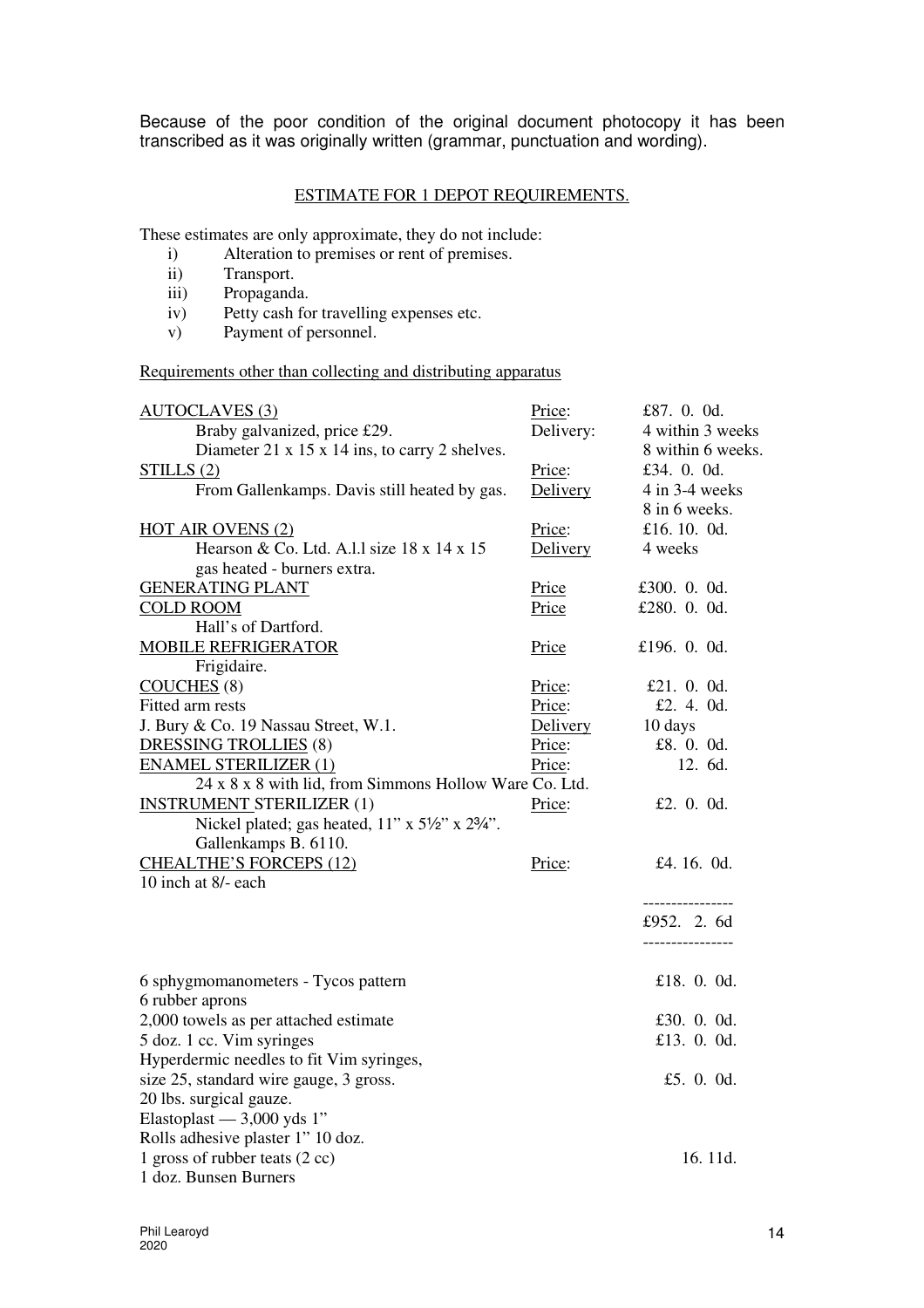| 6 calor gas burners,                                    |              |                      |
|---------------------------------------------------------|--------------|----------------------|
| 6 gas rings                                             |              |                      |
| 6 calor gas rings<br>1 cwt. sodium citrate analar       |              | £16. 6. 8d.          |
|                                                         |              | 16. $0d$ .           |
| 14 lbs. potassium bichromate<br>25 kgs, sulphuric acid  |              | £1.18.6d.            |
| 50 litres surgical spirit                               |              | £4. 0. 0d.           |
| 10 gallons dettol                                       |              | £4. 5. 0d.           |
| 1 Winchester quart colloidin, methylated 5%             |              | 11. Od.              |
| 1 Winchester sal volatile                               |              |                      |
| 2 doz. 1 litre reagent bottles                          |              | £2. 5. 6d.           |
| 1 doz. pairs of scissors, 5"                            |              | £3. 5. 0d.           |
| 2 doz. towel clips.                                     |              | £3. 4. $6d$ .        |
| 10,000 bandages $2$ "                                   |              | £22.15.0d.           |
| 50 lbs. absorbent cotton wool                           |              | £1.11.0d.            |
| 50 lbs. white lint                                      |              | £3. 4. 0d.           |
| 2 doz. carborundum files                                |              |                      |
| Enamel dish for sterilizing                             |              |                      |
| 1 doz. Forceps.                                         |              |                      |
| Emergency surgical set.                                 |              |                      |
| 2 scalpels                                              |              |                      |
| 2 pairs dissecting forceps.                             |              |                      |
| $\frac{1}{2}$ doz. ampoules, fine cat gut.              |              |                      |
| Aneurism needle.                                        |              |                      |
| Skin stitches and 2 curved needles for skin             |              |                      |
| 6 sterilising drums: 15"                                |              |                      |
| 6 sterilising drums: $11\frac{1}{2}$ x $9\frac{1}{2}$ " |              | £19.16.0d.           |
| 12 measuring cylinders 2,000 cc. capacity               |              | £3.12.0d.            |
| 12 measuring cylinders 1,000 cc. capacity               |              | £1.12.0d.            |
| 12 measuring cylinders 250 cc. capacity                 |              | £1. 4. $0d$ .        |
| 24 flasks, 5 litre capacity                             |              | £4.10.0d.            |
| 6 aspirator bottles, 20 litre capacity                  |              | £10. 0. 0d.          |
| 1 doz. Arkansas chips.                                  |              |                      |
| 1 balance trip                                          |              |                      |
| 10 doz. reels copper wire: 20 s.w.g.                    |              | £2.15.0d.            |
| 2 pairs pliers                                          |              |                      |
|                                                         |              |                      |
|                                                         |              | £174. 8. 1d.         |
|                                                         |              |                      |
|                                                         |              |                      |
| Collecting and delivery apparatus                       |              |                      |
| At $3/-$ a piece $-15$ gross.                           |              |                      |
|                                                         |              |                      |
| Short plan                                              | <b>Price</b> | £324. $0.0d$ .       |
| Packing cartons - 50 gross                              | <b>Price</b> | £8. 0. 0d.           |
| $-60$ gross<br>Long plan                                | Price        | £1296. $0.0d$ .      |
| With addition of needle adaptors - 75 gross             | Price        | £250. 0. 0d.         |
| Packing cartons - 200 gross                             | <b>Price</b> | £40. 0. 0d.          |
|                                                         |              |                      |
|                                                         |              | ----------------     |
|                                                         |              | £1918. 0. 0d         |
|                                                         |              |                      |
|                                                         |              |                      |
|                                                         | $TOIAL =$    | <u>£3001. 1. 7d.</u> |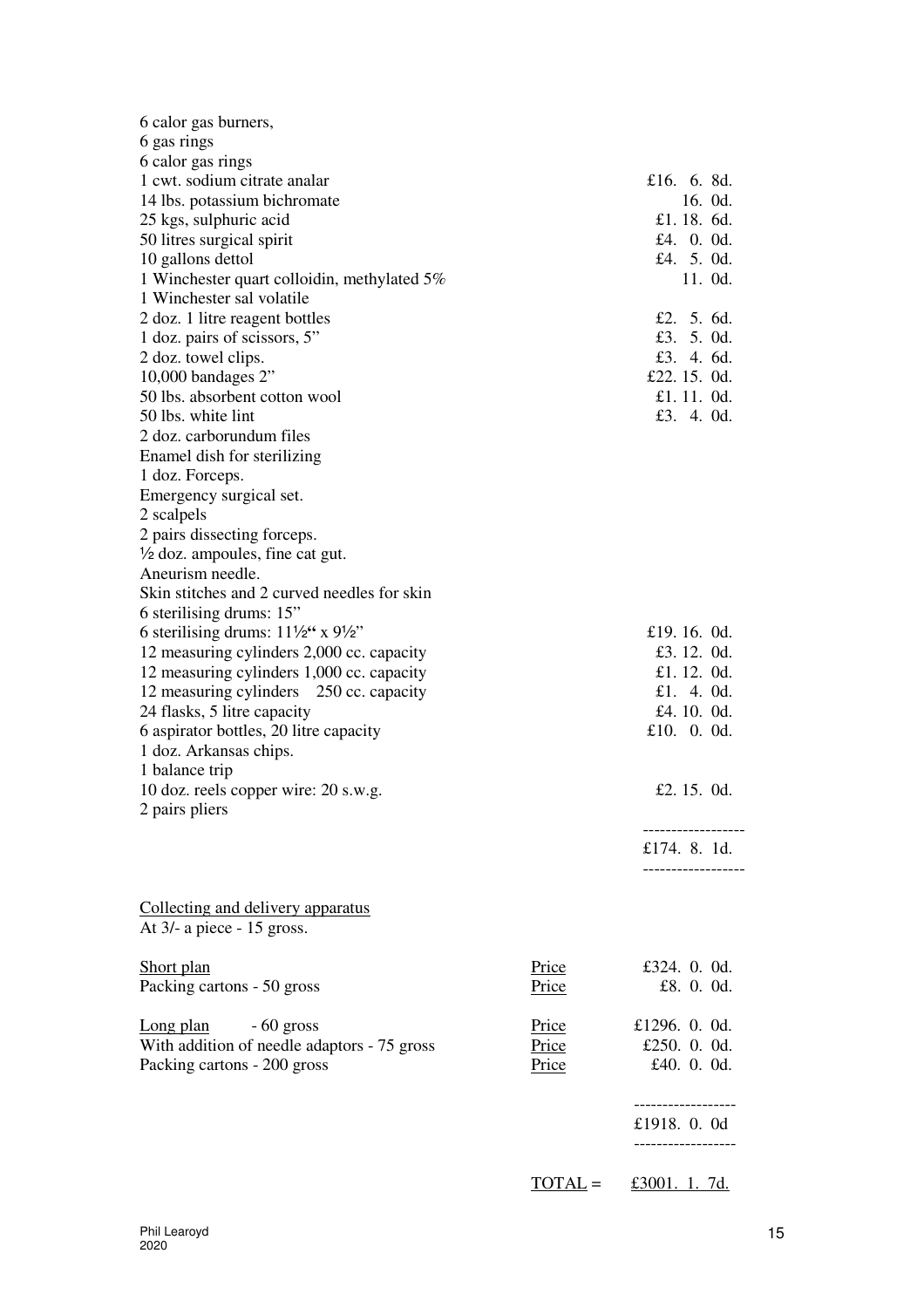# **DISPLAY ITEM 4 (DI-4): NOTES OF LARGE SCALE PREPARATION OF SERUM AND PLASMA Contemporary Medical Archives Centre, Wellcome Foundation**

This document was prepared by Dr. Janet Vaughan and originally written using a typewriter. It is nine pages long. Because of the poor condition of the original document photocopy it has been transcribed as it was originally written (grammar, punctuation and wording). The document is undated, but is believed to have been written in the late 1930's – there is a handwritten date of 1939 at the top of the first page. The document can in many ways be interpreted as an early example of an 'operating procedure'. The process described in this document formed the basis of the technique in operation for approximately the next 30 years  $-1$  have personal memories of using a similar method for 'pooling plasma' from 1968 to the early 1970's at the 'Leeds Blood Centre'. – PL.

### NOTES OF LARGE SCALE PREPARATION OF SERUM AND PLASMA APPARATUS REQUIRED AND ITS PREPARATION

Bottles and Caps. The bottles used for blood collection and for storing serum and plasma are of the Medical Research Council pattern - waisted, screw-topped and calibrated at 540 ccs. The caps are of aluminium and have two holes of 4 mm diameter, 6 mm apart, cut in the top; they are fitted with 4 mm. rubber washers.

Plasma and serum are pooled in 80 oz., screw-topped, clear glass Winchester Quart bottles. These also are fitted with aluminium, screw caps, containing rubber washers but not perforated.

Preparation of Bottles etc. When blood is to be collected for serum, the M.R.C bottles are prepared as follows: To each bottle 4 ccs. of normal saline are added, the caps are screwed on loosely and the bottles autoclaved for 20 minutes at a pressure of 20 lbs. per sq.inch. As soon as the pressure falls to atmospheric the autoclave is opened. The bottles are removed and the caps are immediately screwed down tightly. A vacuum forms in the bottles on cooling. This is destroyed by the introduction of sterile air through a previously sterilized cotton-wool filter. This filter consists of a glass tubing 15 cms. long x 2 cms. diameter packed with cotton-wool. One end of this tube is open; the other is drawn out and fits into a piece of 3/l6" pressure tubing. This tubing, in turn, fits on to a 16 S.W.G. transfusion needle. A T piece, one arm of which is connected to a manometer and the other by pressure tubing to the needle, may be inserted. The needle after flaming is passed through the previously flamed rubber diaphragm exposed by the holes in the aluminium cap. Air will immediately be sucked into the bottle through the filter. The rate can be adjusted by fitting a screw clip to the pressure tube immediately below the filter. Equalization of pressure inside and outside the bottle can be gauged by observing the return of the invaginated rubber diaphragm to the horizontal or by manometer readings. The needle is then withdrawn and the holes in the cap are covered with a strip of ½" adhesive tape.

For the reception of the serum after its removal from the clot, M.R.C. pattern blood bottles are also used. They are, however, plugged instead of capped. They are prepared as follows: 4 ccs. of normal saline are added to each bottle which is then plugged with a piece of cotton wool wrapped in gauze or butter muslin. The neck of the bottle and the mouth with its plug are covered with Kraft paper. This is kept in position by a rubber band or a string tied round the neck of the bottle. These bottles are autoclaved for 20 minutes at 20 lbs. per sq.inch.

The Winchester Quart bottles used for the pooling are similarly plugged, prepared and sterilized.

Caps, both for the M.R.C. pattern bottles and for the Winchester Quarts, are wrapped in calico towels, packed into small tins, containing a standard number, autoclaved for 20 minutes at 20 lbs. pressure and finally dried in a hot air oven for 1 hour at a  $120^{\circ}$ C.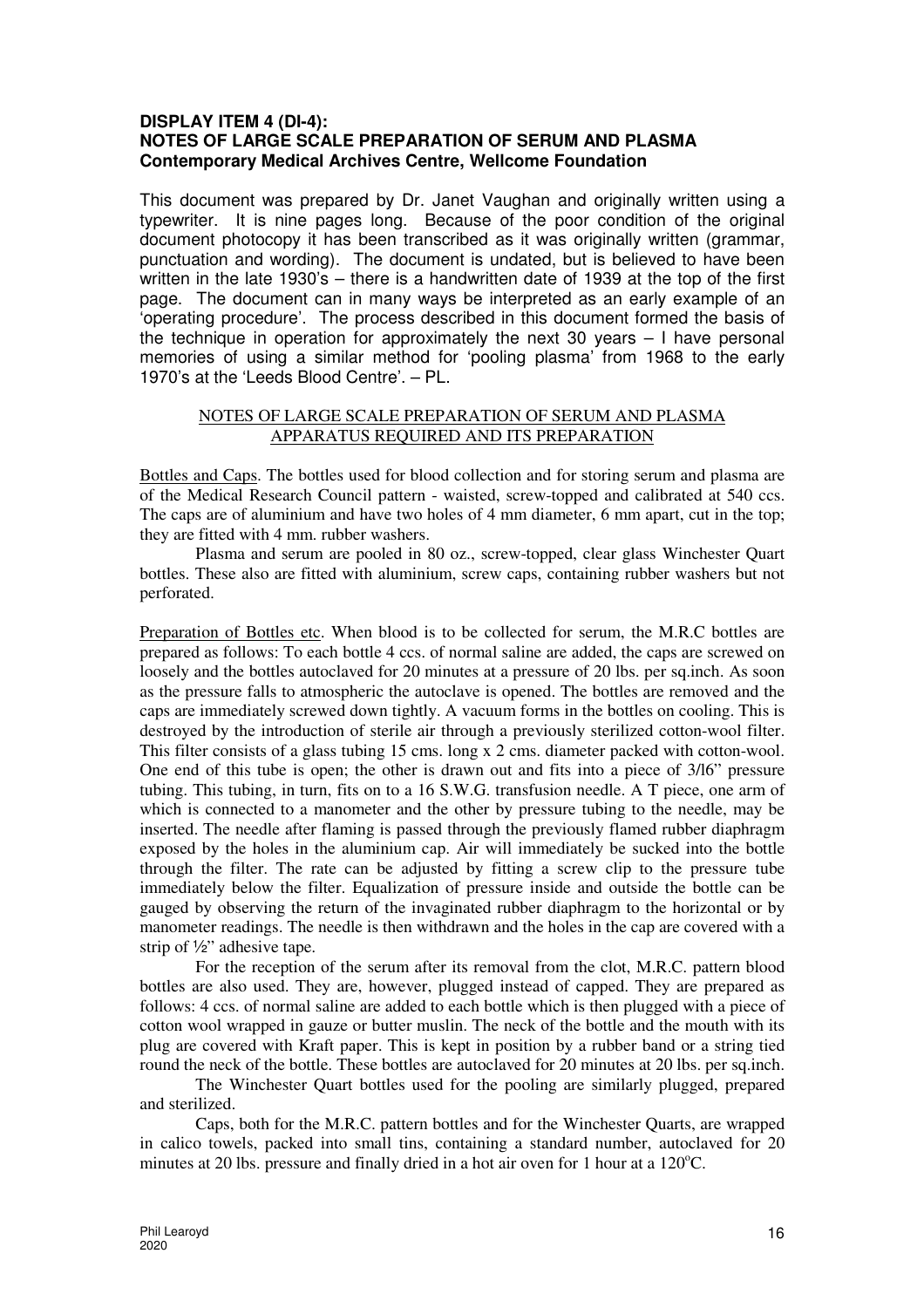When blood is to be collected for plasma, the plasma bottles are used. To each bottle are added 120 ccs. of glucose di-sodium. Citrate solution and 3 gms. of glucose. The bottles are fitted with their perforated caps and autoclaved for 20 minutes at 20 lbs. pressure. The caps are tightened when the bottles are removed from the autoclave and the vacuums destroyed as described above. To ensure safe storage these bottles are covered with a viscose caps.

For the pooling of plasma the same 80 oz., screw-topped Winchester Quart bottles are used. They are first rinsed with pyrogen-free distilled water. To each are added 250 gms. of Kaolin. Kaolin is introduced into the Winchester quarts by means of suction. The bottle is put to one side of trip balance - a rubber bung is fixed into the neck of bottle. Into this rubber bung is fitted a length of 12 mm. bore glass tubing, which is connected by rubber tubing to another piece of 12 mm. bore glass tubing which is introduced into the Kaolin container. Suction is obtained by means of a length of rubber tubing connected to suction pump at one end, and at the other end by means of a taking needle passed through the bung. Both rubber tubes are held in position by means of a retort stand and clamp.

The weight of the Winchester is counterbalanced by having a box containing glass beads on opposite balance pan. Thus any difference in weight between bottles can be corrected by means of addition or subtraction of glass beads.

Now a 250 gram weight is added and Kaolin is siphoned over until an equilibrium is reached. The flow of Kaolin is control1ed by a clip attached to rubber tubing. The bottles are then plugged and prepared as for serum, by autoclaved at 20 lbs. pressure for 60 minutes.

Apparatus for transfer of serum and plasma. A "suction head" is necessary for siphoning serum and plasma into the 80 oz. Winchester Quart bottles. The central tube of this is connected by 12" of 3/16" rubber pressure tubing to a piece of 6 mm. glass tubing 2" long and this in turn is connected to a length of 5/16" rubber tubing 3" long, to the end of which is attached an 11" length of 6 mm. glass tubing, the lower end of which is somewhat constricted like the end of a volume-metric pipette. At its upper end this glass tubing passes through a rubber bun over which is fitted a glass bell-shaped shield. This shield is 2½" in diameter and should be made of heat-resisting glass. The other arm of the suction head is connected by way of a safety trap-bottle to the suction motor in the ordinary way, by means of rubber tubing with a glass tubing insert containing cotton wool to act as an air filter.

 For some purposes it may be preferable instead of using an open ended pipette, to use a pipette with a burred end and a sub-terminal side opening, about 1/4" from the closed end.

 For sterilization, the apparatus is wrapped either in one piece of calico or in two (one small piece over the bell shield and pipette, and a large piece over the composite apparatus). It is then parcelled in Kraft paper and autoclaved. Suction is preferably supplied by means of an electric pump but if one is not available a main water supply may be utilized. This has, however, the great disadvantage that it is difficult to maintain a steady pressure.

#### THE PROCESSING ROOM.

The processing room should contain:

- a) A long bench with one or two bunsen burners.
- b) 2 chairs. These should be plain and capable of being thoroughly swabbed. Adjustable office chairs with revolving seats may be preferred.

There should be no unnecessary furniture but the following items may be included.

- c) A wooden stand with a good firm base, say 15" x 6" with an upright bar 15" long at centre back. To the latter an 18" horizontal arm is fitted 5" from the top controlled by a spring so that the arm may be raised and lowered freely; on the left side of the arm 4" from the end, a Terry clip is fitted to hold the neck of the bell shield.
- d) an electrical suction pump, if negative pressure cannot be laid on from outside the sterile room,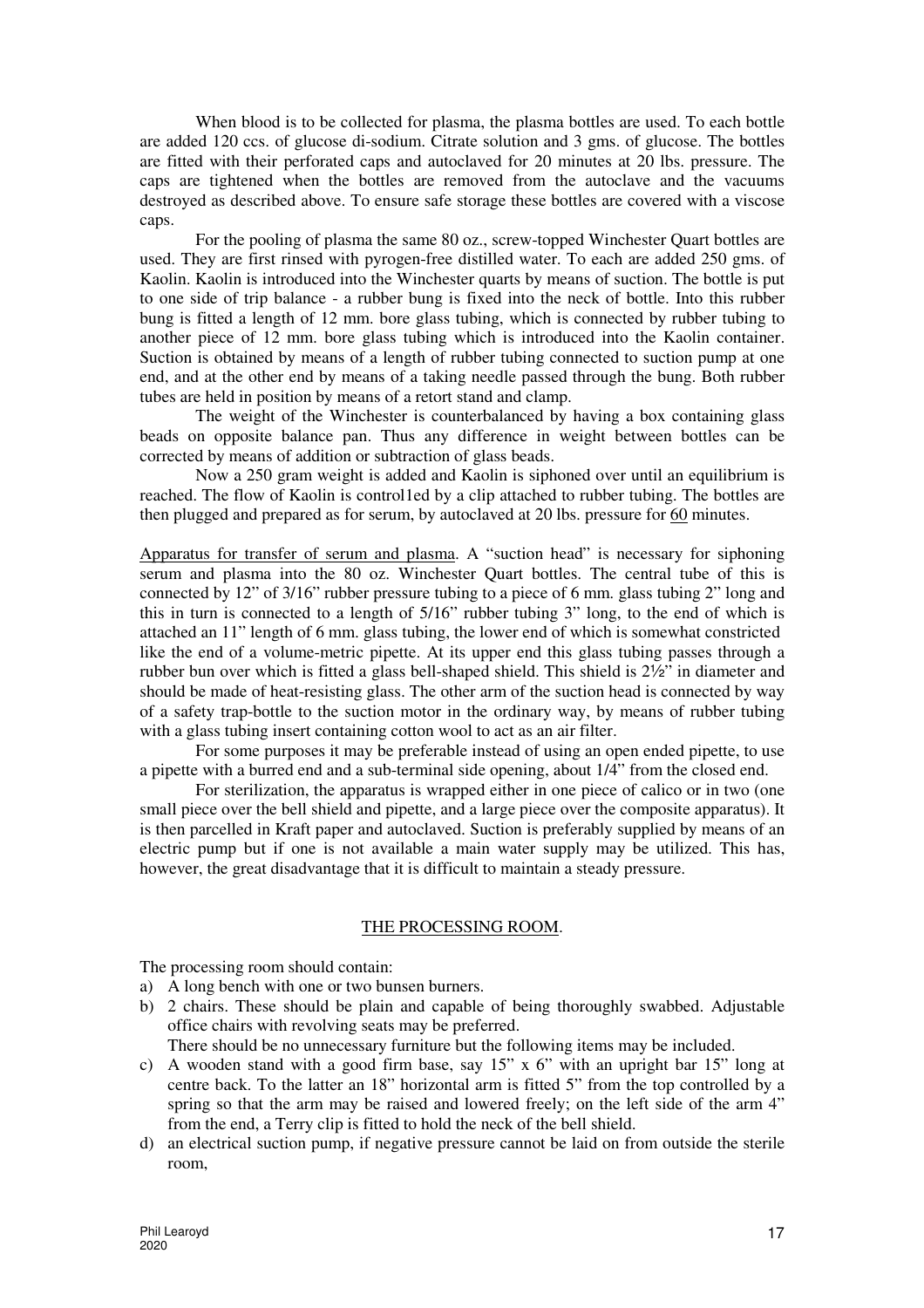- e) strong wooden trolleys with shelves not less than 1 foot apart, if the bench space is not adequate,
- f) metal refuse baskets.

The floor, bench and all the wooden fittings should be treated with light yellow spindle oil at least once a week. Strong Dettol (25%) is used for swabbing the floor, bench, walls etc. whenever necessary. This should always be done at the end of the day. Windows, if present, should be tightly fitting and kept shut. Draughts must be avoided at all costs.

 If possible there should be a small ante-room so that the processing room does not lead directly to a passage. It is also useful for crating and uncrating bottles, for storing apparatus, and to house the necessary electric pump for supplying suction.

 The operators must wear a surgeon's gown and an operating cap and mask. In practice it is found necessary to employ two technicians for both plasma and serum processing.

#### PLASMA PROCESSING.

When the citrated blood has settled thoroughly, usually after standing in the refrigerator for five days or longer, it is brought into the processing ante-room where the bottles are carefully uncrated and put on the bench or trolley. Winchester bottles containing kaolin, Winchester caps in tins and siphoning apparatus are taken into the processing room.

 If the wooden stand described in para.c. above is used, the siphoning apparatus is fixed to this by means of the Terry clip. In this case the calico around the pipette is not removed until everything else is ready.

 Operator 1 flames the suction head and the neck of a Winchester bottle from which the covering and the plug have been removed and the suction head is screwed into the mouth of the Winchester bottle. The side arm of the suction head is connected to the suction attachment. One of the operators takes the blood bottles from the trolley, swabs the neck and shoulders of the bottles with Dettol, very carefully and without shaking removes the caps, flames the necks of the bottles, and places them in position. The other operator, either by hand or by means of a special apparatus lowers the pipette, which has been well flamed, into the plasma to within ¼" of the red cells. The negative pressure is now gently applied and the plasma drawn off. The flow can be controlled either by a spring clip or by digital pressure on the rubber tubing. Care must be taken not to draw off any red cells. The process is repeated with each bottle until 1700 ccs of plasma have been drawn over into the Winchester which is then capped and shaken thoroughly, in order that all the Kaolin becomes completely mixed with the plasma. A new siphoning apparatus is used for each Winchester bottle.

#### SERUM PROCESSING.

The best yield of serum is obtained when the blood is taken into bottles moistened with a small amount of sterile saline as described in the preparation of bottles. The blood taken should be an amount not to fill the bottle completely but to fill it to 3/4 or 4/5 of its capacity, that is about 450 ccs. Sloping the bottles for 3 or 4 hours at room temperature increases the rate and degree of clot retraction. When the clot has retracted well, the bottles are put in crates in the upright position in the refrigerator where they are left overnight.

The following morning the bottles are taken to the processing room ante-room, uncrated and arranged on the bench or trolleys. A similar number of sterile, plugged blood bottles are put on another part of the bench or on another trolley and boxes of sterile caps should be at hand. Everything necessary should be in the processing room before work begins so that subsequently there is no unnecessary movement or opening of doors. Operators then don gowns, masks etc., close the door, and take their position at the bench with lighted bunsen burners and trolleys etc. so arranged as to be within easy reach.

The serum from each bottle may be poured off into one of the empty sterile bottles or it may be siphoned off with the apparatus already described. (Although the apparatus is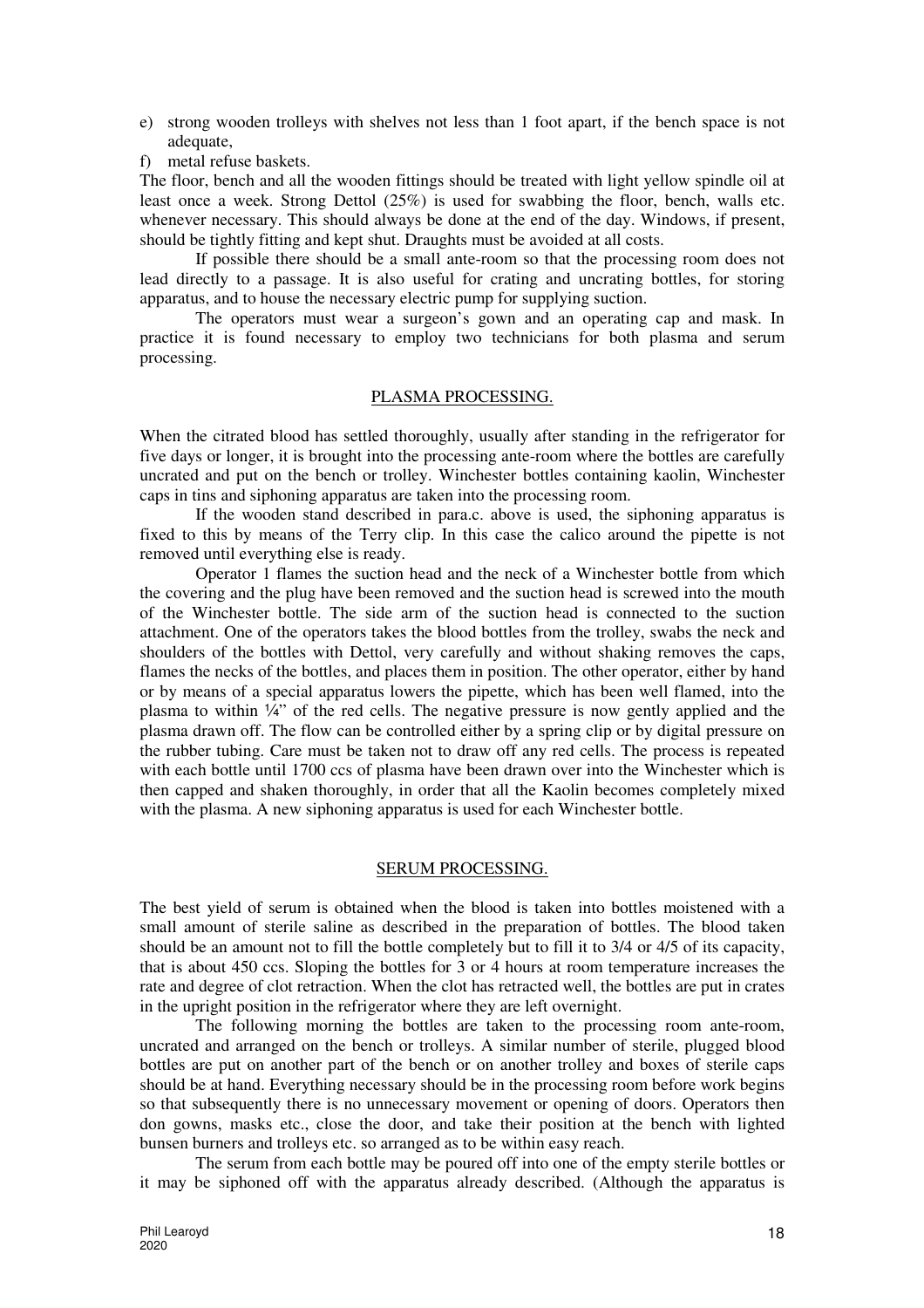identical in principle – the suction head has to be of different size, as the necks of the M.R.C. bottles and Winchester Quarts are of different gauge.)

In the first case, operator 1 takes a blood bottle, removes the cap, flames the top, and hands it to operator 2 who has meanwhile removed the plug from a sterile bottle and has flamed the top of the bottle. Operator 2 proceeds to pour all the serum from the clot into this bottle, the top of which is then flamed again and fitted with a sterile cap. Operator 1 flames the top of the blood bottle and replaces and cap. Corresponding numbers should be placed on the bottles of serum and clot. In the second case operator 1 swabs the neck and shoulders of the blood bottle, with a rag soaked in Dettol, removes the cap, and flames the neck and mouth of the bottle. Operator 2, having connected the empty sterile bottle by means of the suction head to the siphoning apparatus, inserts the sterile pipette of this apparatus into the blood bottle and gently draws the serum. Using this technique the serum from two or three blood bottles can be pooled in one M.R.C. bottle. When this latter bottle is suitably filled, the suction head is unscrewed, the neck of the bottle is flamed and a sterile cap screwed on.

The clots can be allowed to stand for another 48 hours in the refrigerator. A further small yield of serum can then be obtained from each bottle.

The bottles of serum are returned to the refrigerator in their respective crates and are left there for two to three days, by which time the red cells, which had been carried over in the pouring or the phoning, will have settled into a compact layer at the bottom of the bottles. When this has occurred, the bottles are brought from the refrigerator to the processing room ante-room and decrated, great care being taken not to shake the bottles. Sterile, plugged Winchester bottles, boxes or tins of sterile caps, and sterile siphoning apparatus are placed in readiness on the bench.

As before it is of the utmost importance that everything necessary is arranged before work begins, and that the operators wear gowns and masks. The suction head of the siphoning apparatus is screwed into a Winchester bottle and connected with the source of suction. Operator 1 takes a serum bottle (Great care being taken not to shake it), unscrews the cap, flames the top and passes it to operator No.2 who, with the sterile pipette and siphon apparatus, sucks off all the serum from the cells. The serum should not be sucked too fast as it is easy with too great a suction to disturb the red cell layer and to draw up the red cells with the serum. The rate of flow can be adjusted by squeezing to the required degree with the fingers the thin rubber tubing of the siphoning apparatus. When the Winchester bottle is full the suction head is removed, the neck of the bottle flamed and the sterile cap screwed on. A fresh suction apparatus should be employed for each Winchester.

Note. There may be theoretical objections to pouring serum in the way described. In practice, in the hands of trained workers, it has been found satisfactory. Broth poured in the same way has not been infected. Manual dexterity and conscientiousness on the part of the workers are essential in processing large quantities of serum or plasma.

#### **DISPLAY ITEM 5 (DI-5): CRITICAL LETTER REGARDING THE MINISTRY OF INFORMATION PAMPHLET ABOUT BLOOD DONATION Contemporary Medical Archives Centre, Wellcome Foundation**

This letter was written by Dr. Janet Vaughan on 28<sup>th</sup> January 1944 to Dr. A.N. Drury C.B.E. at the Lister Institute. It is written in an open, critical style that gives a possible insight into Janet Vaughan's character and manner. The original document was produced by a typewriter and because of the poor condition of the original document photocopy it has been transcribed as originally written.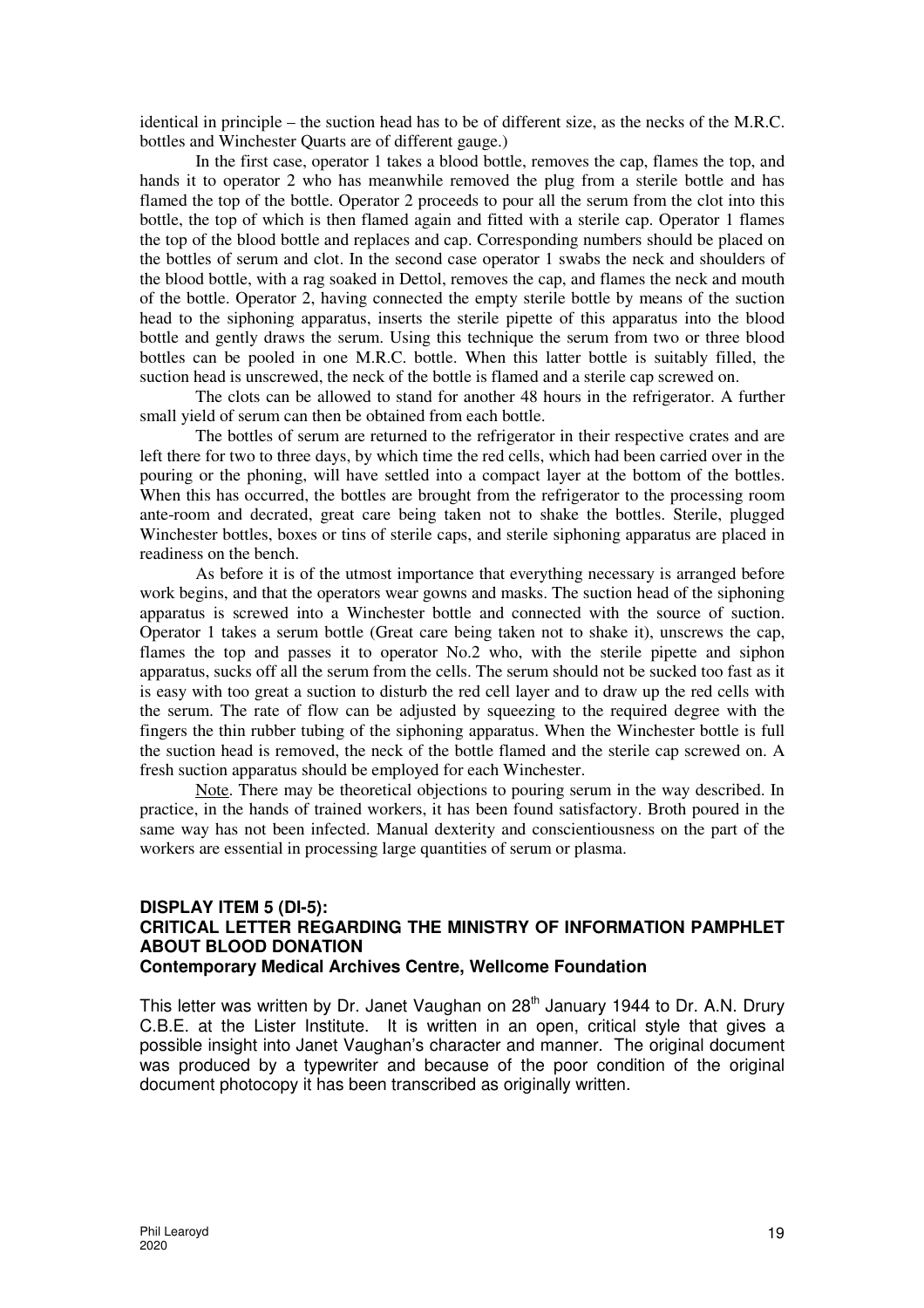N.W. London Blood Supply Depot, Social Centre SLOUGH, Bucks.

28th January, 1944.

Dr. A.J. Drury, C.B.E., Lister Institute, Chelsea Bridge Road, London, S.W.l.

Dear Dr. Drury,

#### Ministry of Information Blood Transfusion Book

The whole standard of this book falls far below that of other Ministry of Information pamphlets both as regards general style and matter. There is far too much about the donors giving their blood and too little about how it is used. We are quite certain from our contact with donors that they don't want home chat. They are quite willing to take in solid information. We feel that this solid information should be put in a solid lump and not so to speak scattered about throughout a mass of padding as is done here. Donors are really interested and want to learn and I think we have got to pay them the compliment of giving them what they want. This is a general criticism of the set up. More definite criticisms:-

- 1) Plasma alone is spoken of throughout. Donors in the whole of this area, however, are quite used to thinking in terms of serum as well as plasma but they do want to know the technical difference and are interested in the technical difference. Many of them will be very distressed to find there is no reference to serum throughout the document. This should be explained.
- 2) V.D. As I told you the V.D. Section is very badly handled. I think it should be said that all the blood is tested and if it is found to be contaminated it is discarded, and should be left at that. It should not be said as it does that the blood is tested before the donor is bled this is untrue - and no mention should be made as to whether patients or doctors are informed. It is untrue to say that the doctors are informed. They are not.

Page 11 - It is untrue to say that the broken down remains of the red cells are filtered out of the system through the kidneys. Some of it may come out through the kidneys - most of it goes out through the faeces.

Page 45 8th line from the bottom - I think it is a pity to say "This meant great wastage at first". This is one of those things that may be true but need not be said.

Page 47, last para. but one. This is not correct in fact. Mixing A and B does not dilute. It neutralises antibodies.

Page 49 line 8. Kaolin does not act as a preservative.

3rd. para. Is it really correct to talk of smaller drying centres? Presumably he means the one at Edinburgh, but it is the only one as far as I know. Why not say so?

Even if we cannot have elegant prose, let us have, let us have correct facts.

Yours sincerely,

Janet Vaughan. Medical Officer in Charge.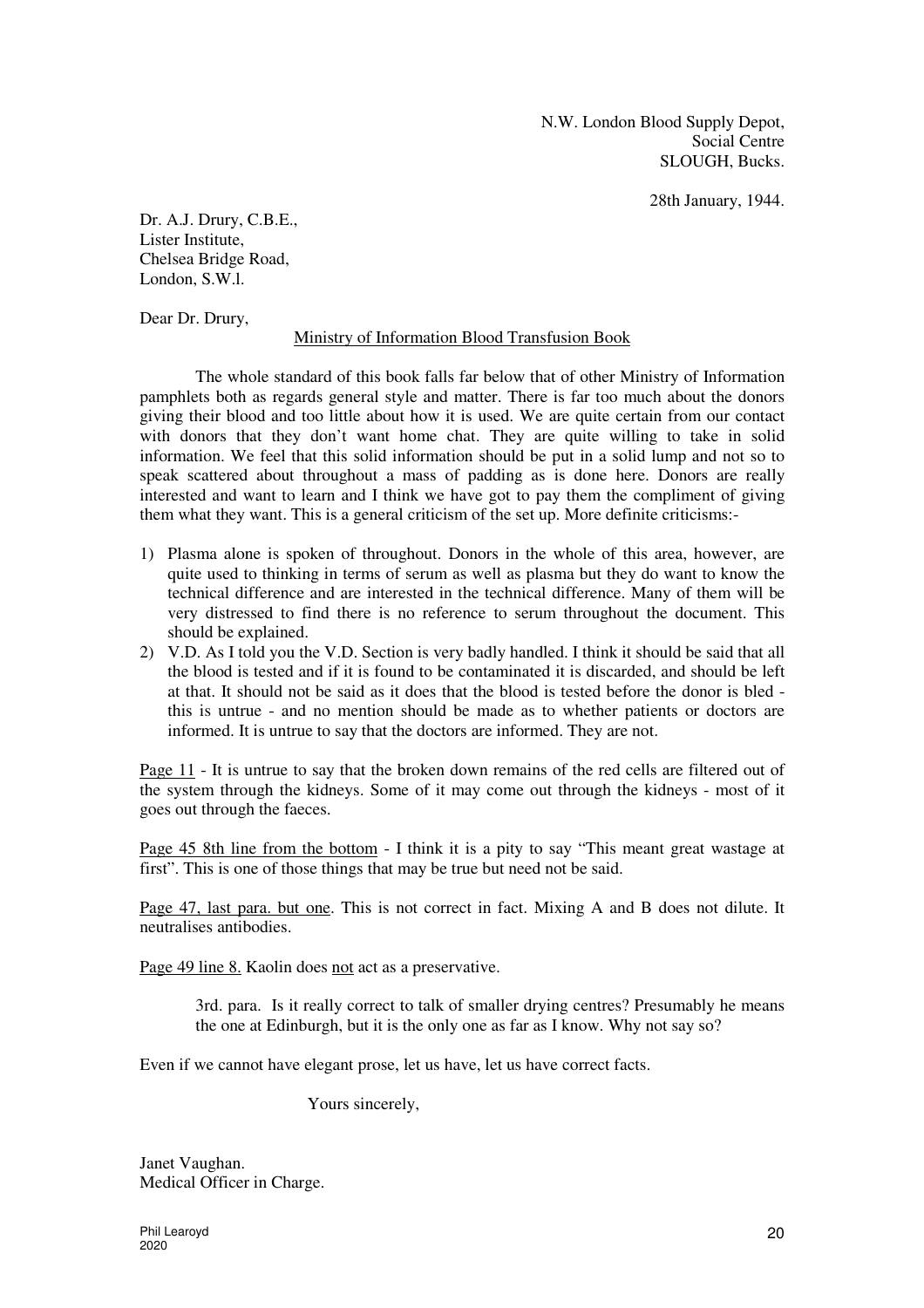# **TRANSCRIPT OF AN INTERVIEW: DAME JANET VAUGHAN DBE, FRS. (1899-1993) WITH MAX BLYTHE Oxford, 4th November 1987**

(MSVA 027)

## **Summary**

Main subjects discussed: clinical pathology - diseases of bone and blood, 1930s investigations of pernicious anaemia, early blood transfusion services, UK, wartime and post-World War II medical planning initiatives, pioneering investigations of the metabolism of strontium and plutonium.

After discussing a family background including distinguished physicians and educationalists, Dame Janet Vaughan explains her choice of a medical career, preclinical studies at Oxford, clinical studies at University College Hospital London in the 1920s, and entry to clinical pathology. In this latter context she discusses early work on blood, particularly interests in pernicious anaemia and the influence of Cecil Price-Jones. How work on pernicious anaemia continued with Minot and Castle at Harvard in the early 1930s is also outlined, followed by discussion of the conditions she encountered as a woman specialist on returning to London hospitals. The initiation of wartime blood transfusion services is then considered, as well as several wartime and immediate post-war medical planning initiatives in the UK, after which Part 1 of the interview concludes with eyewitness comment on the nutritional dilemmas of those trying to assist the liberated survivors of Belsen Camp. Part 2 of the interview includes discussion of Dame Janet's return to Oxford as Principal of Somerville College, and continuing blood and bone research leading to pioneering studies of strontium and plutonium metabolism in mammals.

> The Royal College of Physicians and Oxford Brookes University Medical Sciences Video Archive MSVA 027

## **Dame Janet Vaughan, DBE FRS in interview with Max Blythe Oxford, 4 November 1987**

# **Part One**

- MB Dame Janet, I want to try to trace with you today the lines of your career in medicine and science. I've heard you say, on occasions, that it was virtually predestined to be that way because of family background, in a way. Would you tell me something of that background?
- JV Well, both my great-grandfathers were physicians. One of them was president of the College [Royal College of Physicians]. But then there was a skip, so that it wasn't perhaps so odd that I wanted to do medicine, though it wasn't really from an interest in medicine itself that I went into science. It was that I had read a great deal of history and I was very much concerned about social problems and the state of the world, and I felt it was no good just being concerned unless I had some background knowledge on which I could act and which would mean that people would listen to me. And it seemed to me that medicine was a good way of getting involved in real social problems. And, therefore ... nobody listened to me at that stage in my career. I was at school and my headmistress said I was too stupid to be worth educating.
- MB Oh, really. Where was this school? This is most unusual.
- JV This was a private school, North Foreland Lodge, which was fashionable at that time.
- MB Was this a school chosen by your father? He was an educationist.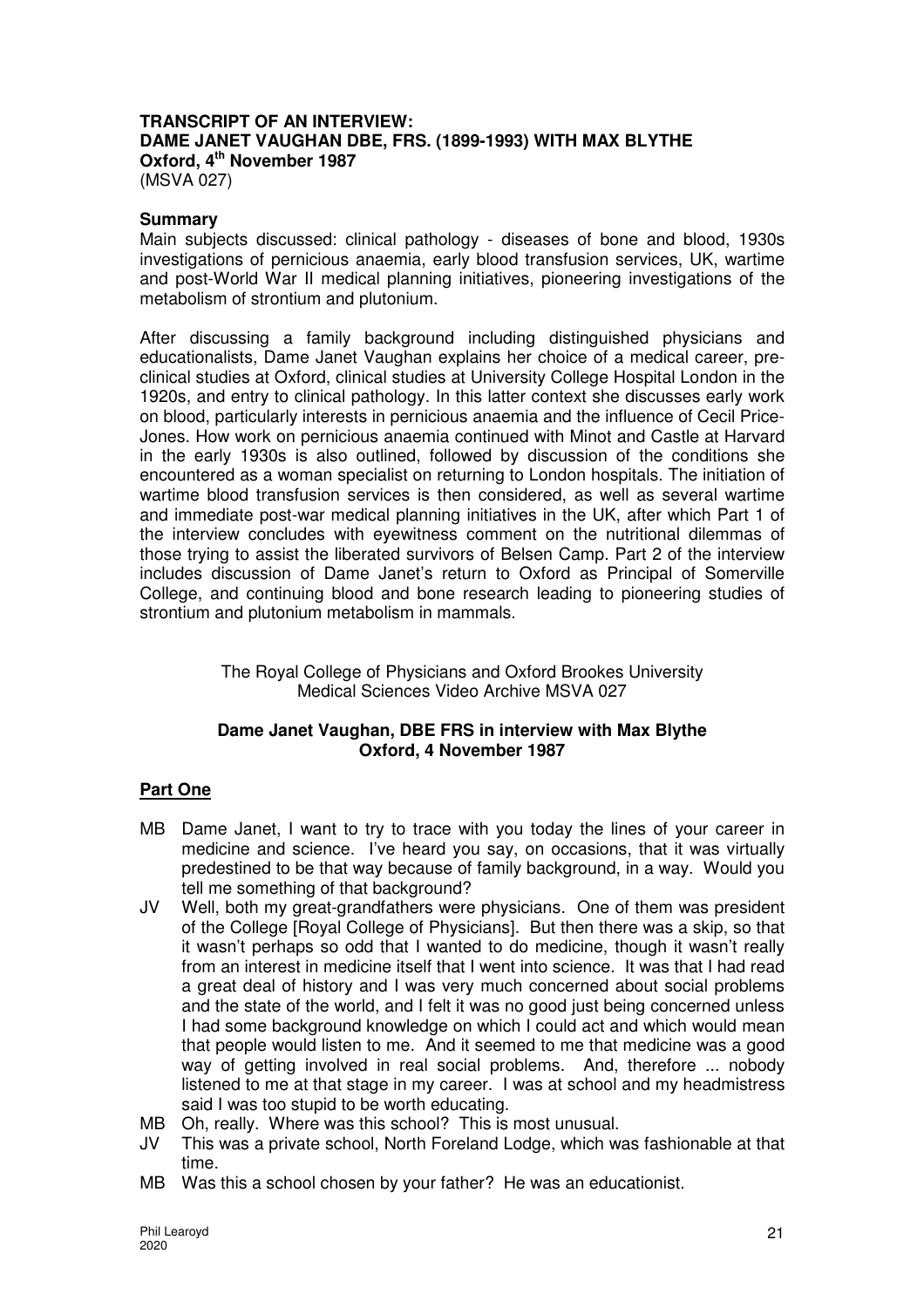- JV Well, it was ... yes, chosen by my father and mother. It was evacuated to Malvern in the war, because, you see, I didn't go … I had governesses, I didn't go to school until rather late in life. But then, as I say, I was too stupid to be worth educating.
- MB In quotes!
- JV So, it was rather a problem when I said I wished to do medicine. And I hadn't done any science at all.
- MB What did your parents feel about that? They were quite supportive, though?
- JV Oh, they were very supportive about me going to a university, very supportive. I don't think they realised what doing medicine ... My father was a schoolmaster, he ought to have known.
- MB He was at Rugby?
- JV They ought to have known that possibly I needed to do a little science. But the only science I'd done was a sort of botany, floral diagrams, you know, that the Victorians did. No real botany.
- MB So what happened? You decided to come to university, but you had no ...
- JV Well, first of all I couldn't get through the entry to the university, in Latin and Greek.
- MB Where did you apply? You applied Oxford, Cambridge?
- JV I applied to Oxford. I applied to Somerville because I had links with Somerville, where wires could be pulled, I'm afraid. But Somerville said they'd take me, oblivious of the fact that I didn't know any science. But, you see, I couldn't get through. I didn't get through my entry to the university until Christmas, so I came up in a what they call a bi-term. I came up in January and started out on science and physics, a public danger in the labs. I'd never heard of an acid or an alkali.
- MB And this was a way you could start in those days? That was quite acceptable?
- JV Yes. It was not very usual, I think, but there I was …
- MB And you had one or two goes at the entrance examination?
- JV I got through the Latin and Greek at the third time, but I got through the science much more easily, all except physics. I had a little struggle with the physics?
- MB Where did you get this teaching in preparation for it?
- JV Oh, I didn't have any teaching till I came up to Oxford.
- MB And you read and prepared?
- JV I mean, except Latin and Greek. I didn't have any science teaching until I arrived in the labs in Oxford. A public danger, of course!
- MB What did you find in Oxford? You liked Oxford from the very start?
- JV Well, I loved the work. I found it frightfully exciting. It was such fun. And, of course, I was terribly lucky in my teachers. I was up in the golden period with Sherrington. I was taught by Jack Haldane and Julian Huxley.
- MB Yes. Can't have been bad, can it? I mean, that must have been terrific.
- JV I mean … well, I can remember, in the very early days, Jack Haldane showing me the Drosophila fly. You see, these were the days of when biological science was just ...
- MB Opening up, yes.
- JV Yes. So I was extraordinarily lucky.
- MB Yes. But the medicine career was very much in mind?<br>JV Oh. it was. I had to get through these basic sciences be
- Oh, it was. I had to get through these basic sciences before I ...
- MB There was never a chance that the biological sciences would capture you entirely?
- JV And I had to get through the physics, of course, too, before I could …
- MB That can't have been easy! That can't have been easy, but you did.
- JV I did.
- MB And you eventually qualified very well, and surprised everybody.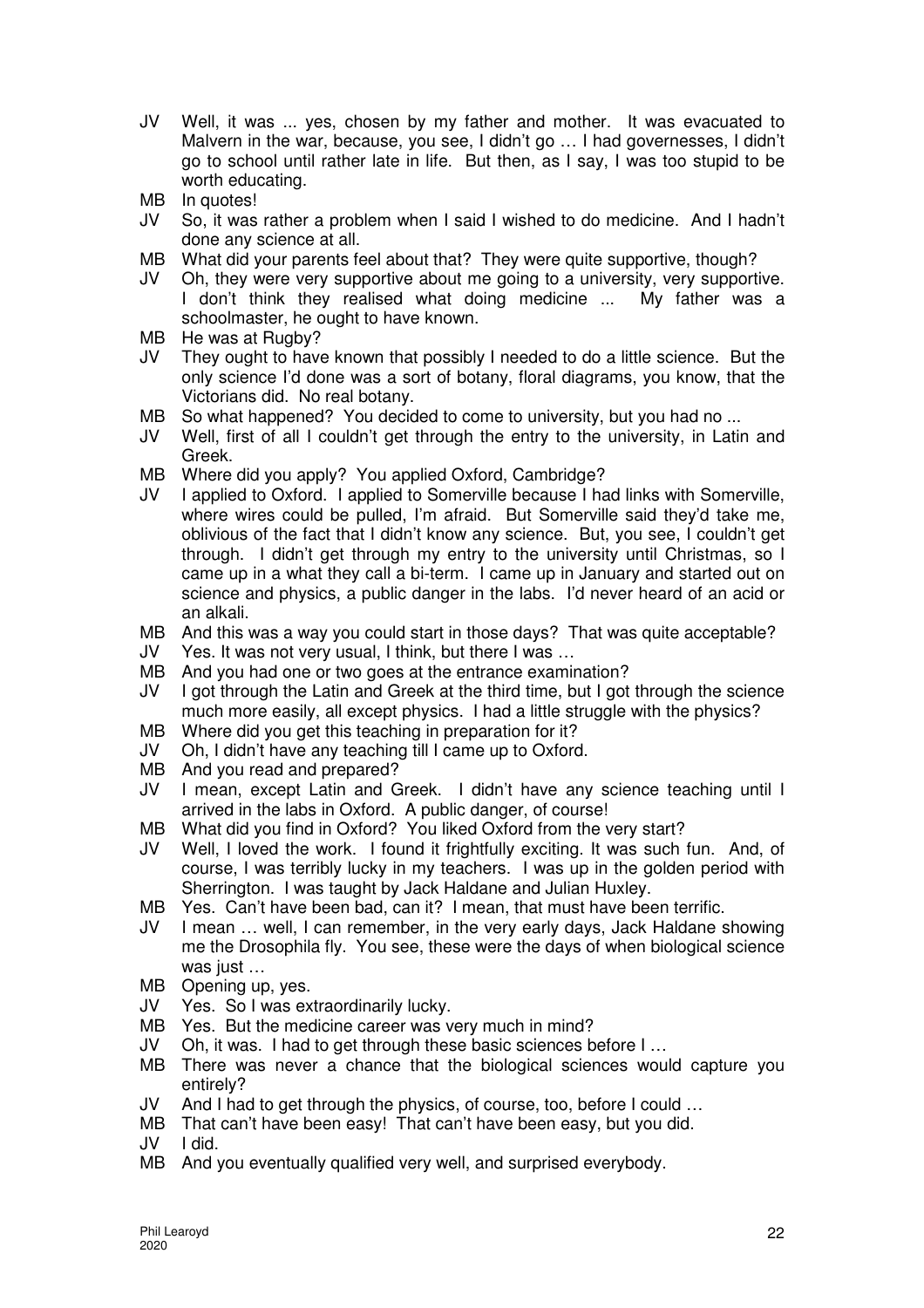- JV I eventually got a scholarship to University College Hospital and was lucky, of course, I went, again, to University College Hospital in its golden days of Trotter<sup>1</sup> and Lewis<sup>2</sup>, and  $\dots$
- MB That must have been a very special time.
- JV It was a very exciting time.
- MB And no more problems? You just went on in a fairly standard ... there were no more problems?
- JV Well, there were no more problems, except that I wanted to be a physician and my mother died and I couldn't do enough basic house jobs. I only did one house job as a physician, so I had to become a pathologist. And what they called, in those days, a clinical pathologist, a race that really doesn't exist [now]. So I did all the blood counts and I did all the chemistry. I taught Sir Harold Himsworth how to do blood sugar curves. And I did all the bacteriology, under supervision, so that this was very fortunate for me because I got a basic view which, of course, no undergraduate gets today.
- MB And this was still at University College?
- JV This was still at University College.
- MB What year was this, Dame Janet?
- JV I'm so bad at dates.
- MB This was early thirties?
- JV Yes. Yes.
- MB Obviously a very heavy and demanding job, with lots of routine work?
- JV Oh, endless routine. And teaching, because my boss, who was the senior clinical pathologist, insisted on the students knowing their patients and so I used to take students on ward rounds. And at the same time I was lucky because I came into contact with someone whose name is now largely forgotten, Cecil Price-Jones, who was one of the first people who applied statistics, high powered statistics, to biological problems. And he was interested in the size of red cells, and he measured the red cells of pernicious anaemia, which had been a mystery disease, and compared them with the red cells of ordinary blood, and [that of] people with other diseases and showed that the size of the red cells in pernicious anaemia was unique and that you could produce what was known, and which will go down in history, as the Price-Jones Curve. So, as I was the clinical pathologist and saw all the blood slides, I used to take the pernicious anaemias and I learnt from him about the extreme importance of applying proper statistics to biological problems, which at that time was hardly appreciated.
- MB Yes. But something which stayed with you all your career.
- JV And it's something which has just stuck, you see. And it has always been laughed at because I'm so bad at mathematics. I never could work out the sums.
- MB But you knew the direction you had to take.
- JV But I knew that you had to apply these very stiff techniques to getting the right answer to biological problems. And again, you see, I was fortunate in this because at that time Price-Jones was unique, I suppose. Now, of course, everybody thinks statistically.
- MB Price-Jones was obviously interested in pernicious anaemia. You went on to take a much greater interest in this particular disease?
- JV Well, yes, I became …
- MB Was this where it started with ...
- JV Yes, I became very interested and, in fact, I read ... you see, I'd been trained at Oxford and I'd been trained to read the literature and I read that George Minot in the States was treating patients with liver and they were recovering. And so I arranged, with a friend who was a house surgeon, a house physician, and one of the sisters on the ward, to treat the pernicious anaemia patients with lots of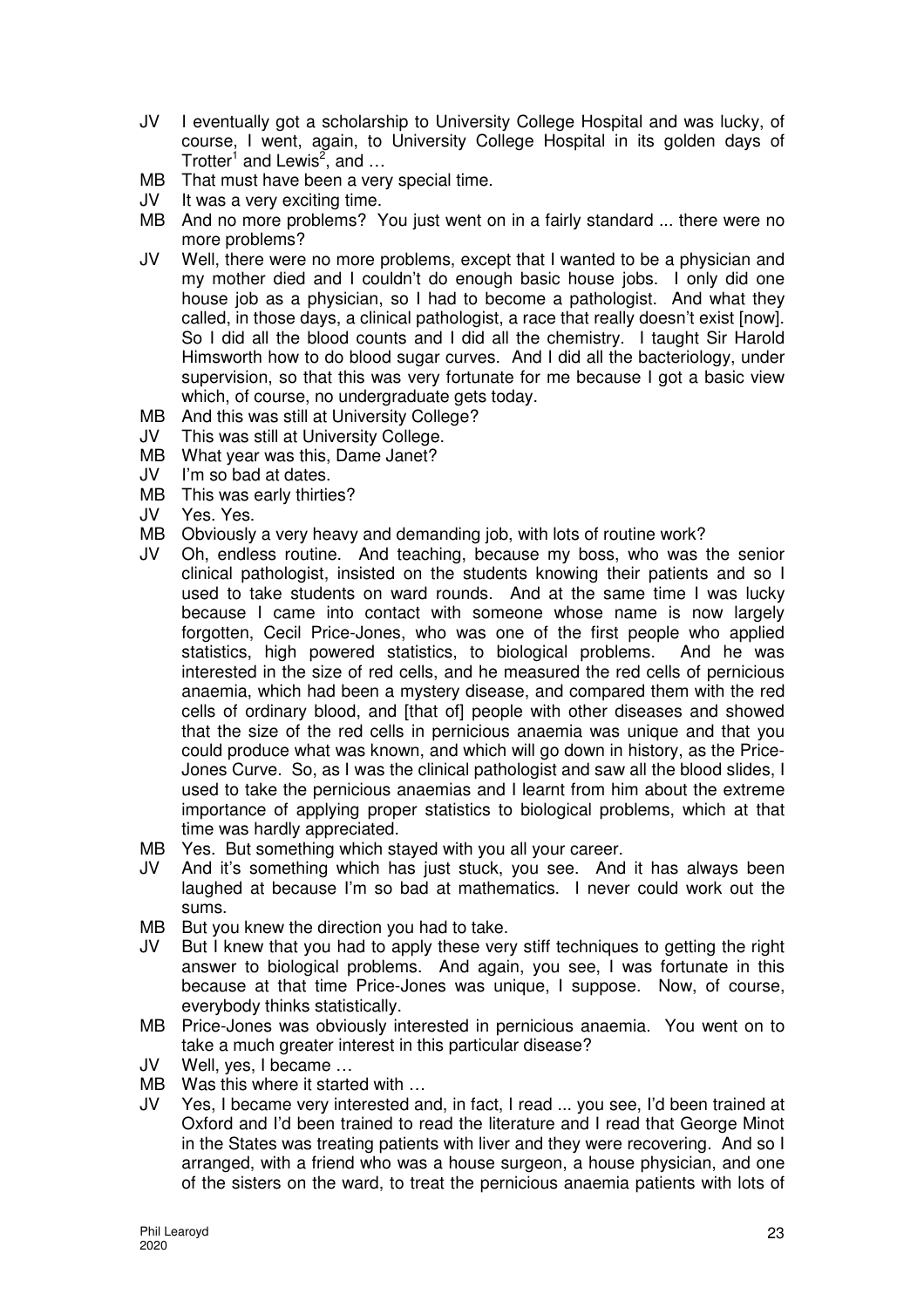liver, which was of course raw liver in those days or cooked liver. And to my joy their blood showed the changes which Minot had described, and the patients got better. And the physician, who was a senior physician - you know, an oldfashioned one in a tailcoat - used to demonstrate to the students how well they'd done on his arsenic.

- MB They were on a treatment of arsenic?
- JV They treated pernicious anaemia with arsenic in those days. And I knew it was due to my liver. So I went to the professor of medicine, Elliott<sup>3</sup>, who had, I think, the first professorial unit in medicine, and said could I make some liver extract. Well, here was I, the junior pathologist, and Elliott said, 'Oh yes', and he gave me some money and said I could work in Harington's lab - Harington<sup>4</sup> was the great chemist - but that I must go and collect the mincing machines from my friends and the pails of my friends, because the hospital hadn't got any mincing machines. So I went round and collected mincing machines. I collected Virginia Woolf's mincing machine. Virginia was a cousin and I used to see a lot of her. And I collected her pails that her charwoman used. And I minced liver …
- MB Night and day …
- JV … with my Minot's book lying on the table telling me how to do it. And [I] produced some filthy looking stuff at the end of three or four days, and the professor of medicine, Elliott, said, 'Well, of course, this must be given to a dog, to see if it's safe.' So it was given to, taken over to Professor Verney, who was the professor of pharmacology, and given to a dog. The dog was sick! So then they said they must have some more liver, so I gave them a little bit more. The dog, the second dog was sick! So I said, 'Well, no, no more dogs. My liver is too precious. I've got a patient waiting for it. I shall take it myself.' So I took it myself that night, and the next morning, when I came back to hospital, there was all the professors - medicine, surgery, chemistry - waiting on the doorstep to see if I was still alive. I was fine and I gave it to the patient and the patient recovered. He was a nice, old labouring man and his reticulocytes went up and up and up, and his blood went up, and he was fine. So after that I was put on to testing liver extracts which were then being made not by me, but by the MRC and reputable people. And, as a result of this, I collected a lot of data and I said I'd like to go and work with Minot in America. And the UCH people were very supportive and arranged that I should go out to Harvard. They got me a Rockefeller Fellowship and I went out to Harvard to work with Minot.
- MB This was in the mid-thirties by now, was it?
- JV This was in the early thirties, or very early thirties. Well, then there was a problem because Harvard didn't have any women.
- MB This was not on? This was not allowed?
- JV I was, you see, a Rockefeller Fellow. They couldn't say no to me, but I was a woman, so I couldn't work with patients; that was a problem. So I said I would work, I decided I should work with mice. So I ordered some mice from the stewards. The mice didn't come. So I went to the stewards and said, 'Why haven't my mice come?' 'Well, there aren't any Boston mice available.'
- MB Oh, Boston mice?
- JV So I said, 'Well, there are some excellent mice in Philadelphia.' And there was a very famous strain of mice in Philadelphia which I knew about. I mean, they were well known, these Philadelphian mice. 'Oh, but we've never had anything else but Boston mice in this department.' So there, I was, no mice! So I had to work with pigeons.
- MB Quite a departure, yes.
- JV So for six months, for a whole year, I worked with pigeons! But I learnt, of course, because though I couldn't treat patients and do ward rounds, I used to go to all the discussions, and I learnt a fantastic amount from Minot himself who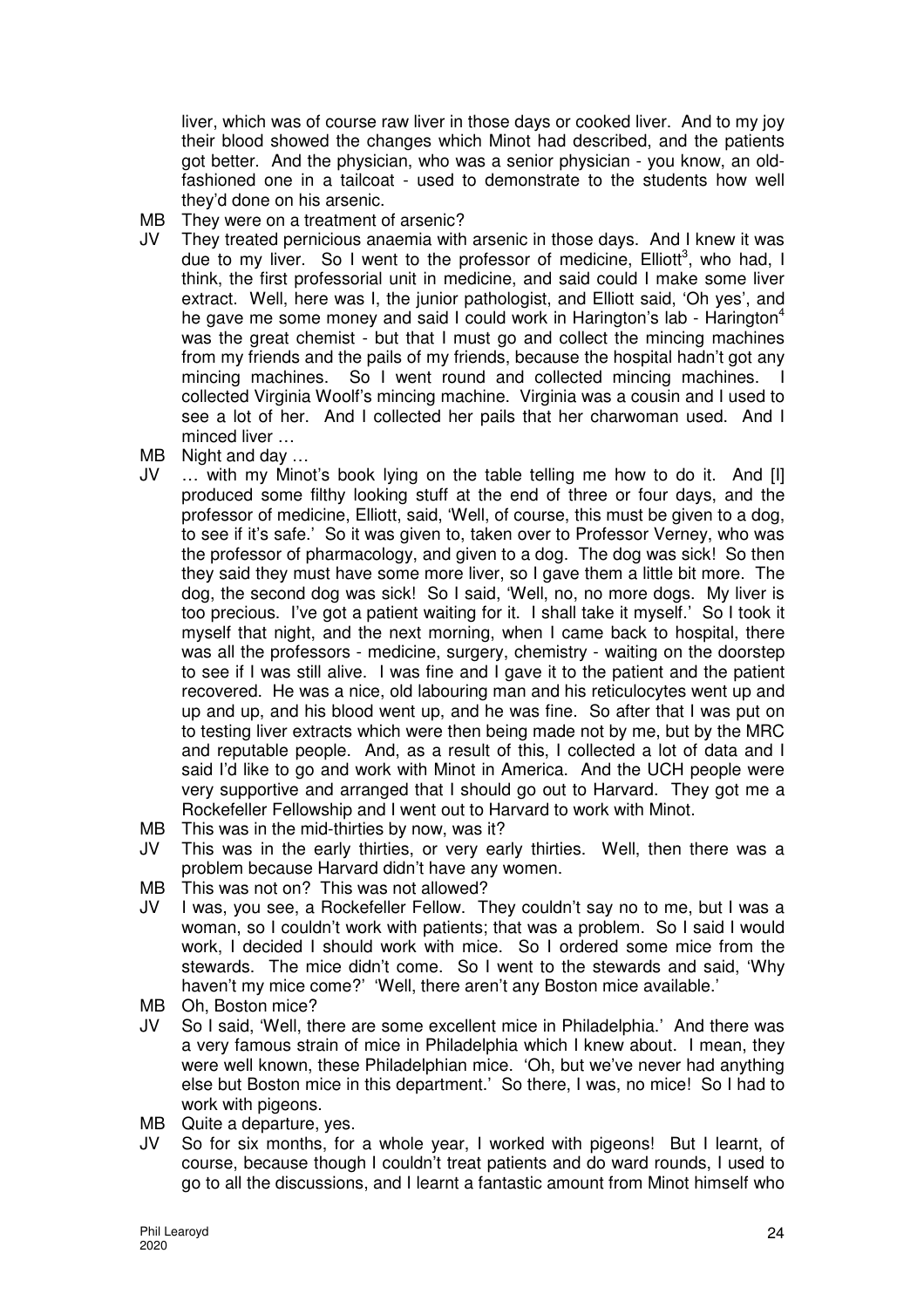was a great physician and a great teacher. And I learnt from Bill Castle, the other authority whose name is forever linked with  $B_{12}$ . So that even though I was reduced to pigeons, which incidentally about two years ago, Bill Castle, who remained a constant friend, produced a paper to prove that my work on pigeons had been the first test for vitamin  $B_{12}$ , though everybody had missed it at the time it had been published.

- MB So he acknowledged this fifty years later.
- JV But fifty years later, he published another paper to say that Janet Vaughan had been quite correct, and that her tests for pernicious anaemia on those pigeons … They were known as the bloody pigeons.
- MB Dame Janet, can you tell me a little bit about that research because it is quite interesting? Can you tell me a little bit about that research?
- JV About the …
- MB The pigeon research.
- JV Well, it was a question of putting different fractions, liver fractions, into pigeons and seeing whether they produced reticulocyte changes. And they did. But it's a complicated story. I don't think I'd better go into that now. But it's all been published. I mean, Castle, bless him, published it about two years ago. He sent it to the British Journal of Experimental Haematology, in which I had first published the  $B_{12}$  ... the pigeon story.
- MB Right. So that was a nice fifty year on continuity.
- JV Yes.
- MB When you came back from America ...
- JV I came, but they wanted me to stay, but I wanted to come home and be married. So I came home and was married. And I got a job as an assistant clinical pathologist at another hospital. And I didn't care for that because I wasn't allowed to do anything very scientific, and they were only concerned that my colleagues, my boss, was making money. And I did do quite a lot, and very successful private practice. But I just hated taking money from very poor people, when I used to have to go out when they were away. So my husband and I decided we'd rather be poor and happy.
- MB Dame Janet, I think it would be rather a nice time to mention your husband. This is an important moment. You are now married with the marriage responsibilities and …
- JV Two children. Well, the children hadn't arrived at this point.
- MB But married life and work at the same time. Would you say something about your husband?
- JV He was in business. He ran a big travel agency, The Wayfarers Travel Agency, and was concerned largely with giving children a way to see the world. We lived in Gordon Square. All our friends were known as Bloomsbury, so we always said we knew where everybody was, and who they were with.
- MB An interesting time to be in Bloomsbury.
- JV So we had a really good life. I was doing work that I was interested in, because, by this time, I'd thrown up the Royal Northern Hospital and gone to work at the London Hospital, where there was a man who knew most about bone histology. I'd become interested in bones at this point in time because I'd found that there was a funny blood picture associated with bone disease, which we can now do a good deal to explain. But at that time, it had intrigued me.
- MB Right. So this is where the link, blood and bone, came into your career?
- JV So I went to the London Hospital to work with Turnbull<sup>5</sup>, who was the only person, the only morbid anatomist, only pathologist, who knew about bones. He'd been trained by all the great Germans, and so there I used to work on the patients who had had bone diseases, and in the post-mortem room.
- MB Looking at bones?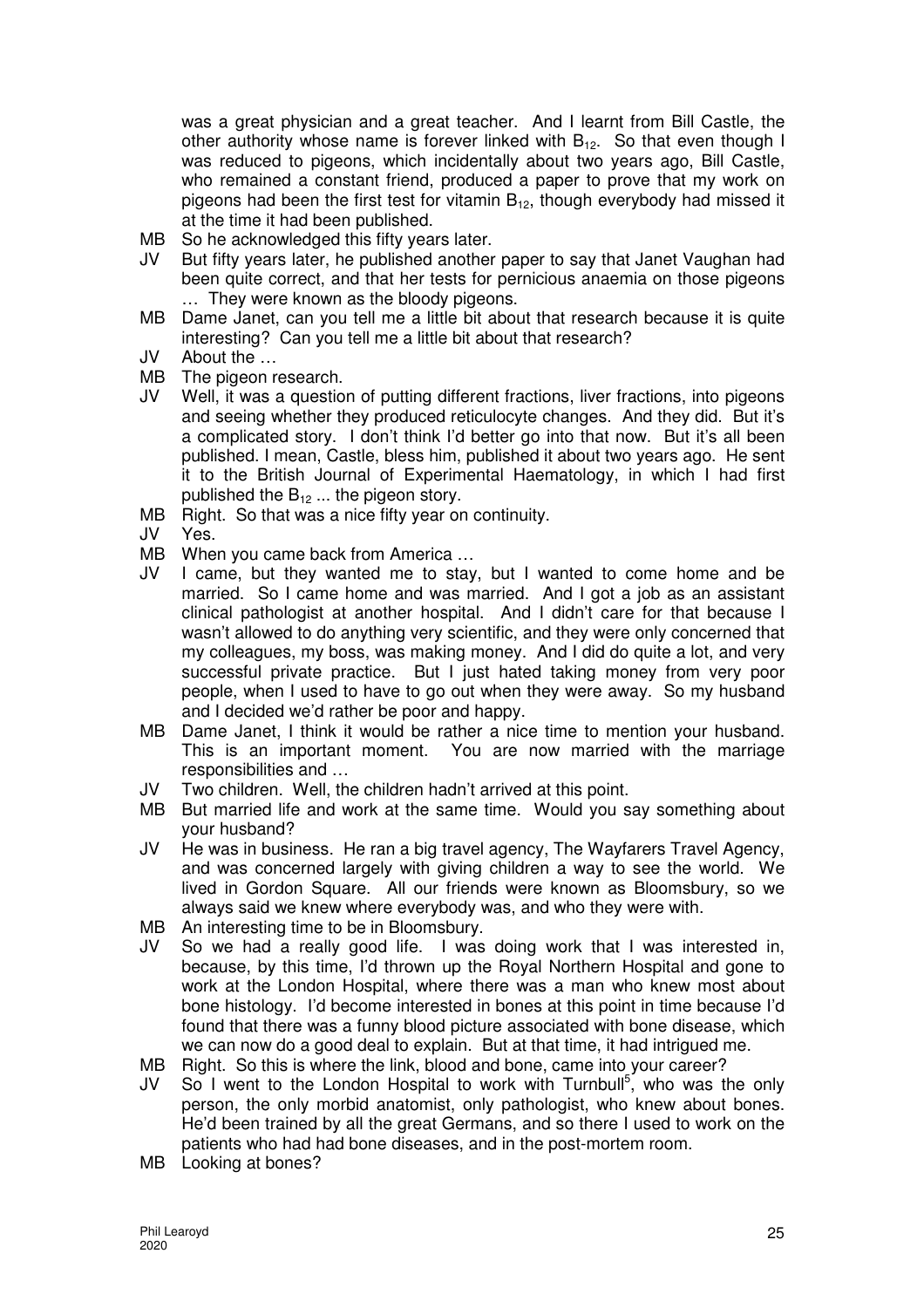- JV Looking at bones, with Tumbull. Somebody came to look for me one day, and went into the post-mortem room and said, 'Where's Janet Vaughan?' 'Oh, she's gone out on one of them filleting expeditions,' said the old PM porter.
- MB You used to go out and collect bones from interesting cases?
- JV I used to be sent out … we used to get ... one of the physicians, Donald Hunter, used to get a lot of cases of abnormal bones, and I used to be sent out into the country with a lot of broomsticks to collect the bones from these odd cases to bring back to Turnbull.
- MB Replaced them with broomsticks?
- JV To look, to look at. So, 'She's gone out on one of them filleting expeditions.' And I used to bring the bones back. There was an awful day when ... it was a very hot day and I'd got half the skeleton, all the leg bones and the arm bones, and half the spine, and I just stuck at the skull, and I didn't get the pituitary, I was never forgiven by Turnbull. He went wailing round the hospital, 'Janet Vaughan didn't get me that pituitary.'
- MB He was the ultimate perfectionist.
- JV It was an in interesting case from the pituitary, because the pituitary very often is associated with bone disease. And so I worked at the London Hospital with Turnbull and Donald Hunter. I had my own outpatient clinic because I was concerned with anaemias, and it was the days of the ... of great poverty and unemployment. I used to find they had anaemias and I used to give them iron, and that cured them. Simple. Simple iron cured, not the pernicious anaemias, but some of the anaemias.
- MB Were the people with pernicious anaemia still getting liver extract at that time?
- JV Oh yes. But I was much more concerned with the very much commoner condition which was simply due to lack of iron which was simply due to lack of food.
- MB This was commonplace in areas of poverty.
- JV And the patients used to say to me, 'Don't give me any more of that medicine, doctor. It makes me hungry, and I can't afford it.' 'Can't afford it': day after day I used to listen to that. I used to be able to get extra milk for them. And I used to teach the people who came to my clinics that it was their duty to fight the authorities to get extra milk because of course to get them extra iron. This, you see, all drove home to me the social implications of medicine.
- MB Which was in strong contrast to Bloomsbury, I mean, and yet this not very far away.
- JV So, there I worked. But no one spoke to me at the London Hospital. I had a certain expertise. It was known now that I had a certain expertise about blood diseases and the physicians used to write and ask me to see a patient and give them advice, but they wouldn't speak to me. And I used to write back an answer, you see, and say what I thought the condition was.
- MB This was being a woman practitioner?
- JV Dorothy Russell, who was also a great pathologist, was also working with Turnbull. We were both at the London Hospital and we both had our lunch with the secretaries, but we never spoke to the physicians or the surgeons. Then, by great good fortune - I, by this time, was doing quite a lot of medical journalism, publishing my own papers and reviewing and, you know, well, medical journalism for the Lancet. And so I got to know Mrs. Kettle, who was one of the editors of the Lancet at that time, and through her, her husband, Professor Kettle<sup>6</sup>, who was at that time professor of pathology at Bart's. And then he was moved to what they were starting, what is now known as the Postgraduate Medical School, which was being set up…
- MB At Hammersmith?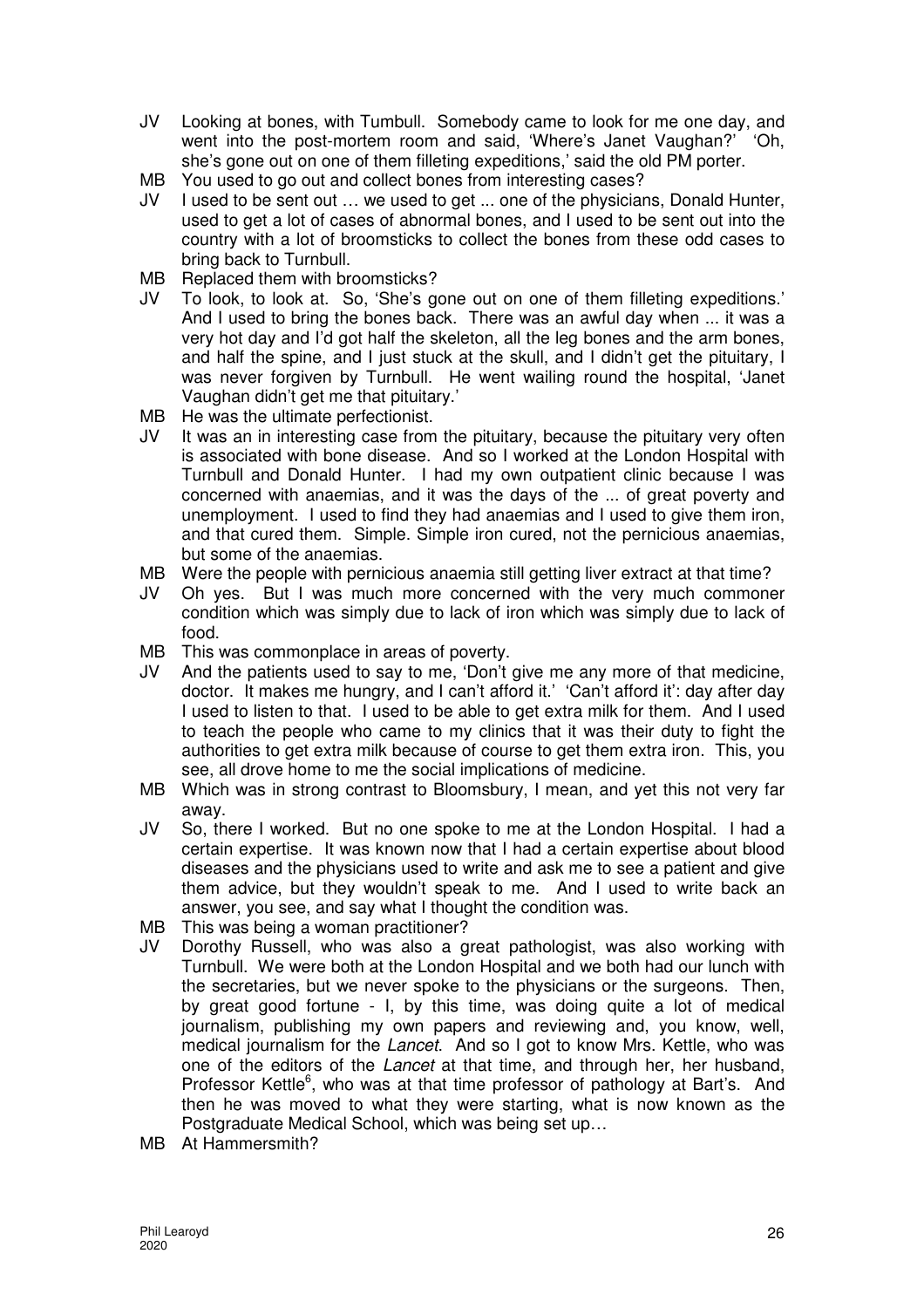- JV And he rang up one day, rang me up, and said would I come as clinical pathologist at the new hospital? So I said that would be lovely if they'd give me a band saw to saw up my bones.
- MB This was the condition?
- JV This was the condition I went, that I got a very special saw for sawing up my bones. And he gave me a band saw. And, of course, here again I had luck because we arrived in an empty building, and Kettle had imported Ashley Miles, whom of course everybody now knows as the bacteriologist. He'd imported King<sup>7</sup> as the biochemist. He'd imported a less exciting morbid anatomist, and he'd imported me. And the four of us got together...
- MB An exciting team.
- JV …and supported by Kettle had enormous fun, setting up the new pathological set-up in an LCC hospital. And I was the clinical pathologist and there were some very good young physicians, and as I say, Ashley Miles, the bacteriologist, and we had great fun.
- MB Great. Working with Kettle was good news, yes. You have happy memories of that.
- JV And then people spoke to me, you see.
- MB Oh, yes. And there's progress!
- JV People said 'Good morning,' in the passage.
- MB Terrific. What was the work there? Did it change very much? You were still working with bone. Did the work change a lot?
- JV Well, I did all the clinical pathology. I mean it was all familiar stuff to me. And, of course, I had great luck because I had Kettle as a boss, and he imported as my assistant, first of all Gwyn Macfarlane, who is world-wide now known for his work on haemophilia. So I had Gwyn Macfarlane as my assistant and when Gwyn left and went to Oxford, I had John Dacie as my assistant. And John Dacie, you see, is now the most important haematologist. So I had, as soon as I got to the Postgraduate School, I had great luck.
- MB This has taken us to the later thirties. We're now in the later 1930s.
- JV This, yes, takes us to the beginning of... well, it takes us to Munich.
- MB It does. Exciting things really did happen even on top of the ones you've mentioned.
- JV So Munich ... do you want me now to talk to you about Munich?
- MB Yes, please.
- JV Well, we were told confidentially at the beginning of the week, Munich week, that there would be 37,000 - I don't know why that figure has stuck in my mind, but it has - 37,000 casualties in London might be at the end. So I thought ... I was responsible, you see, for the blood transfusion because in those days we used to have to match the blood. Well, I thought, 'If we're going to have 37,000 casualties, we shall want some blood.'
- MB There was no blood?
- JV Well, we shall want a good deal of blood. And I had made friends with a man in the Spanish Civil War, Durán-Jordà<sup>8</sup>, who'd used blood for casualties in the Spanish Civil War. He'd come over to England with Trueta<sup>9</sup>. They'd walked out of Spain and Durán-Jordà came straight to me because I was a haematologist and because I was also involved in the Spanish Civil War. That's another story! And he taught me a good deal about storing blood. And I'd also read that the Russians were storing blood from street casualties. So when we got this message about the 37,000 casualties, I went to the dean of the medical school, who was a friend of mine, and said, 'I think I'd better have some money because I want some apparatus.' And the dean, being a man of, I think, enormous quality, gave me £100 in cash that afternoon! And I sent two of my assistants out in a taxi cab, and they went out and they bought glassware and rubber tubing and clips, which we thought we'd rig up ... rigs was the word, rig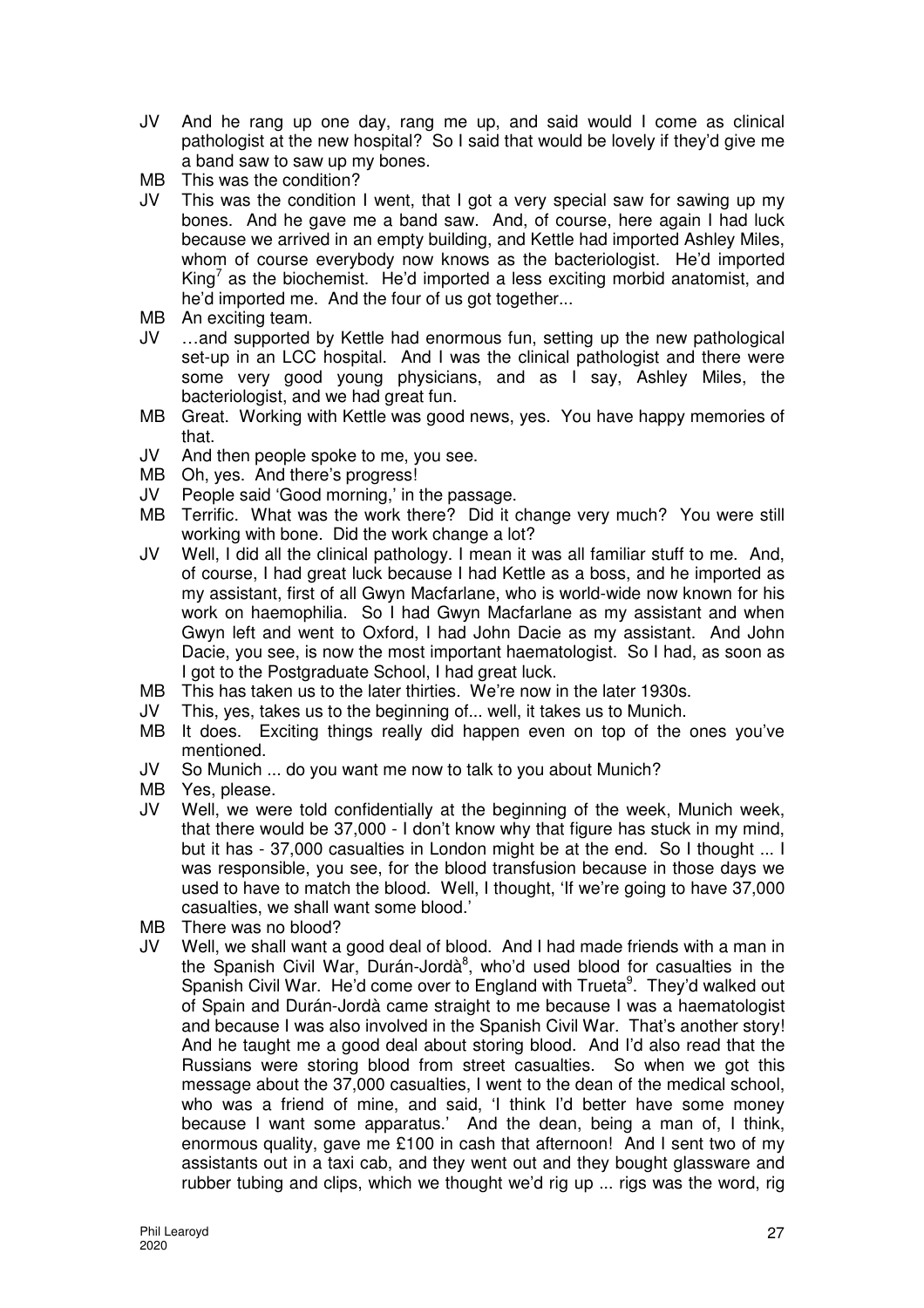up some apparatus. And I had working with me at that time a very good South African clinician, a man called Guy Elliott, and he had a friend, a very senior friend at the MRC, and he collected the senior friend and we made up, invented sets with the rubber tubing which we'd bought, you see. And then we said, 'We'd better have some blood.' So we started bleeding everybody and putting the blood into storage. Then, of course, there were no casualties. And everybody said, 'The only blood that was shed at Munich was what Janet collected at Hammersmith.' Well, I said, 'Yes, but having collected all this store of blood we'd better learn about it.' And, fortunately, I had this very good physician, Guy Elliott, who was working with me, and we started using our store of blood in the hospital. And we used enormous quantities of it, and we wrote papers about stored blood and how satisfactory it was.

- MB So these were very important foundation studies for the Transfusion Service?
- JV We did know, at the time of Munich, we proved that stored blood, even primitive stored blood, such as we'd prepared could be used. Well, then some of us pathologists in the whole of London, people my age group, got worried and thought perhaps that even though Munich seemed to be safely settled there might be trouble later, and we'd better have some plans. So we used to meet in my flat in Bloomsbury, the pathologists who were all my sort of age group, people I knew, and we planned a transfusion service for London. No authority, but…
- MB You just planned.
- JV The children used to grumble about all the old bottles of London blood in the morning, because, you see, we had to decide what sort of bottles we'd use. Anyhow, we made this great document and we knew that, I think it was Toppy his name has gone out of my head; it'll come back. Topley! Topley was making plans for emergency services, so we ventured to send him our memorandum. Well, then the professor of pathology came to see me, and said I was a very naughty little girl! What was I doing, sending him that memorandum of ours. I said I was very sorry, you see. And you know...
- MB Not the thing for a junior to do.
- JV And forgot all about it. But then came a telephone message from somewhere in the Topley set-up, saying that they'd like this costed, this memorandum we'd prepared in my Bloomsbury room. And so then I went again to my friend the dean, and he said, 'Well, Janet, if you're going to cost it, triple every expense you put on. From my experience,' - and he'd been very high up in the Indian Military Service - 'things are going to be much more expensive.' So we costed this wonderful scheme: cotton wool so much, rubber tubing so much, and it went back to Topley. And then we were told officially that the scheme had been accepted and that we were to set up - which we'd proposed in our childish way. There was to be one at Slough, there was to be one at Maidstone, there was to be one at Luton, and to be one at Bedford. And we'd appointed ourselves as directors, on paper. And we were told to go and set up these units.
- MB So you went to set up one?
- JV And so I went down to Slough, and I went to the chief medical officer, who seemed to be the obvious person to go and talk to, who was a nice friendly man, and he sent me to the man who was head ... Slough, in those days, was a great trading estate; a pool of people, unemployed from everywhere, making all sorts of things. And a local man, a man called Mr Mobbs, who had a social conscience, had built a great social centre for the trading estate with canteens. And he said to me, well, he didn't think there was going to be a war, but he could give me some rooms and I could have my refrigerators put up. He didn't think there was going to be a war. So my big refrigerators were built and put up, and at the other units. And I was given some rooms, and I recruited some VADs and three days before the declaration of war I got a telegram from the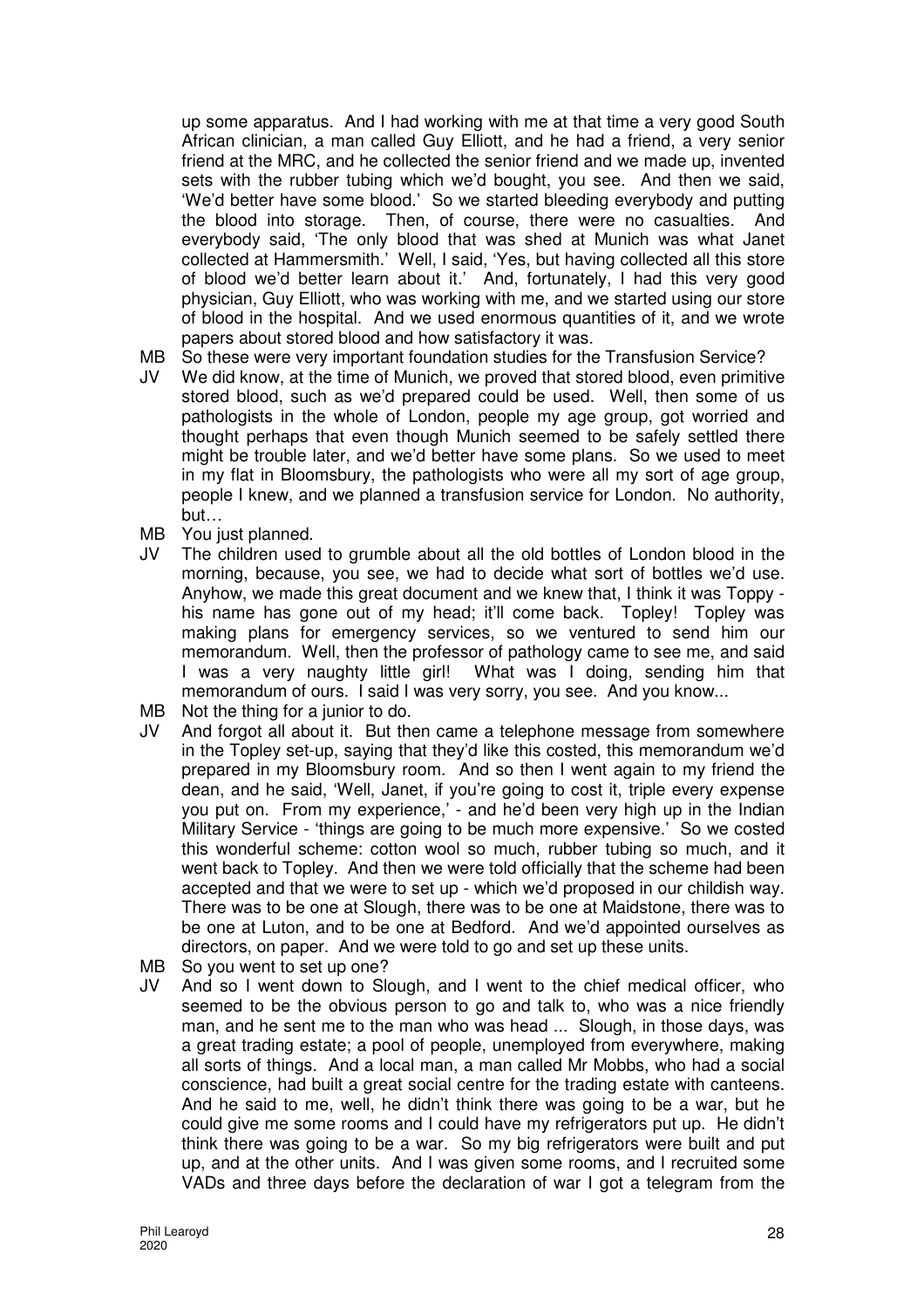MRC: 'Start bleeding', just like that. So I called in my VADs and I started bleeding. And now we were very fortunate, you see. Mr. Mobbs had been quite wrong when he'd said there was going to be no war. My big hall where I did all the bleeding was next door to the bar. Now, everybody said, 'Just like Janet to set herself up in a bar, isn't it!' As, indeed, it was. But how sensible. I could push the doors from the room where I did the bleeding into the bar where, you see, I could always call for people to bleed. I could also call for drivers. I mean, I had my own drivers, but by this time the world had learnt that if you were in trouble, you sent to Slough, and so I didn't always have enough drivers. And I can remember the night that Liverpool was hit. Liverpool rang up Slough, as people had got into the habit of doing, and said, 'Send us everything,' because the whole of their Blood Transfusion Service had been destroyed. So I went into the bar and said, 'Can anybody drive to Liverpool for me?' you see, and they volunteered. I had the vans, and so we loaded up the vans with all our extra rubber tubing and everything else, and up got somebody from the bar who would drive to Liverpool for me.

- MB Excellent situation. Mr. Mobbs, a great help.
- JV Well, yes. The social centre was an enormous ... I mean, it was invaluable. And it also ... the bar wasn't to be despised because when my drivers - most of them girls - came in… Because we used to go up to London in the blitz when people were hit in London, or when we saw the bombs or heard the bombs falling on London, we just used to go up and say to the police, 'Where are the casualties?' And Slough would turn up. And they were just glad, you see, anybody coming in to help.
- MB So you actually were dealing with casualties at the scene of ...
- JV We were dealing with casualties. I mean, we learnt … this was part of a long story which I've left out. We were learning about how to handle ... how to handle casualties because nobody ... shock was something quite different to what everybody thought it was.
- MB When last we talked, Dame Janet …
- JV We learnt that you had to give enormous quantities of blood, not just one bottle, five, six, seven. And so when my drivers came back it was very important for them to be able to get to the whisky in the bar.
- MB Dame Janet, when last we talked, you told me a story that moved me greatly, about a girl and a direct bone transfusion.
- JV Oh yes. That was ... we'd gone up one night to an incident, as they were called, on the North Circular Road, and there were a lot of casualties. And as we always did, I had to look at them and see which I could save and which I couldn't save if I transfused them, because this was the first job to do with casualties, was to transfuse them. So, on this occasion there was a little girl who was terribly badly burnt, and I thought, 'Well, she's done for. I'll leave her.' And I went, and we set up all the transfusions of the men and women that I thought I could save if they got blood, and then the surgeons would come. Then I went back to the little girl and she had been burnt, her arms and her legs, and she had no veins, and I thought I'd read that you could give blood into the bones. This was the great thing about medicine in the war, you could take risks because people died. So you were no worse off if they died because of what you did. So I took the biggest needle I had in my pack and stuck it into her sternum, her breastbone, and hung up a bottle and told my little VAD, who knew no medicine, to pump. And I had to go off to London to the MRC, there was some important meeting, so I left the little VAD, who knew nothing really, pumping. I came back a couple of hours later and the little VAD said, 'I've got two pints in.' Now, this was very exciting and the little girl lived. She came through. And she went down to McIndoe<sup>10</sup>, you know, which was where they treated all the men for aircraft burns, and she was skin-grafted by Mclndoe and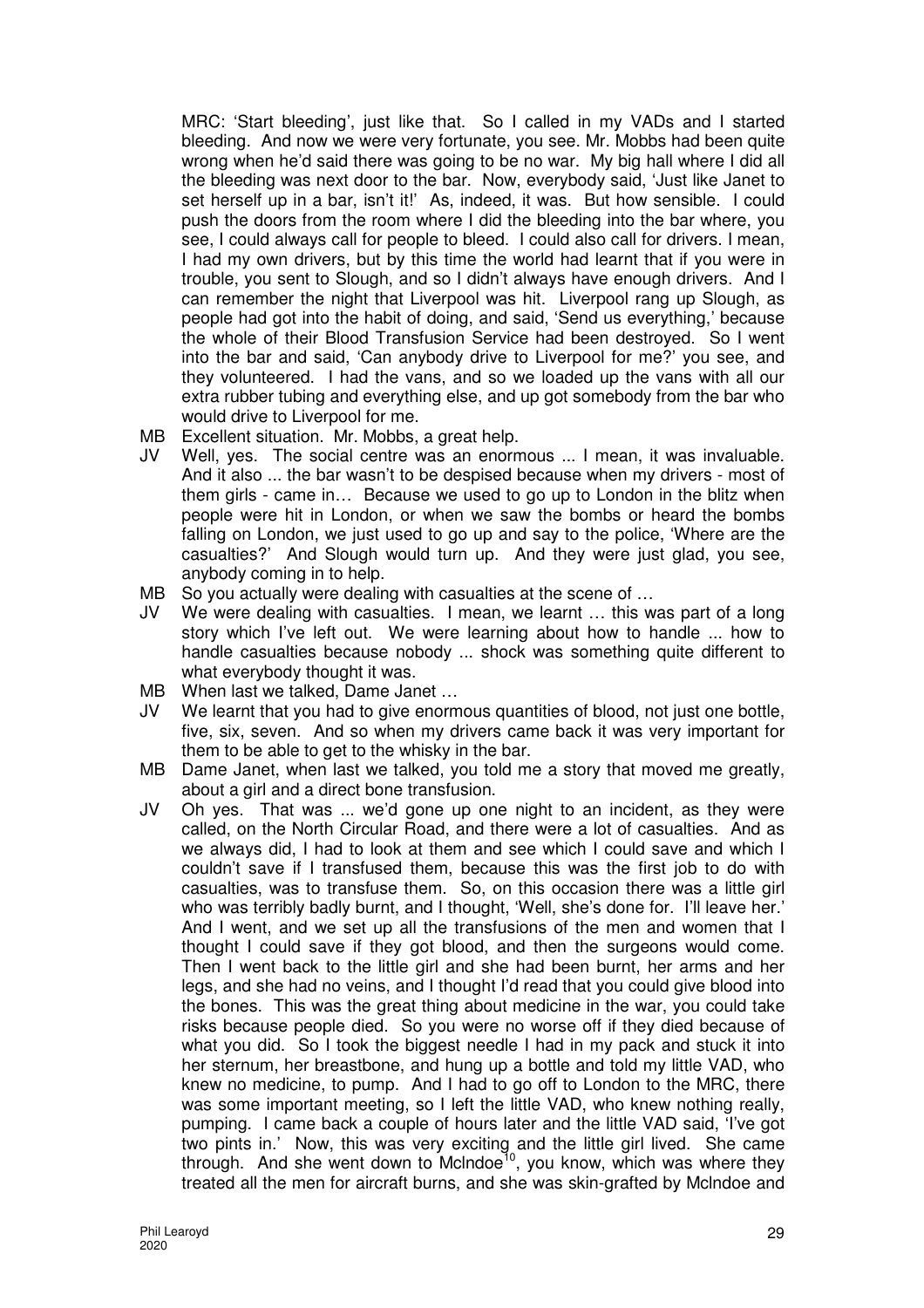she came through, and I thought no more about her. But we did two things. We arranged to have special needles made with flanges on them, because this needle that I stuck in might have gone right through into her chest, because it was a lumbar puncture needle. But needles with flanges on, so that they'd only go in so far, and then they'd stick. And these needles were made for the time of Dunkirk because then people could be transfused on boats, because, you see, on a rocking boat, to get into a vein was going to be very difficult. But on a rocking boat, you could hope to get into a sternum. So the needles with flanges were made so that untrained people could stick them in, and the transfusions could go. But the nice thing was many years later I was interviewing candidates for scholarships at Somerville, and I got a letter from a headmistress saying, 'I think you'll remember this little girl who's coming up for the scholarship. Look at her hands.' And I looked at the girl's ... asked the girl to show me her hands, and they were all skin ... they were little claws, they'd all been skin-grafted.

- MB This was the girl?
- JV She came up. She did very well. Got a good pass in the schools. And I've seen her since. She has a family of her own and is working.
- MB Remarkable. Great satisfaction.
- JV So nice things happened, you see.
- MB Nice things happened. Moving on from that blood transfusion work which obviously had enormous importance, one or two other things happened in the war that also had enormous importance. I think you were slightly irreverent on one occasion, at a meeting of the Comitia of the Royal College of Physicians. Can I remind you of that?
- JV Oh, the Royal College had discussions with you, in the war, to discuss the future of medicine, which was very right and proper for the Royal College to do. And I was at one of these meetings because I was interested in the future of medicine, and they discussed the future of medicine, they discussed the future of surgery, and they discussed the future of obstetrics. And I jumped up, without thinking, and said, 'What about social medicine?' and sat down again. Deadly silence! And afterwards, I was really ticked off by one or two senior fellows.
- MB Not the thing for a junior to do.
- JV 'A woman has never spoken in this Comitia before. And a junior fellow,' and, you see, I was very junior - 'has never spoken in Comitia before'.
- MB A great sin!
- $JV$  But Corkscrew Charlie, Charles Wilson<sup>11</sup>, who was president of the College, was a very wise man, and he saw that social medicine at that time was beginning to be talked about. And he asked me if I and some younger fellows would write a memorandum for him on what we thought about social medicine. So I had many rebellious friends among the younger fellows, and some of us got together: Henry Cohen<sup>12</sup>, who of course became a very important surgeon; Aubrey Lewis<sup>13</sup>, the great ... who became the great psychiatrist, the new medicine of the world; a paediatrician, Lightwood<sup>14</sup>, who was at St. Mary's at the time. And we wrote a memorandum as to what we meant by social medicine, and it was very inclusive and very long. And we sent this document to the president and the president accepted this document that these wicked younger fellows had produced. And the president - and this is something that counts to Wilson's greatness as president - set up a committee under Jimmy Spence<sup>15</sup> - now, Jimmy Spence was the great paediatrician at Newcastle - to study social medicine. And we met, this committee, with the president in the chair, also with Boldero<sup>16</sup>, who was a high official of the College, always present. There were various students and fellows like ourselves, and of course Jimmy Spence. And we, the committee, produced a document, which must be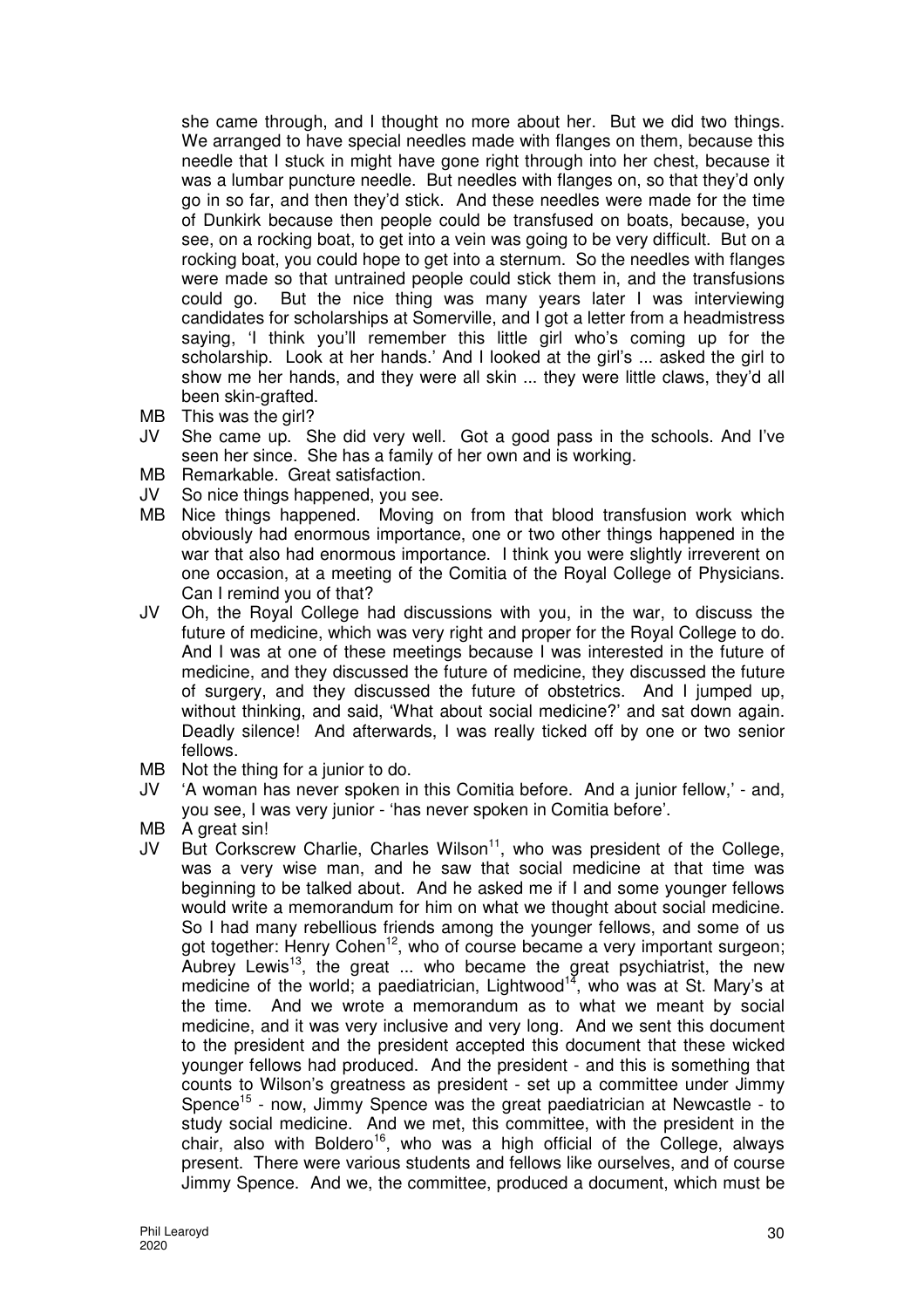in the archives of the College because it was a very influential document in the post-war planning on social medicine. And we also produced a document on medical education. We weren't the same group, but there was a lot of overlap. And those must both be in the archives.

- MB These were very significant changes at the College of Physicians.
- JV This, you see, was in the very early days of the planning of the future of medicine, of the health service. They were very influential documents, not only in the planning of the health service, but also in the thinking of the Goodenough Committee, which at that time was considering medical education. And I think that, as I say, it was to Wilson's credit that he picked up that there was something that the younger people were concerned about, and it's entirely due to Wilson. And I'm sure that document, the first document, - because I, you see, never keep any papers - I haven't got a copy, I wish I had, that we sent to Wilson. And dear old (Boldero?), who was a very senior fellow, was awfully ... I mean, he'd been horrified by us! Perfectly horrified! But he listened, and he said to me at the end, 'You know, I really have learnt a lot.'
- MB So that was progress. Dame Janet, I'm taking you on a step now. You were obviously deeply involved in the war, both at the College of Physicians and on the streets of Slough, and in bleeding volunteers. At the end of the war, can I ask how you came to be one of the first people into Belsen Camp?
- JV Well, I was up ... the MRC was fussing about hydrolysates, and they'd asked me, because I was good at putting in needles, to look at our people who came back, released from concentration camps. They were coming back at that time. The war was still on, but they were coming back. And I was up with the MRC gossiping - because I used to go in and out of the MRC a lot - one day, one afternoon and two high up men from 21 Army Group were there, and they said they were worried about the starvation they were finding in the people in Brussels. And the MRC said, 'Oh well, there's Janet, she's good at putting needles into people. She'd better come with these hydrolysates'.
- MB These were protein concentrates for people?
- JV Yes. And the 21<sup>st</sup> Army Group said yes, I could come if they could put me into uniform. And Harry Himsworth was ill at the time and couldn't go. But he sent Rosalind Pitt-Rivers, who was a great biochemist, and Charles Dent, who was a young physician, and he was also a biochemist, and me. We went off by plane the next morning, in khaki, me with only a lieutenant's pips. I stayed with Drury at the Lister that night, and we sewed on the pips. And we went off by plane the next morning with nothing but hydrolysates in our luggage. When I got to Brussels, they showed me the starvation, and I said, 'These men aren't starved, they're perfectly well.' And  $21<sup>st</sup>$  Army Group, and I can't remember who it was, said to me, 'We've just uncovered Belsen. Will you go?' And I said, 'Yes, as long as you don't tell the MRC.' Because we'd none of us had typhus inoculations, and we knew there was typhus. So they gave me a lorry, and Rosalind and Dent and I went round the labs in Brussels, 'liberating', that was the operative word, 'liberating the apparatus', because Rosalind thought she might need [it] for her chemical investigations. So we loaded up the lorry, and they said it would call for us at six the next morning with an armed guard. The lorry arrived at six o'clock the next morning, without an armed guard. They said they were short of men. So we climbed into our lorry, with our hydrolysates, which was the only luggage we had, and the apparatus that Rosalind had liberated, and we set out in our lorry. And we drove over the Rhine on wooden planks - there were no proper bridges - sitting in the back of our lorry, waving to everybody. And we drove up ... the lorry driver had what he called a 'movement order', and so we drove up to where we were to stay that night, we were to stay at some military establishment. When we got into the military establishment, I was lucky (to find?) one of my best boyfriends was already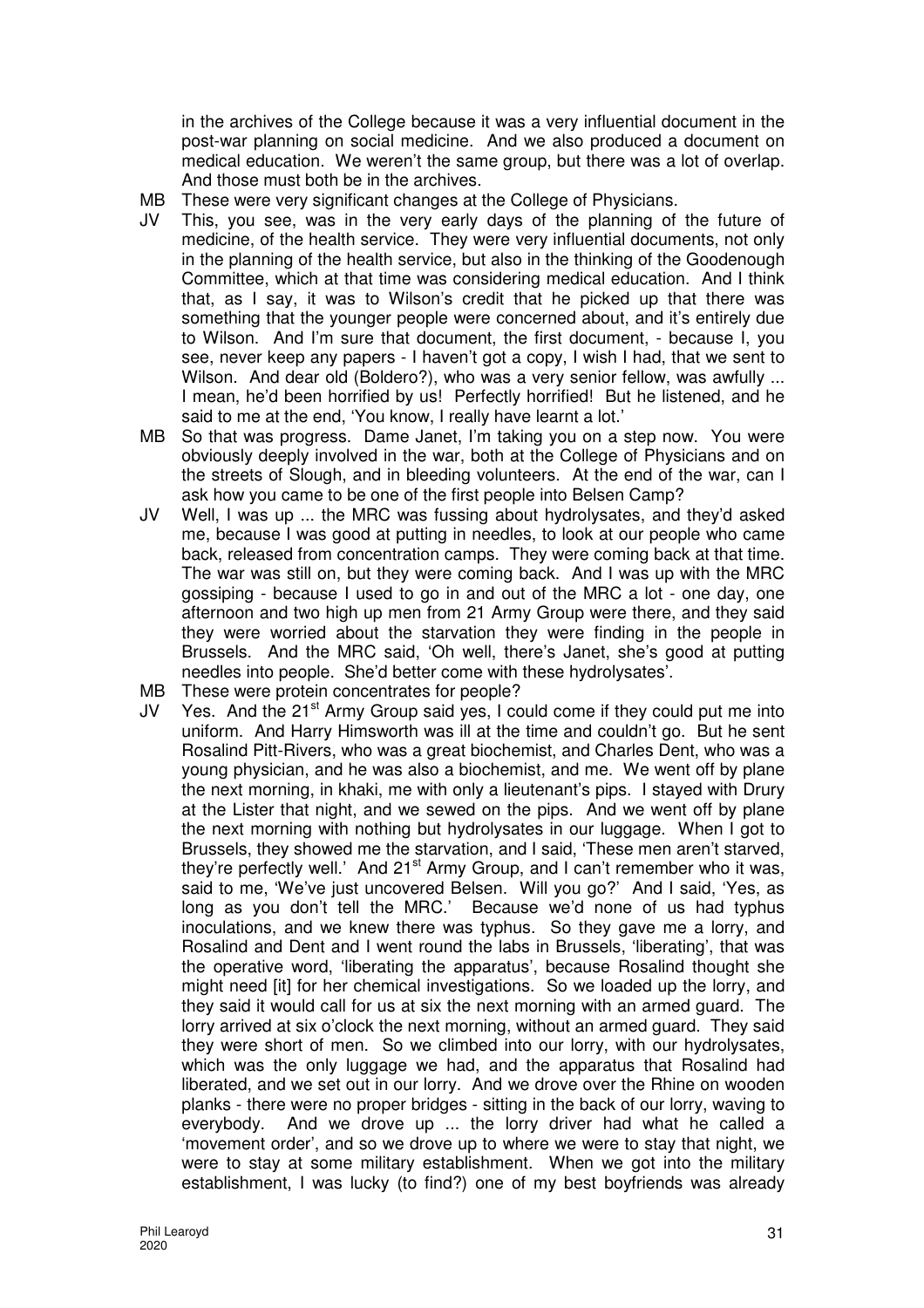there, also with a lorry, but he had an armed guard. He was one up on us. So we stayed, we put up ... joined forces, and set out the next morning, two lorries, you see, mine with the hydrolysates, and Pat Mollison, who was going to some other ... on some other ploy, but on the same route, and up we went. And all the people were coming out of the prison camps in their striped pyjamas: a most extraordinary sight. We picked up with one Yugoslav who'd liberated a few eggs, and we shared our lunch with him. And then Pat had to go off to a nice civilised hospital, and we had to go on to Belsen, without an armed guard. We knew we'd got there because of the smell. We could smell it before we got there. And we drove in and found the field ambulances, there was nothing there but a field ambulance. And the young man, the young commander of the field ambulance had heard we were coming, but thought we'd come to help him. So I said, 'No, I've come to use my hydrolysates. I'm not going to help.' And he said, 'Well, all I can do is to give you a room, and zwei Hungar.' The Hungarian Army was guarding the camp and so I was given two Hungarians and a room. And the Hungarians chopped up the furniture for us to light the stoves. You know, it was an army barracks and there were stoves that burnt wood. So the zwei Hungar were useful, chopping up the wood. And I went down that night to the horror camp, with the corpses and the whole mess. And then the next morning, we went out. They were bringing in the people from the horror camp into a great place where they were being scrubbed down by young German mädchen. And an English officer from the ambulance had to walk up and down to see that the German girls didn't ill-treat the patients. And all I could do was to pick - and I'd learnt by now, to pick fit people, not to pick the dying - to pick fit people, and to move them to my room and start to try and give them hydrolysates. Well, they were filthy tasting, filthy tasting stuff. They had no flavour, there was no flavouring, there was no milk, there was nothing, and so getting them to take it by mouth ... and then, if I wanted to give it to intravenously, 'Nicht krematorium. Nicht krematorium.' The Germans had been injecting them with paraffin so they burnt better.

- MB No injections wanted there?<br>JV So it wasn't verv profitable to
- JV So it wasn't very profitable to try and give it to them intravenously.<br>MB What a terrible situation. But you found out that hydrolysates we
- What a terrible situation. But you found out that hydrolysates were of no great help.
- JV Well, we found that they weren't any use.
- MB So you were able to speak fairly strongly against their use?
- JV When I came back, it was ... I was there, I suppose, till ... I didn't get back till after the end ... I was there over till after the end of the war, and I came back in charge of ... I flew back, it was very difficult getting transport. I flew back in charge of casualties, to somewhere in Wiltshire. You know, the casualties on the floor and me in a bucket seat. Nothing went wrong with the casualties, thank goodness. And I landed then somewhere in Wiltshire. And the place in Wiltshire sent me to Swindon, and I sat on the ... I telephoned from Swindon to my blood transfusion people to come and fetch me, and they found me asleep on the floor, picked me up, and took me back to Slough. And I got out of all my filthy old khaki. My hair was still full of DDT, you see, because of the typhoid. So I got out of all my khaki, just left it on the bathroom floor and hoped the children wouldn't get involved in it, and went up to London because I knew there was a meeting ... I don't know how I knew, but I did know there was a meeting of the people who were concerned with prison camps, because we were all concerned about the people coming out of Japan. And as I walked into the … I went, on my way up to London, to my smart hairdresser, and said, 'Will you get the DDT out of my hair?'
- MB But you put in, at this meeting, a strong plea for no use of ...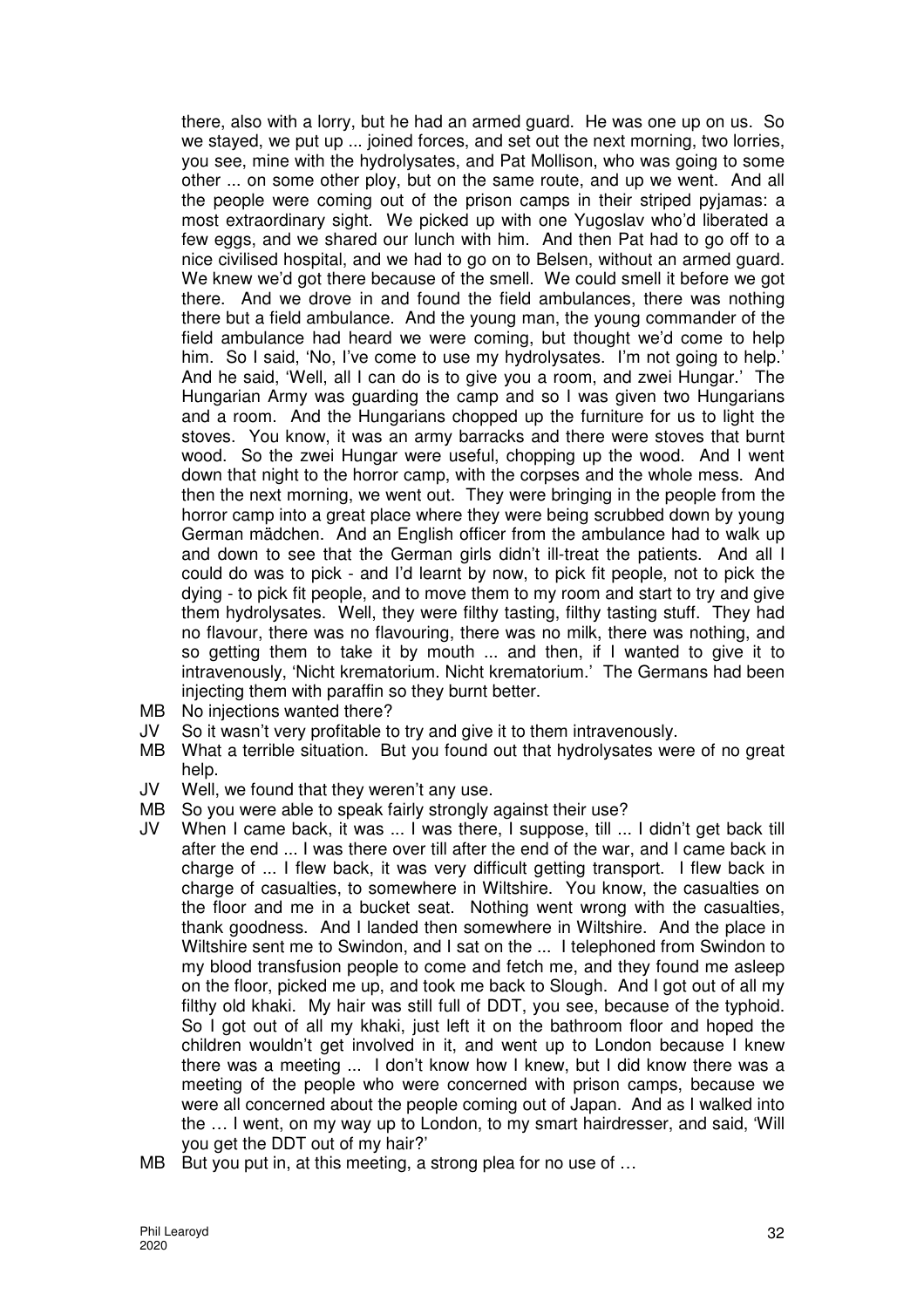JV And so I went into the meeting with the DDT, at least, out of my hair, and heard one of these elderly professors talking, and saying how splendid these hydrolysates were, they were working, yes. And somebody said, 'Well, here's Janet Vaughan, she's just back from using them in Belsen.' And I, you'll find it in the BMJ, I think, what I said, that the hydrolysates are no damned good. And what they wanted was milk and flavouring. And the next day, I went down to the War Office, and they cancelled the factories that were making hydrolysates.

# **Part Two**

- MB Dame Janet, after the war you came to Oxford, into Somerville College, as Warden?
- JV I came as Principal, yes.
- MB You came as Principal.
- JV They suddenly asked me out of the blue. And our home in London had been bombed, and the thought of bringing up the children in Oxford was, you know, irresistible. And I thought that I could probably arrange to do some work.
- MB Which you did.
- JV Which I did. I ran an outpatient clinic until, oh, till '67, when I retired. A blood diseases outpatient clinic. And, fortunately, the MRC was at that time getting news from the States about all these horrible things like plutonium and strontium, that were going to afflict the world. Apart from saying that they were about, the MRC wasn't told very much, the (McMahon Act?) was preventing real information coming through.
- MB So there was a real embargo on information coming from America at that time?
- JV But I was, you see, always interested in bones. And I had done a certain amount of work on radium for Rock Carling<sup>17</sup>, who was an important person in the MRC in those days. And I was on one of the MRC committees when the problems of radium, strontium and plutonium were discussed, and it was apparent that nobody knew a thing about strontium. But, at that time, everybody was frightfully worried, because the milk was all contaminated from strontium from the Hiroshima bombs, and it was getting into the bones of the children. And so strontium was ... and nobody knew a thing about strontium and its metabolism. So I brightly said, 'Oh well, if you give me some money, I'll work on strontium.' Knowing nothing! And the dear MRC said yes, they'd give men on outcomanning maning or and the bear interests you, and you allow the same money. And Professor Burn<sup>18</sup>, who was the professor of pharmacology who I'd worked [with] in the war, and who knew that, well, I was somebody who could work with, said he'd give me his basement kitchen in the department of pharmacology. And Dorothy Hodgkin found me a first class young chemist, who knew nothing about strontium. And I picked up a young physicist, who also knew nothing about strontium. And I collected one of my technicians who'd worked with me in the war and we set to work on the metabolism of strontium. And I said I hated small rodents, you know, I just didn't care for small rodents, that I was going to work on rabbits. So I started work, putting strontium into rabbits, knowing nothing. We didn't even know when we started that strontium decayed to yttrium, which is the most simple fact, but we didn't know this. But anyhow, we started, and we, of course, got results. We couldn't help … it was pretty rough going, I think. But anyhow, we started and the MRC backed us, and people published us. And the University [Oxford] was very kind, it allowed me to build a hut to keep my rabbits in. And I used to say, 'I can't stay at Council [Hebdomadal] any longer, I've got to go and look at my rabbits,' rush out of Hebdomadal Council to milk my rabbits. I'd borrowed a milking machine for rabbits from somebody because we had to determine what ... if you fed a rabbit... We didn't... you see, it was as elemental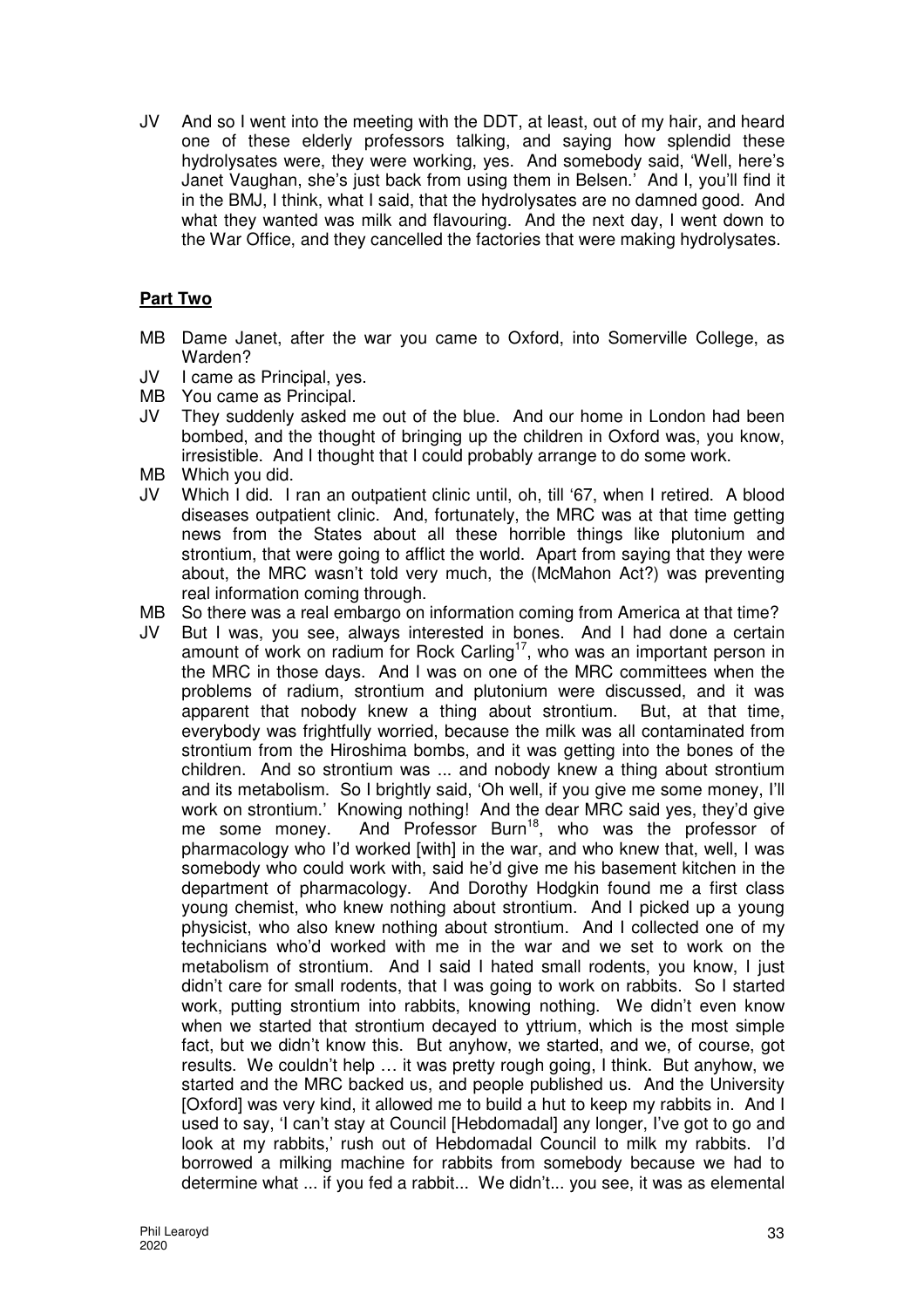as that, we just didn't know if you inhaled or put strontium in intravenously, whether it went into the milk. Well, we had this sort of ... so we struggled along with the yttrium and with strontium, and we had great good luck because one day I looked down the microscope and I saw, as well as strontium in the bone, there was another radioactive material. And because I was a sort of maid of all work, you see, I'd stained these sections in a routine sort of way because I was a routine sort of person with a stain for sugars, and this other isotope seemed to be where the sugars were. So this was very exciting. So I went to the MRC again and they gave me some more money and we collected somebody who was knowledgeable about sugars, and we set him, poor Geoffrey [Herring], up to grinding bones because he seemed to know how to grind large quantities of bones. And Geoffrey, after six or seven years, was able to isolate the sugar from the bone that bound the yttrium. This, of course, had enormous scientific applications; I mean interest, quite apart from yttrium itself. And there again, you see, the MRC came up trumps. I wrote to Harry when we had finally isolated the sugar and said that, well, after, I think it was seven years, at least we'd found what bound the yttrium. And he sent me back another post-card saying that it had taken somebody else who worked for the MRC even longer to discover something, so why worry! They were, and are, a marvellous organisation. If they give you their trust, they leave you to get on with it.

- MB And Geoffrey was quite remarkable as well. I'm forgetting his surname, but I have read some …
- JV Herring. Geoffrey Herring. Well, he's put his mark on history because he isolated a whole group of sugars that nobody knew existed in bones. And poor Geoffrey, you see, just had to ... I mean, we sent him out ... you can imagine a chemist, you know, straight from doing high-powered biochemistry, sent to the slaughterhouse to get lots of bones and grind them up. I mean, we had a great time building grinding machines!
- MB But you were seeing the deposition of radioactive material in bone?
- JV We had seen that the yttrium, we assumed it was the yttrium, was taken up when there was sugar in bone.
- MB And this was a progressive build-up? This was a high-retention build-up?
- JV Yes. And so then we started, when we ... I won't say settled the strontium purpose, but done a lot of the strontium stuff, and we'd done the yttrium stuff, I thought I was so old that I'd die anyhow! I started working with plutonium because plutonium, you see, is very dangerous. I mean, it's terribly dangerous stuff. But we didn't know much about …
- MB Plutonium, either.
- JV Well, we knew something. The Americans weren't telling us. And so we started putting plutonium into the rabbits. And this, again, was extremely profitable because we were able to show that plutonium was also taken up in the bone marrow, and that plutonium was taken up by a certain ... quite different areas to the strontium. But this is all, you see, thanks to the MRC, who just gave us money and left us to get on with it.
- MB But the outcome had important implications for those interested in leukaemias.
- JV And it's still having implications. I'm terribly excited, a few weeks ago … some time ago, a colleague, John Loutit, who works at Harwell, and I had put strontium into mice, and we found a certain sort of result of strontium, which was not textbook stuff, it wasn't ... I mean, it did produce osteosarcoma, but it also produced other odd lesions, which we describe. And we had, in fact, a rider put into the official recommendations about tissues that had been injured by strontium. And a few weeks ago, reading in the library, I was delighted to find a report on the effect of strontium on dogs. You see, they'd taken a dog ... the mice died within three or four weeks. These dogs who had inhaled strontium hadn't died for ... six … twenty years. But the dogs had gone, just like